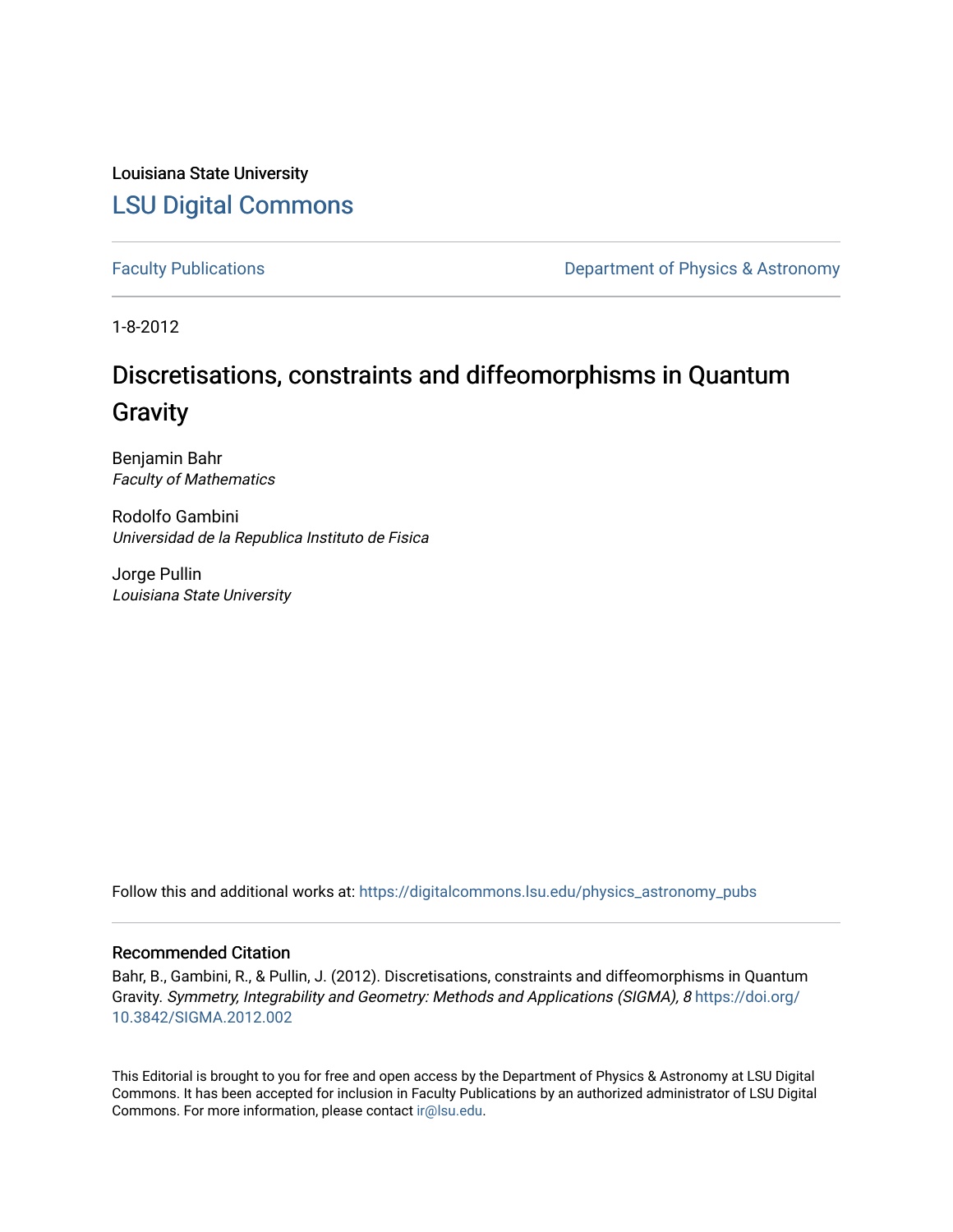## Discretisations, Constraints and Dif feomorphisms in Quantum Gravity $\star$

Benjamin BAHR<sup>†</sup>, Rodolfo GAMBINI<sup>‡</sup> and Jorge PULLIN<sup>§</sup>

- † Department of Applied Mathematics and Theoretical Physics, University of Cambridge, Wilberforce Road, Cambridge CB3 0WA, UK E-mail: [bab26@cam.ac.uk](mailto:bab26@cam.ac.uk)
- $\frac{1}{4}$  Instituto de Física, Facultad de Ciencias, Universidad de la República, Iguá 4225, CP 11400 Montevideo, Uruguay E-mail: [rgambini@fisica.edu.uy](mailto:rgambini@fisica.edu.uy)
- § Department of Physics and Astronomy, Louisiana State University, Baton Rouge, LA 70803-4001, USA E-mail: [pullin@lsu.edu](mailto:pullin@lsu.edu)

Received November 09, 2011, in final form December 31, 2011; Published online January 08, 2012 <http://dx.doi.org/10.3842/SIGMA.2012.002>

Abstract. In this review we discuss the interplay between discretization, constraint implementation, and diffeomorphism symmetry in Loop Quantum Gravity and Spin Foam models. To this end we review the Consistent Discretizations approach, which is an application of the master constraint program to construct the physical Hilbert space of the canonical theory, as well as the Perfect Actions approach, which aims at finding a path integral measure with the correct symmetry behavior under diffeomorphisms.

Key words: quantum gravity; diffeomorphisms; constraints; consistent discretizations; gauge symmetries; perfect actions; renormalization

2010 Mathematics Subject Classification: 37M99; 70H45; 81T17; 82B28; 83C27; 83C45

## 1 Introduction

The dynamics of General Relativity is governed by the Einstein–Hilbert action (together with the Gibbons–Hawking–York boundary term)

<span id="page-1-1"></span>
$$
S_{\rm EH}[g_{\mu\nu}] = \frac{1}{8\pi} \int_M d^4x \sqrt{|\det g|} \left(\Lambda - \frac{1}{2}R\right) - \frac{1}{8\pi} \int_{\partial M} d^3x \sqrt{\det h} K. \tag{1.1}
$$

The invariance of the action  $(1.1)$  under space-time diffeomorphisms (leaving the boundary invariant) implies a large redundancy on the set of solutions, so that two solutions are to be physically equivalent if they differ by such a diffeomorphism (Einstein's hole argument  $[1]$ ). The diffeomorphism group therefore arises as gauge symmetry group of the theory.

Furthermore, unlike for usual gauge theories of connections where gauge transformations arise as local bundle automorphisms, the dif feomorphism symmetry is deeply intertwined with the dynamics of GR: The action  $(1.1)$  is the only diffeomorphism-invariant action of a metric which leads to second order equations of motion [\[2\]](#page-26-1). The symmetry requirement and the prescribed degrees of freedom therefore completely determine the theory.

<span id="page-1-0"></span><sup>?</sup>This paper is a contribution to the Special Issue "Loop Quantum Gravity and Cosmology". The full collection is available at <http://www.emis.de/journals/SIGMA/LQGC.html>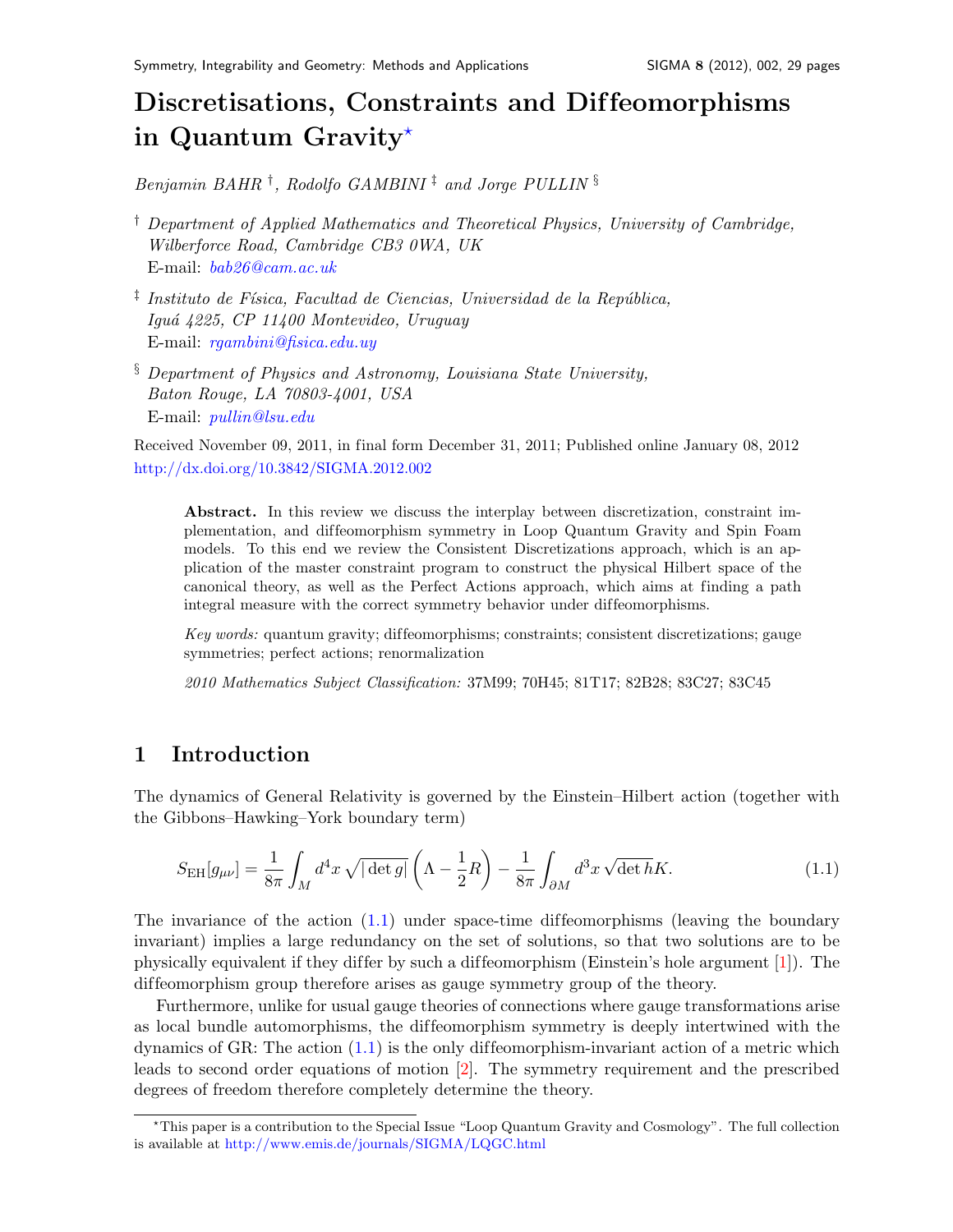On the canonical level the presence of a gauge symmetry results in first class constraints, forming the so-called Dirac algebra. The Hamiltonian is a linear combination of constraints, which generate both the dynamics and space-time diffeomorphisms [\[3\]](#page-26-2).

The two main routes for quantizing GR are either taken via the path-integral formalism, where the transition amplitudes between states  $|h_{ab}\rangle$  on initial and final Cauchy surfaces  $\Sigma^{i,f}$  is given by[1](#page-2-0)

<span id="page-2-1"></span>
$$
\langle h_{ab}^f | h_{cd}^i \rangle = \int_{g \left| \Sigma^{i,f} = h^{i,f}} \mathcal{D}g_{\mu\nu} e^{\frac{i}{\hbar} S_{\text{EH}}[g_{\mu\nu}]}.
$$
\n(1.2)

Canonical quantization of GR [\[5\]](#page-26-3) on the other hand relies on a definition of a state space for the boundary metrics  $|\psi\rangle$  whose evolution is governed by the Wheeler–DeWitt-equation [\[6\]](#page-26-4)

<span id="page-2-2"></span>
$$
\hat{H}|\psi\rangle = 0.\tag{1.3}
$$

Demanding that the gauge symmetry of [\(1.1\)](#page-1-1) is also realized in the quantum theory either manifests itself in the condition that the path integral measure in  $(1.2)$  is also invariant under dif feomorphisms, or that the Dirac algebra is faithfully represented on the state space of the canonical quantum theory. Attempts to make sense of either [\(1.2\)](#page-2-1) or [\(1.3\)](#page-2-2) very often rely on discretization of space-time on one way or the other, and since the interplay of discretization and space-time diffeomorphisms is highly nontrivial, this has been a central, and up to today unsolved issue in either attempt of formulating a theory of quantum gravity.

Out of the various proposals for a quantum gravity theory based on discretizations<sup>[2](#page-2-3)</sup>, we concentrate in this article on Loop Quantum Gravity [\[11\]](#page-26-5) and the closely related Spin Foam approach (see  $[12]$  for a review and literature), which can be seen as the path-integral version of canonical LQG (see e.g. the discussion in [\[13\]](#page-26-7)).

#### 1.1 Canonical approach

LQG is a canonical approach, in which the kinematical Hilbert space is well-understood, and the states of which can be written as a generalization of Penrose's Spin-Network Functions [\[14\]](#page-26-8). Although the formalism is inherently continuous, the states carry many discrete features of lattice gauge theories, which rests on the fact that one demands Wilson lines to become observables. The constraints separate into (spatial) diffeomorphism- and Hamiltonian constraints. While the finite action of the spatial diffeomorphisms can be naturally defined as unitary operators, the Hamiltonian constraints exist as quantizations of approximate expressions of the continuum constraints, regularized on an irregular lattice. It is known that the regularized constraints do not close, so that the algebra contains anomalies, whenever the operators are defined on fixed graphs which are not changed by the action of the operators [\[15\]](#page-26-9). If defined in a graphchanging way, the commutator is well-defined, even in the limit of the regulator going to zero in a controlled way [\[16\]](#page-26-10). However, the choice of operator topologies to choose from in order for the limit to exist is nontrivial [\[17\]](#page-26-11), and the resulting Hamiltonian operators commute [\[18\]](#page-26-12). Since they commute on diffeomorphism-invariant states, the constraint algebra is satisfied in that sense. Furthermore, however, the discretization itself is not unique, and the resulting ambiguities survive the continuum limit  $[19]$ . In the light of this, it is non-trivial to check whether the correct physics is encoded in the constraints.

Generically, the interaction of discretizations and constraints is intricate. Physical theories based on continuous variables are typically discretized for two dif ferent purposes: a) to turn the

<span id="page-2-0"></span><sup>&</sup>lt;sup>1</sup>The case in which  $\Sigma^i$  is empty is called the "no-boundary proposal" and in this case [\(1.2\)](#page-2-1) is called the "wave-function of the universe" [\[4\]](#page-26-14).

<span id="page-2-3"></span><sup>&</sup>lt;sup>2</sup>To this end, see [\[7\]](#page-26-15), also in particular the Causal Dynamical Triangulations approach [\[8\]](#page-26-16), Causal Set Theory [\[9\]](#page-26-17), and Quantum Graphity [\[10\]](#page-26-18).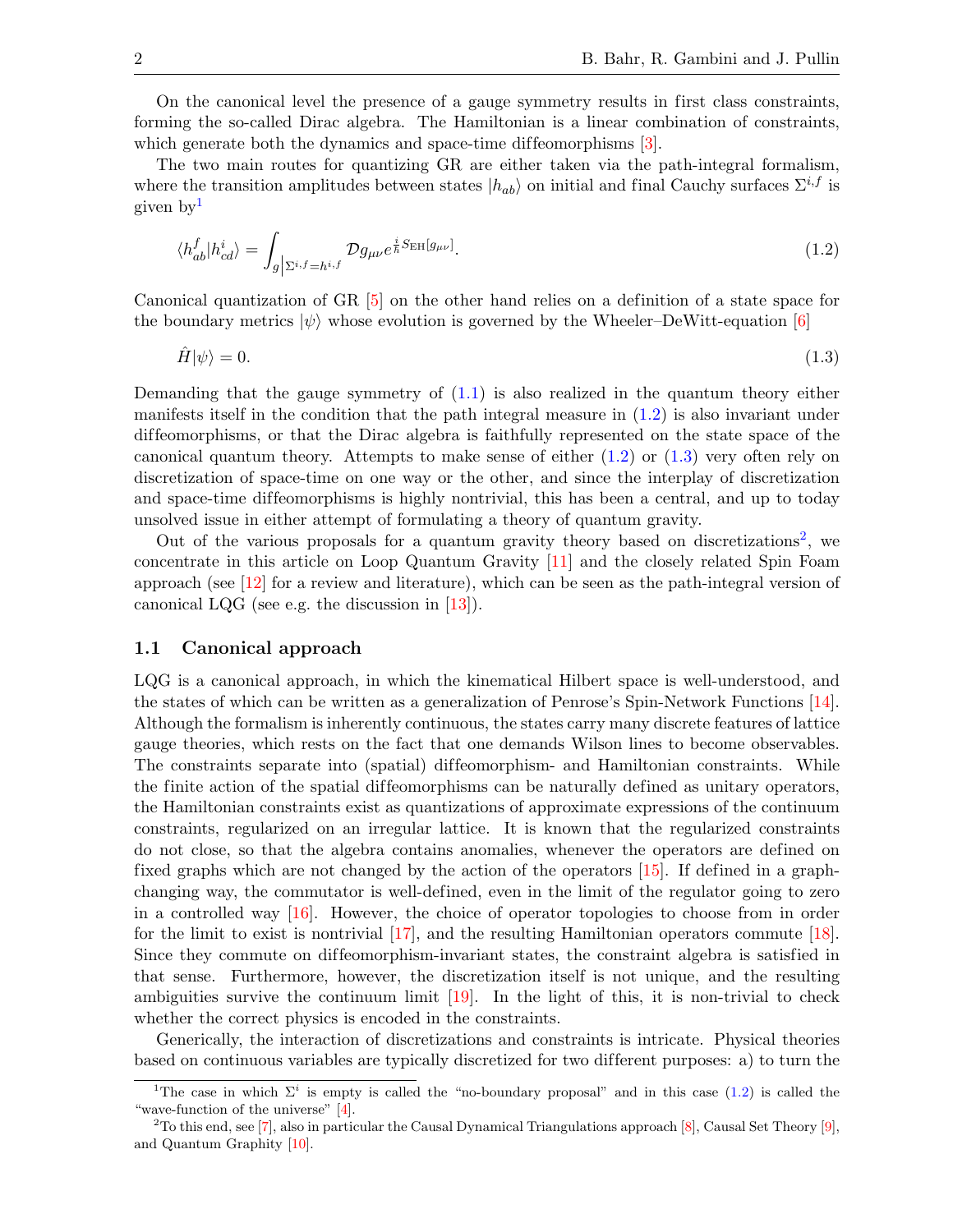differential equations of the theory into difference equations in order to solve them numerically; b) to regularize and quantize the theory, as in lattice gauge theory. When the equations of the theory describe a free time evolution the main concern when discretizing is to achieve long term numerical stability. When the theories have constraints among their variables in addition to evolution equations the situation complicates. Typically the constraints satisfy certain conditions. Examples of such conditions are constraints that structure themselves into Poisson algebras in canonically formulated theories. Moreover constraints have to hold for all times, which implies that they need to be preserved by the evolution equations. The problem is that if one simply discretizes constraints and evolution equations these conditions generically get violated. At an operational level, to prove that constraints form an algebra or that they are preserved upon evolution one uses repeatedly the Leibniz property for derivatives, which fails to hold for discrete versions of derivatives. At a more profound level, constraints are associated with symmetries of theories that generically get broken by the discretization. If one insists in using the discrete equations, one is faced with the fact that generically they are inconsistent: they cannot be solved simultaneously. This phenomenon is well known in numerical relativity, where people proceed by ignoring some of the equations and solving the rest in the hope that the ignored equations, when evaluated on the solution, will be non-zero but small. Some algorithms can actually achieve this for long enough evolutions and that is the state of the art of that field.

These problems are pervasive even in simple theories. People tend to get misled by the success of lattice gauge theory without realizing that a careful choice of staggered discretization is used in order to preserve Gauss' law. In fact one of the central properties of lattice gauge theories is that it provides a gauge invariant regularization, i.e. it does not break the symmetries of the theory. To give some perspective, it is worthwhile noting that even a relatively simple theory like Maxwell theory has to be discretized judiciously. Attempts to integrate Maxwell's equations numerically ran into significant problems until Yee [\[20\]](#page-26-19), in a landmark paper, introduced a staggered discretization that preserves Gauss' law.

Going to the case of interest, that of general relativity and other diffeomorphism invariant theory, we currently do not know of any discretization scheme that would preserve the constraints of the theory. So we are, ef fectively, where people were with respect to Maxwell's theory before Yee's algorithm. Attempts have been made to define a discrete calculus, but up to present successful implementations only are possible in the linearized theory.

In Section [2,](#page-4-0) we will discuss these issues in more details for models that share important features with General Relativity, and demonstrate the consistent and uniform discretization approach, in order to deal with the aforementioned problems.

#### 1.2 Covariant approach

On the covariant level, a very convenient and geometric way of discretizing GR is Regge Calculus, in which the metric variables are discretized on a triangulation, i.e. a separation of space-time into discrete building blocks. Although evolved from a different perspective, the Spin Foam approaches can be seen as providing a path integral for Regge Calculus [\[21\]](#page-27-0) in connection-, rather than metric variables.

It is known that, generically, discretizing mechanical systems which possess a reparametrization-invariance breaks this invariance [\[22\]](#page-27-1) (see also the discussion in [\[23\]](#page-27-2)). There has been an intensive discussion in the literature about whether some invariance akin to diffeomorphisms exist in the case of Regge Calculus [\[24,](#page-27-3) [25\]](#page-27-4). While it is well-known that some very specific solutions, describing a flat metric, can be related via continuous gauge transformations [\[26,](#page-27-5) [27,](#page-27-6) [28\]](#page-27-7), it was also demonstrated in [\[29\]](#page-27-8) that this symmetry is broken whenever solutions describe geometries with curvature, and the breaking mechanism is completely analogous to what happens in mechanical systems. Since the current Spin Foam models, at least in the semiclassical limit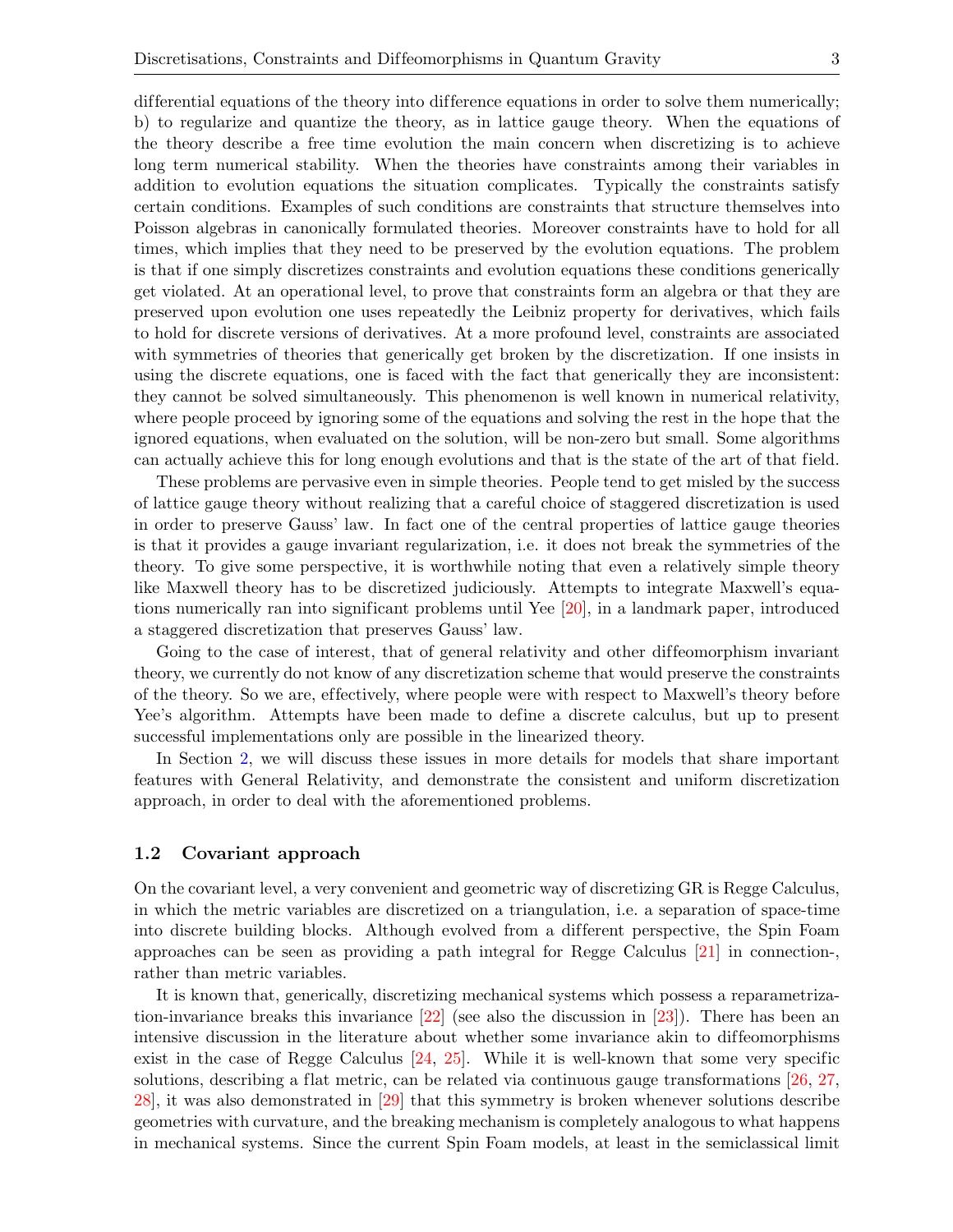of large quantum numbers, reproduce Regge Calculus [\[30\]](#page-27-9), it has to be expected that the same breaking of dif feomorphism invariance also appears in the path integral measure.

In Section [3](#page-17-0) we will discuss the mechanism of how diffeomorphism-symmetry is broken in Regge Calculus, and describe an attempt to regain it by "improving" the Regge action. We will show how one can attempt to construct a discrete action with the correct symmetries by a coarse graining procedure, resembling a Wilsonian renormalization group flow. We will also demonstrate how a similar procedure works for the toy example of the (an-)harmonic oscillator, closing the section with remarks on consequences for renormalization in Spin Foam models. Also, it will be argued how the symmetry breaking the path integral measure will account for divergencies in the "sum over triangulations".

Although LQG and Spin Foam models agree well on the kinematical level, the connection of their dynamics is still not understood perfectly [\[13,](#page-26-7) [31\]](#page-27-10). Therefore it is hard to argue that the methods described in this article exactly correspond to each other. Still, they are both attempts to solve problems that arise due to the introduction of a discretization. Also, in [\[32\]](#page-27-11) it was shown that, for a theory of gravity discretized on a triangulation, finding an action with the right symmetries, and finding constraints satisfying the Dirac algebra (and therefore generating deformations of the triangulated Cauchy surface), are equivalent. For a toy model, this was shown to be true for the quantum case, i.e. a path integral measure with the right kind of symmetries, and the propagator being the correct projector onto the physical Hilbert space, this was shown in [\[33\]](#page-27-12). In this sense, the problems on the canonical and the covariant side are directly related to each other, and the two approaches described in this article can be viewed as addressing the problem from different angles.

It is important to note that the breaking of gauge symmetry in the current approaches to Quantum Gravity arise due to the intricate relationship between space-time dif feomorphisms and the discretization involved. Although it is widely expected that any Quantum Gravity theory should predict a fundamental space-time discreteness due to the presence of a minimal length scale, this does not necessarily require a breaking of diffeomorphism symmetry, but is rather a statement about the discreteness of the spectrum of geometric operators measuring lengths, areas, etc. [\[34\]](#page-27-13).

## <span id="page-4-0"></span>2 Consistent discretisation

Consistent discretisations [\[35\]](#page-27-14) were an attempt to discretise theories like general relativity in which the resulting discretised equations were algebraically consistent, that is, they could be solved simultaneously. Notice that this is not what happens if one just takes the Einstein equations and discretises them. The Einstein equations divide into constraints that hold at every instant of time and evolution equations that evolve the variables. It turns out that if one evolves the variables with the discrete equations, at the end of the evolution the variables fail to satisfy the constraints. The resulting equations are therefore inconsistent. This is well known, for instance, in numerical relativity. The way consistent discretisations will make the equations consistent is by determining the values of the Lagrange multipliers. That is, the latter stop being free variables in the discrete theory. We will see that a problem arises in that the equations determining the Lagrange multipliers are polynomials and therefore it is not guaranteed that the multipliers remain real. And since one loses control of their values, one cannot guarantee that the resulting discretisation will approximate well the continuum theory. This problem is addressed by the Uniform Discretisations, which we discuss in Section [2.2.](#page-10-0)

Our goal would be to have a canonical quantization of a system in question using a discretization. Let us outline the steps we would like to see carried out:

• We discretize the theory to be analyzed.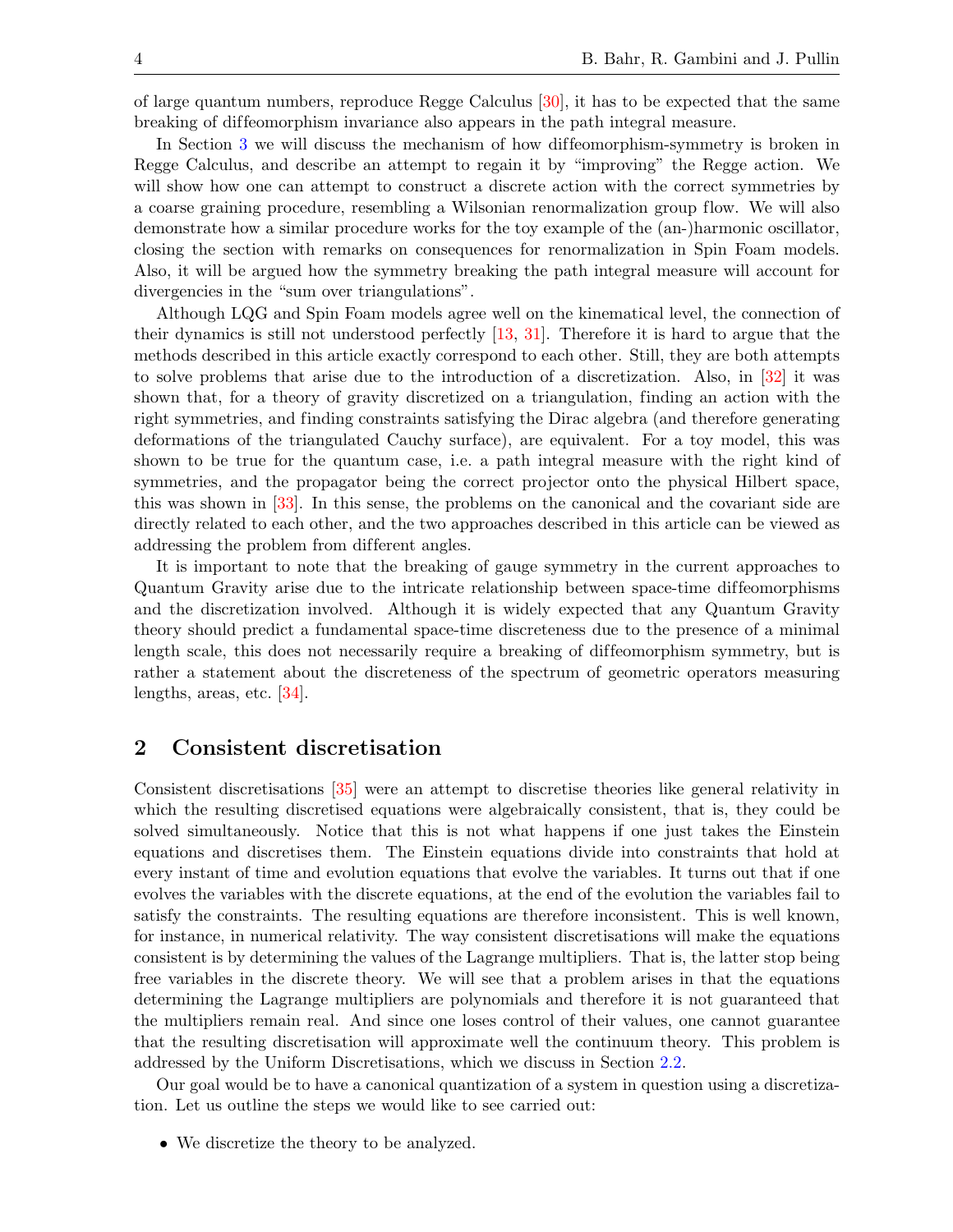- We study the resulting discrete theory at a classical level (in particular making sure it is a well defined theory).
- We canonically quantize such a theory.
- We either take the continuum limit of the resulting quantum theory or show that it does not exist.

We are particularly interested in studying systems with common features to those of general relativity: invariance under diffeomorphisms, the presence of first class constraints, the theory being totally constrained, among others.

If the starting theory is invariant under diffeomorphisms, the discretization inevitably will break that symmetry. The discrete theory has less gauge symmetries and therefore more degrees of freedom than the continuum one. When one works in a Hamiltonian picture, space and time have asymmetrical roles, so the breakage of diffeomorphism symmetry manifests itself differently in space than in time. If one only discretizes in time, the breaking of the invariance leads to the corresponding constraints being absent in the discrete theory and the corresponding Lagrange multipliers get determined. We will see an example soon. If one discretizes spatially only, the breakage translates itself in the constraints associated with spatial diffeomorphisms becoming second class and therefore fail to be generators of symmetries.

#### 2.1 Systems with discrete time

There is an alternative way to construct a discretized version of a theory that instead of simply discretizing evolution equations and constraints starts by discretizing the action of the theory. One subsequently works out the equations of motion of such action. Unless pathologies arise, the resulting equations are consistent, as they are simply the equations of motion of an action. We call this approach *consistent discretizations* and refer the reader to  $\boxed{35}$  for more details. Let us discuss how this works in the case of a simple mechanical system.

Suppose one has a mechanical system with Lagrangian  $\tilde{L}(q, \dot{q})$  where generically q and  $\dot{q}$ are  $N$  component vectors, representing a system with  $N$  degrees of freedom. We discretize time in equal intervals  $t_{n+1} - t_n = \varepsilon$ . We denote the coordinates at  $t_n$  as  $q_n$  For simplicity we use a first order approximation for derivatives  $\dot{q} = (q_{n+1} - q_n)/\varepsilon$ . One can choose other approximations for the derivatives that may perform better numerically, but here for simplicity we keep the first order one. We define a Lagrangian for the discrete theory as

$$
L(n, n + 1) \equiv L(q_n, q_{n+1}) \equiv \varepsilon \hat{L}(q, \dot{q}).
$$

In terms of this Lagrangian the action can be written as

$$
S = \sum_{n=0}^{N} L(q_n, q_{n+1})
$$

and from it we can derive the equations of motion

<span id="page-5-0"></span>
$$
\frac{\partial S}{\partial q_n} = \frac{\partial L(q_{n-1}, q_n)}{\partial q_n} + \frac{\partial L(q_n, q_{n+1})}{\partial q_n} = 0.
$$
\n(2.1)

Notice that in the discrete theory the Lagrangian is a function of  $q_n$  at the n-th level and of  $q_{n+1}$ at the next level (or equivalently  $q_n$  and  $q_{n-1}$ ).

In order to formulate the theory canonically we need to define conjugate momenta. At first this may appear surprising. If there is no variable  $\dot{q}$  anymore, how could there be a canonical momentum? In the continuum the Lagrangian is a function of the cotangent bundle of the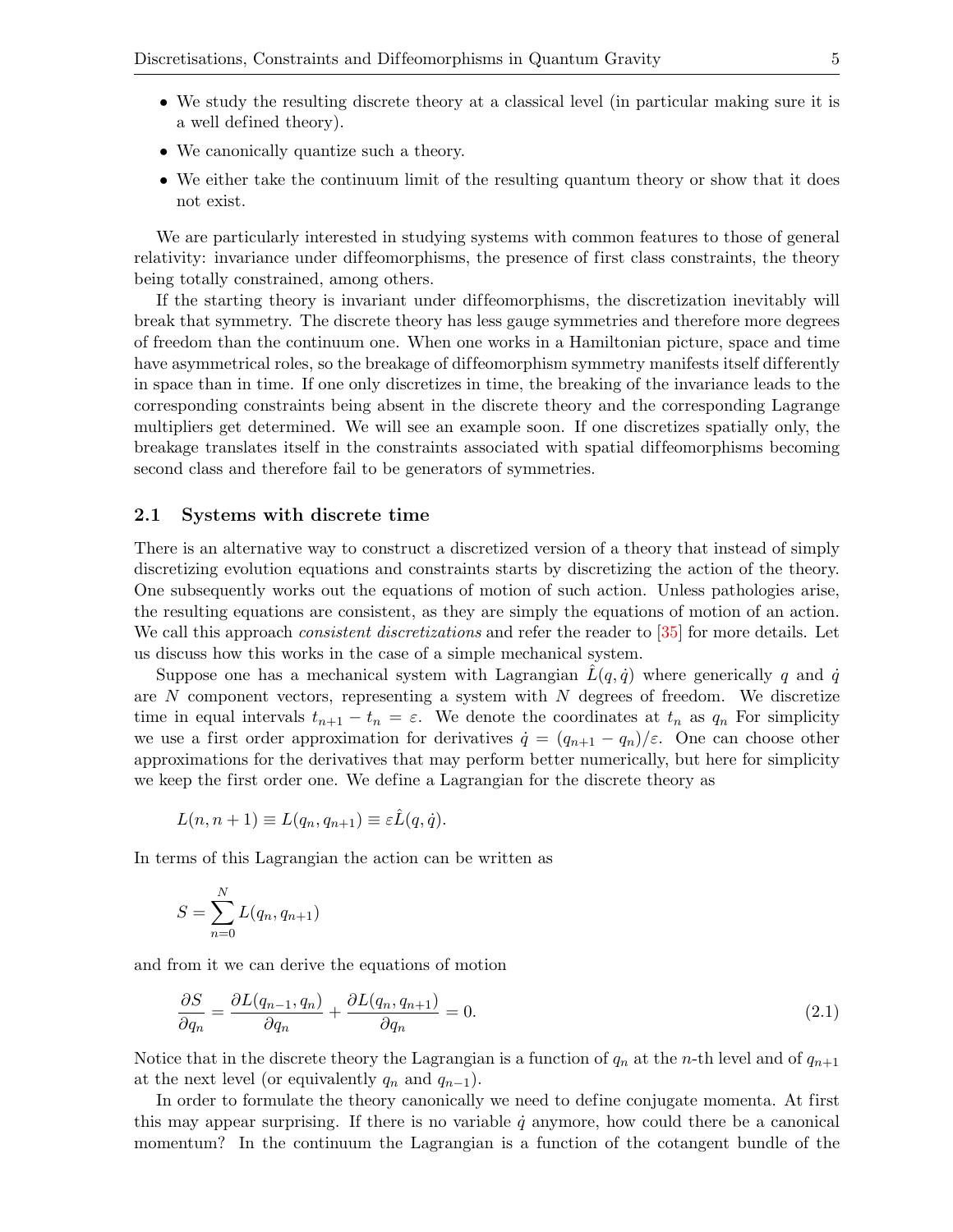configuration space C. In the discrete theory the Lagrangian is a function of  $C \times C$ . One can change from the coordinatization  $(q_n, q_{n+1})$  to  $(q_n, p_n)$  defining the momentum. For that purpose it is useful to relate the continuum and discrete derivatives of the Lagrangians

$$
\frac{\partial L(n, n+1)}{\partial q_{n+1}} = \frac{\partial \hat{L}}{\partial \dot{q}},\tag{2.2}
$$

<span id="page-6-1"></span><span id="page-6-0"></span>
$$
\frac{\partial L(n, n+1)}{\partial q_n} = \varepsilon \frac{\partial \hat{L}}{\partial q} - \frac{\partial \hat{L}}{\partial \dot{q}}.\tag{2.3}
$$

The Lagrange equations in the continuum can be written as

$$
\frac{dp}{dt} = \frac{\partial \hat{L}}{\partial q}.
$$

To discretize this last expression we make the substitution

$$
\dot{p}\rightarrow \frac{p_{n+1}-p_n}{\varepsilon}
$$

and use  $(2.2)$ ,  $(2.3)$  to get

$$
\frac{p_{n+1} - p_n}{\varepsilon} = \frac{\partial \hat{L}}{\partial q} = \frac{1}{\varepsilon} \left[ \frac{\partial \hat{L}}{\partial \dot{q}} + \frac{\partial L(n, n+1)}{\partial q_n} \right]
$$
  
=  $\frac{1}{\varepsilon} \left[ \frac{\partial L(n, n+1)}{\partial q_{n+1}} + \frac{\partial L(n, n+1)}{\partial q_n} \right] = \frac{1}{\varepsilon} \left[ p_{n+1} + \frac{\partial L(n, n+1)}{\partial q_n} \right].$ 

Then

$$
p_n = -\frac{\partial L(n, n+1)}{\partial q_n}.
$$

The resulting discrete Lagrange equations are

<span id="page-6-2"></span>
$$
p_{n+1} = \frac{\partial L(q_n, q_{n+1})}{\partial q_{n+1}}, \qquad p_n = -\frac{\partial L(q_n, q_{n+1})}{\partial q_n}.
$$
\n(2.4)

It is worthwhile pointing out that these equations define a type 1 canonical transformation from the variables  $(q_n, p_n)$  to  $(q_{n+1}, p_{n+1})$ . This transformation is canonical, in the sense that it preserves the symplectic structure

$$
\{q_n, p_n\} = \{q_{n+1}, p_{n+1}\} = 1.
$$

In order to make contact with the continuum theory, we point out that if one takes as discrete Lagrangian the Jacobi principal function  $S(q, Q, \varepsilon)$  then the discrete evolution given by [\(2.4\)](#page-6-2) will correspond to the evolution of the continuous system for times  $t = n\varepsilon$ . This is an alternative view on discrete Lagrangians: they are approximants to the function  $S(q, Q, \varepsilon)$ . This is closely related to the idea of a symplectic (also known as variational) integrator [\[22\]](#page-27-1).

We note that there exists a discrete version of Noether's theorem. If the system has a global symmetry  $\delta_u q_n = u \delta q_n$ , then the discrete Lagrangian will be invariant up to a total difference

$$
\delta_u L = u \left( \frac{\partial L(q_n, q_{n+1})}{\partial q_n} \delta q_n + \frac{\partial L(q_n, q_{n+1})}{\partial q_{n+1}} \delta q_{n+1} \right) = u(B_{n+1} - B_n),
$$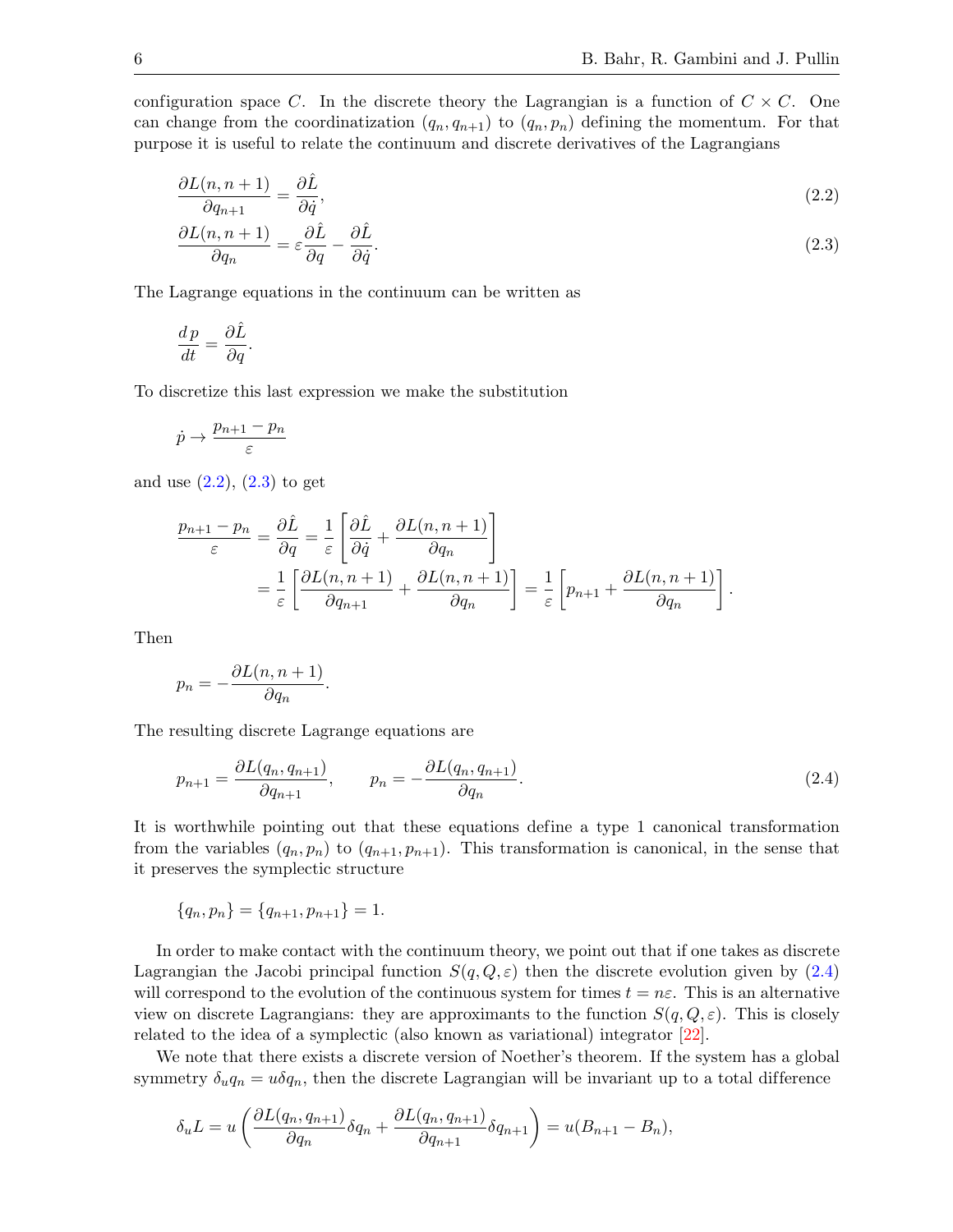and using the equation of motion  $(2.1)$ , we get the conserved quantity

$$
C_n = -\frac{\partial L}{\partial q_n} \delta q_n + B_n
$$

(that is  $C_{n+1} = C_n$ ).

If the action is invariant under a "local" transformation  $\delta_u q_n = u(n) \delta q_n$ , we have

$$
0 = \delta_u S = \sum_n \frac{\partial S}{\partial q_n} \delta q_n u(n),
$$

and since the  $u(n)$  are arbitrary, this means that  $\frac{\partial S}{\partial q_n} \delta q_n = 0$ , that is

<span id="page-7-0"></span>
$$
\left(\frac{\partial}{\partial q_n} \left( L(q_{n-1}, q_n) + L(q_n, q_{n+1}) \right) \right) \delta q_n = 0. \tag{2.5}
$$

This implies that the equations of motion [\(2.1\)](#page-5-0) will not be independent and therefore one cannot unambiguously solve  $q_{n+1}$  in terms of  $q_n$  and  $q_{n-1}$ . That is, the system will be singular. In particular the Legendre transform  $q_{n+1} \to p_n = -\frac{\partial L_{\epsilon}}{\partial q_n}$  $\frac{\partial L_{\epsilon}}{\partial q_n}$  will be singular and there will be constraints in phase space. The framework to treat constrained systems of this sort parallels Dirac's method in the continuum and is described in the second reference of [\[35\]](#page-27-14).

Let us conclude our classical discussion considering an example of a simple singular discrete system: a parameterized free particle whose continuum Lagrangian is  $\tilde{L} = \frac{m}{2}$  $\frac{m}{2}\dot{x}^2/\dot{t}$ , and we consider the following discretization

$$
L(x_n, t_n, x_{n+1}, t_{n+1}) = \frac{m}{2} \frac{(x_{n+1} - x_n)^2}{(t_{n+1} - t_n)}.
$$

This discretization inherits its singular nature from the continuum. In particular, when we compute the momenta  $p_n^x = -\partial L/\partial x_n$  and  $p_n^t = -\partial L/\partial t_n$  we see they are not independent but they satisfy the same relations as the continuum ones

$$
\phi = p_n^t + \frac{1}{2m}(p_n^x)^2 = 0.
$$

The "local" invariance of the Lagrangian is given by the transformations  $\delta_u x_n = u(n) \delta x_n$ ,  $\delta_u t_n = u(n) \delta t_n$ , where

$$
\delta t_n = 1, \qquad \delta x_n = \frac{1}{2m} \left( \frac{x_{n+1} - x_n}{t_{n+1} - t_n} + \frac{x_n - x_{n-1}}{t_n - t_{n-1}} \right),
$$

and this transformation satisfies [\(2.5\)](#page-7-0).

In phase space the transformation is given by  $\delta t_n = 1$  and  $\delta x_n = 1/(2m)(p_n^x + p_{n-1}^x)$ . Using the equations of motion we have that  $p_{n-1}^x = p_n^x$  which implies

$$
\delta t_n = 1, \qquad \delta x_n = \frac{1}{m} p_n^x.
$$

This is the general transformation generated by the constraint  $\phi$ .

Let us briefly discuss how to quantize these discrete systems. The general treatment is discussed in [\[36\]](#page-27-15). The treatment is similar to ordinary quantum mechanics, but evolving in discrete intervals  $\varepsilon$ . The starting point is as in the continuum, one considers wavefunctions  $\psi(q)$ , defining the operators  $\hat{q}$  and  $\hat{p}$  as usual, and the canonical evolution is implemented through a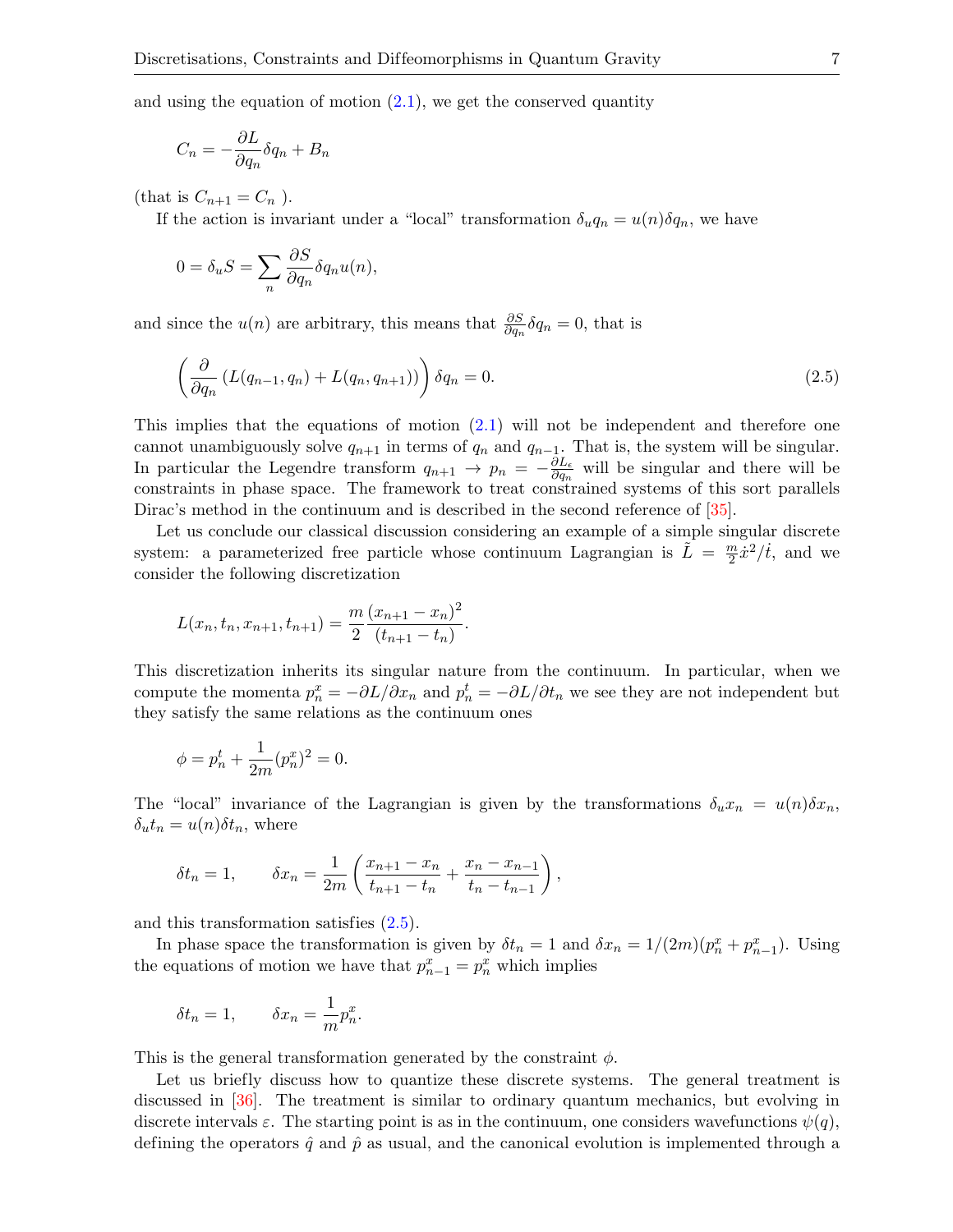unitary operator. That is, if we call  $Q(q, p)$  and  $P(q, p)$  to the solution of the classical equations of motion  $(2.4)$ , we need a unitary operator U such that

<span id="page-8-0"></span>
$$
Q(\hat{q}, \hat{p}) = \hat{U}\hat{q}\hat{U}^{\dagger}, \qquad P(\hat{q}, \hat{p}) = \hat{U}\hat{p}\hat{U}^{\dagger}, \tag{2.6}
$$

which represent the discrete evolution equations in the Heisenberg representation.

In the position basis equations  $(2.6)$  are a set of differential equations that determine the matrix  $U(q', q)$ . In some cases one can show that the solution to such equations is  $U(q', q) =$  $C \exp \frac{i}{\hbar} L_{\epsilon}(q, q')$  with C a proportionality constant.

We illustrate the quantization with a simple example given by a particle in a potential. The Lagrangian is

$$
L(q_n, q_{n+1}) = m \frac{(q_{n+1} - q_n)^2}{2\epsilon} - V(q_n)\epsilon
$$

the canonical momentum is given by  $p_{n+1} = m(q_{n+1} - q_n)/\epsilon$ , from which we can get  $q_{n+1} =$  $p_{n+1}\epsilon/m + q_n$ . The generating function is,

$$
F_2 = p_{n+1}q_n + \frac{p_{n+1}^2}{2m}\epsilon + V(q_{n+1})\epsilon = p_{n+1}q_n + H(p_{n+1}, q_n),
$$

and the equations of motion derived from the corresponding canonical transformation are

$$
q_{n+1} = q_n + \frac{p_{n+1}}{m} \epsilon
$$
,  $p_n = p_{n+1} + V'(q_n) \epsilon$ ,

which can be solved for  $p_{n+1}$  as

$$
q_{n+1} = q_n + \frac{p_n}{m} \epsilon - V'(q_n) \frac{\epsilon^2}{m}, \qquad p_{n+1} = p_n - V'(q_n) \epsilon.
$$

To quantize the system we choose a polarization such that the wavefunctions are functions of the configuration variables,  $\Psi(q_{n+1})$ . The canonical operators have the usual form. The evolution of the system is given by a unitary transformation,  $p_{n+1} = Up_nU^{\dagger}$ ,  $q_{n+1} = Uq_nU^{\dagger}$  and the unitary operator  $U$  is given by

$$
U = \exp\left(i\frac{V(q_n)\epsilon}{\hbar}\right) \exp\left(i\frac{p_n^2\epsilon}{2m\hbar}\right).
$$

Quantum mechanically, the energy  $H^0(q_{n+1}, p_{n+1})$  is not conserved, as expected since it was not conserved classically. It is remarkable however, that one can construct an "energy" (both at a quantum and classical level) that is conserved by the discrete evolution. This can be accomplished using the Baker–Campbell–Hausdorff formula

$$
\exp(X)\exp(Y) = \exp\left(X + Y + \frac{1}{2}[X,Y] + \frac{1}{12}([X,[X,Y]] + [Y,[Y,X]]) + \cdots\right),
$$

and one can therefore write  $U = \exp\left(\frac{i\epsilon}{\hbar}H_{\rm eff}(q_i,p_i)\right)$  where  $H_{\rm eff} = H^0(q,p) + O\left(\epsilon^2\right)$ , which is conserved under evolution. It is straightforward to write down a classical counterpart of this expression.

Let us now return to the classical theory and turn our attention towards systems with constraints in the continuum. In that case the discrete Lagrangian will be

$$
L(n, n + 1) = p_n(q_{n+1} - q_n) - \epsilon H(q_n, p_n) - \lambda_{n} \phi^{B}(q_n, p_n),
$$

where we assume we have M constraints  $B = 1, \ldots, M$ .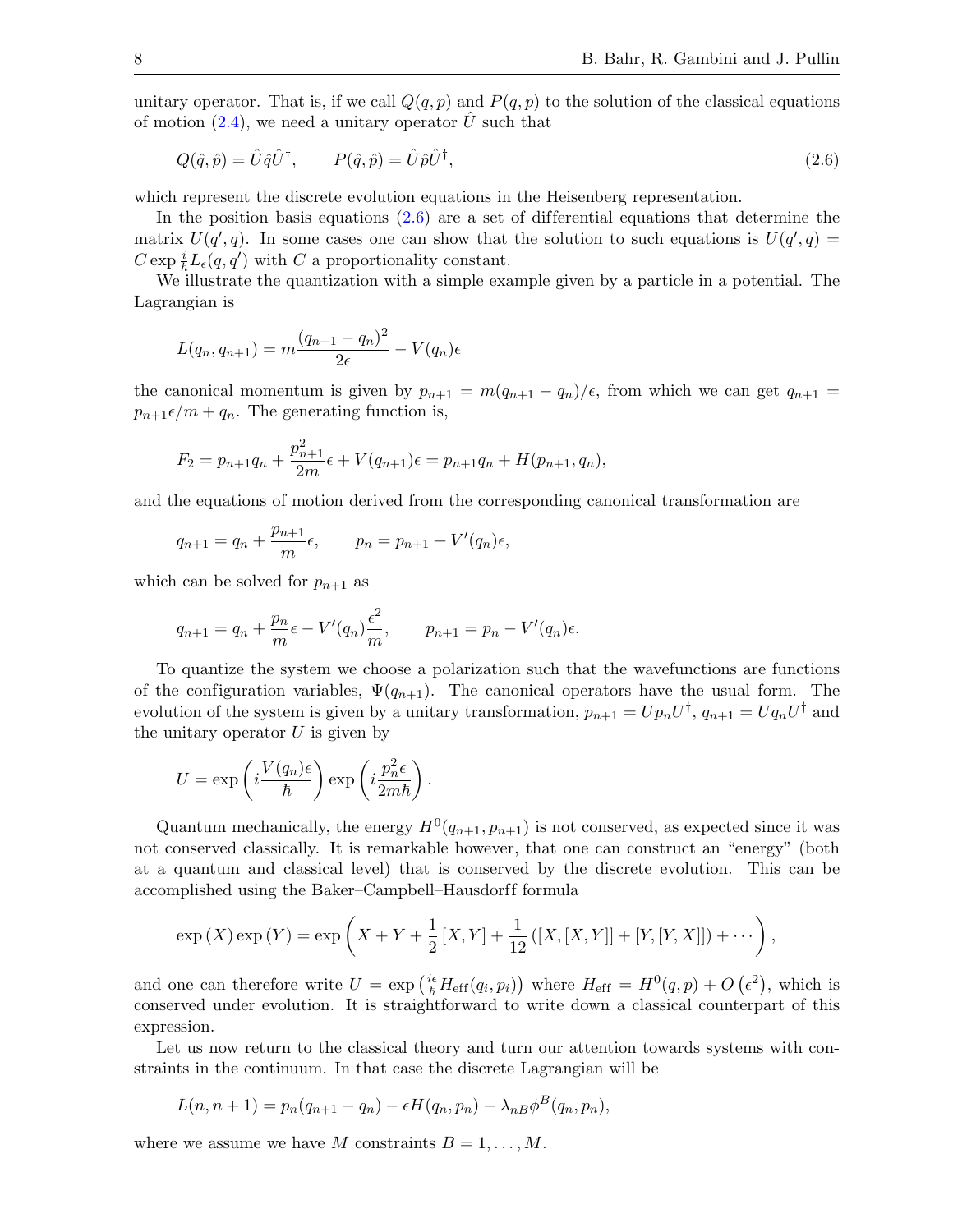We construct the appropriate canonically conjugate momenta using the first of [\(2.4\)](#page-6-2)

$$
P_{n+1}^q = \frac{\partial L(n, n+1)}{\partial q_{n+1}} = p_n,\tag{2.7}
$$

<span id="page-9-1"></span>
$$
P_{n+1}^p = \frac{\partial L(n, n+1)}{\partial p_{n+1}} = 0,
$$
\n(2.8)

$$
P_{n+1}^{\lambda_B} = \frac{\partial L(n, n+1)}{\partial \lambda_{(n+1)B}} = 0.
$$
\n(2.9)

Notice that the canonically conjugate momentum of the variable q at instant  $n + 1$  is equal to the variable that superficially appeared as canonically conjugate at time  $n$ .

To determine the equations of motion for the system we start from the second set of equations  $(2.4)$ 

$$
P_n^q = -\frac{\partial L(n, n+1)}{\partial q_n} = p_n + \epsilon \frac{\partial H(q_n, p_n)}{\partial q_n} + \lambda_{nB} \frac{\partial \phi^B(q_n, p_n)}{\partial q_n},
$$
  
\n
$$
P_n^p = -\frac{\partial L(n, n+1)}{\partial p_n} = -(q_{n+1} - q_n) + \epsilon \frac{\partial H(q_n, p_n)}{\partial p_n} + \lambda_{nB} \frac{\partial \phi^B(q_n, p_n)}{\partial p_n},
$$
  
\n
$$
P_n^{\lambda_B} = \phi^B(q_n, p_n).
$$

Combining the last two sets of equations we get the equations of motion for the system

$$
p_n - p_{n-1} = -\epsilon \frac{\partial H(q_n, p_n)}{\partial q_n} - \lambda_n B \frac{\partial \phi^B(q_n, p_n)}{\partial q_n},
$$
\n(2.10)

$$
q_{n+1} - q_n = \epsilon \frac{\partial H(q_n, p_n)}{\partial p_n} + \lambda_n B \frac{\partial \phi^B(q_n, p_n)}{\partial p_n},
$$
\n(2.11)

<span id="page-9-2"></span><span id="page-9-0"></span>
$$
\phi^B(q_n, p_n) = 0. \tag{2.12}
$$

These equations appear very similar to the ones one would obtain by first working out the equations of motion in the continuum and then discretizing them. A significant difference, however, is that when one solves this set of equations the Lagrange multipliers get determined, they are not free anymore as they are in the continuum. We consider the constraint equation [\(2.12\)](#page-9-0) and substitute  $p_n$  by  $(2.7)$ 

$$
\phi^B\big(q_n, P_{n+1}^q\big) = 0.
$$

We then solve  $(2.11)$  for  $q_n$  and substitute it in the previous equation, one gets

$$
\phi^B\big(q_{n+1}, P_{n+1}^q, \lambda_{nB}\big) = 0,
$$

and this constitutes a system of equations. Generically, these will determine

$$
\lambda_{nB} = \lambda_{nB} (q_{n+1}, P_{n+1}^q, v^{\alpha}),
$$

where the  $v^{\alpha}$  are a set of free parameters that may arise if the system of equations is undetermined. The eventual presence of these parameters will signify that the resulting theory still has a genuine gauge freedom represented by freely specifiable Lagrange multipliers. We therefore see that generically when one discretizes constrained theories one gets a different structure than in the continuum in which Lagrange multipliers get determined.

The main advantage of this approach is that the resulting set of equations are consistent. The equations that in the continuum used to be constraints become upon discretization pseudoconstraints in that they relate variables at different instants of time and are solved by determining the Lagrange multipliers. The approach has been successfully applied in various example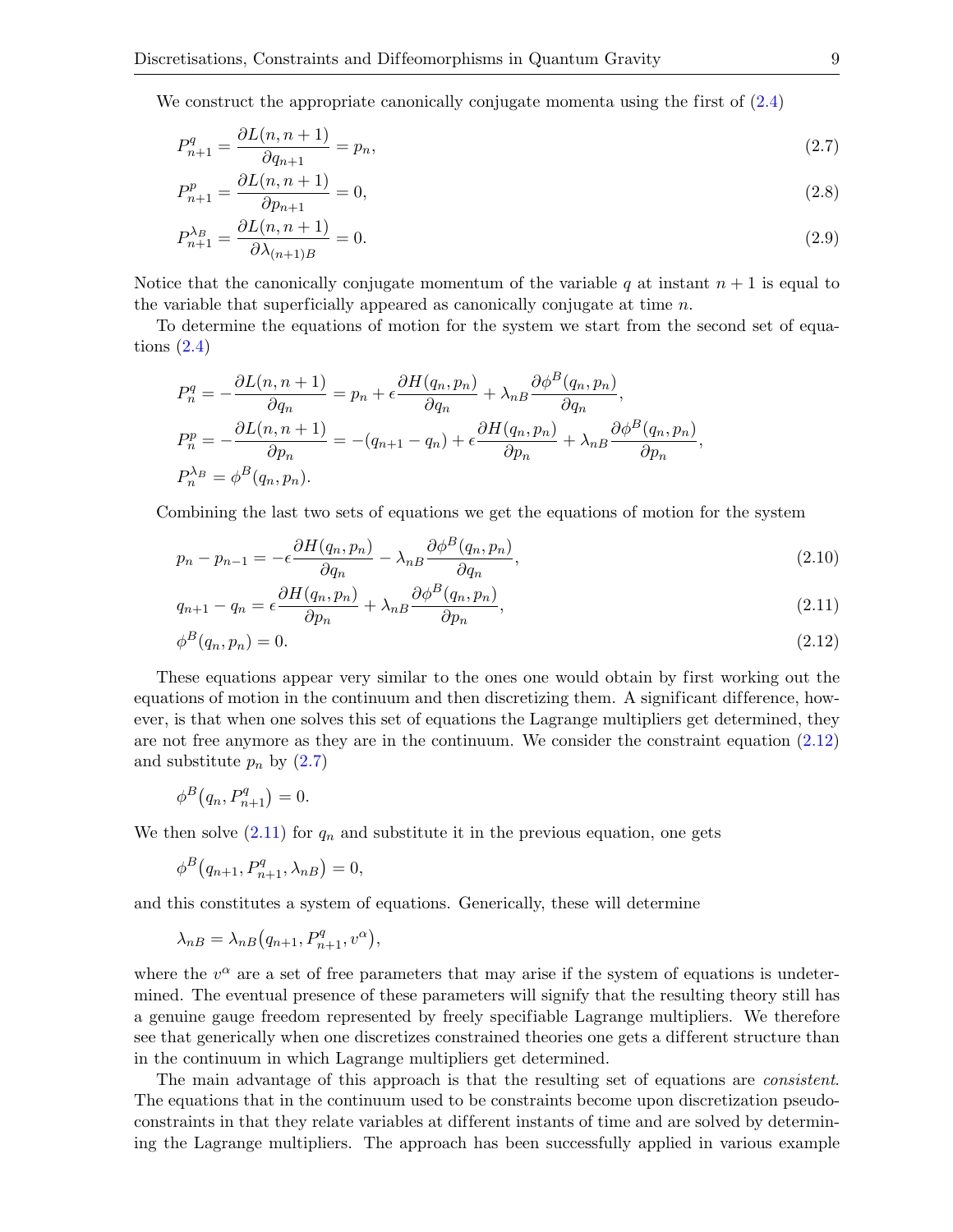systems [\[35\]](#page-27-14) including cosmologies [\[37\]](#page-28-0) and used to evolve numerically the Gowdy space-time [\[38\]](#page-28-1). However, in pursuing those examples, particularly the Gowdy one which has a reasonable level of complexity, a drawback to this approach became quite evident, that led to a reformulation we will discuss next.

Before continuing it is worthwhile emphasizing some aspects of the discrete theories we have been constructing:

- The discrete Lagrangian is independent of the step  $\varepsilon$ .
- The discrete system is unconstrained, or at least has less constraints than the continuum one. If there are no constraints the evolution equations can be solved without ambiguities.
- Since the discrete system has more degrees of freedom than the continuum one there will exist trajectories that have no relation to those of the continuum (for instance trajectories far from the constraint surface).
- The Lagrange multiplier in the discrete theory is not free but becomes a well defined function of phase space. Its precise form will depend on the discretization, but in general it will vanish on the constraint surface. The closer the discrete evolution is to the constraint surface of the continuum theory, the smaller the values of the Lagrange multipliers.
- It could happen that the Lagrange multipliers in the discrete theory become complex.

Let us assume that the discrete theory is well defined. In that case we can proceed to quantize as we described. Supposing one can find the operator  $U$  that implements the evolution, one has a complete description of the quantum theory. The question now is: how do we take the continuum limit? The question is non-trivial since we don't have at hand the parameter  $\varepsilon$ that controls the continuum limit. The classical continuum theory is achieved in the limit in which  $q_{n+1} \to q_n$ , which is equivalent to taking initial conditions close to the constraint surface. Quantum mechanically one would like something like " $\hat{q}_{n+1} \to \hat{q}_n$ ". Since the evolution operator is given (it does not depend on any parameter  $\varepsilon$ ) such a condition can only be imposed at the level of the Hilbert space, considering states  $|\psi\rangle$  such that  $\hat{U}|\psi\rangle \rightarrow |\psi\rangle$ . We will therefore say that the continuum theory is defined by states such that  $\hat{U}|\psi\rangle = |\psi\rangle$ . Later on, in the context of uniform discretizations, we will relate this condition with the definition of physical space in the Dirac quantization of constrained systems.

#### <span id="page-10-0"></span>2.2 Uniform discretizations

The main drawback of the approach presented in the previous subsection is that the equations that determine the Lagrange multipliers are non-linear algebraic equations. Generically their solutions are therefore complex. Given that the Lagrange multipliers in general relativity are the lapse and shift, they cannot be complex. That means that the discrete theory can suddenly fail to approximate the continuous theory in a dramatic way as it becomes complex. Also, since the lapse and the shift determine the size of the temporal and spatial discrete steps, one typically would not want their values to become too large, otherwise the discrete equations will surely differ quite significantly or may even miss features from the continuum theory. Unfortunately one has no control on these matters. Given some initial data, the lapse and shift will evolve dynamically. If one encounters that they become complex, negative or too large one cannot do anything but change the initial data. This lack of control in the approximation clearly is a very undesirable feature, both for numerical evolutions but also for quantization.

To address the above problem we would like to make use of the considerable freedom that one has at the time of discretizing a theory. There exist infinitely many discrete theories that approximate a continuum one. We will use the freedom to demand that the evolution equations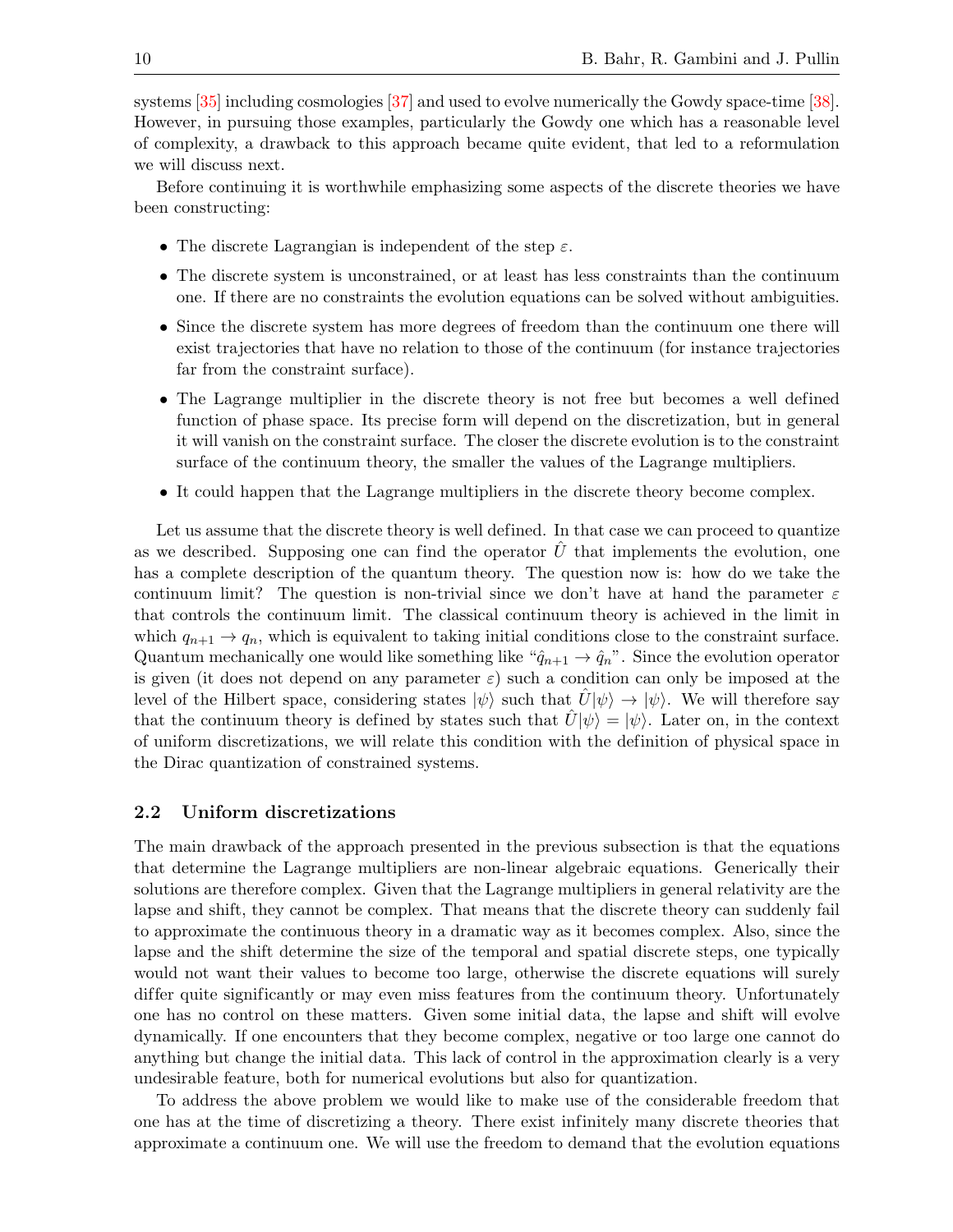of the discrete theory take the form

$$
A_{n+1} = e^{\{\bullet, H\}}(A_n) \equiv A_n + \{A_n, H\} + \frac{1}{2}\{\{A_n, H\}, H\} + \cdots
$$

The quantity  $H$  is defined in the following way: Consider a smooth function of  $N$  variables  $f(x_1, \ldots, x_N)$  such that the following three conditions are satisfied: a)  $f(x_1, \ldots, x_N) = 0 \iff$  $x_i = 0 \,\forall i$  and otherwise  $f > 0$ ; b)  $\frac{\partial f}{\partial x_i}(0, \ldots, 0) = 0$ ; c) det  $\frac{\partial^2 f}{\partial x_i \partial x_i}$  $\frac{\partial^2 f}{\partial x_i \partial x_j} \neq 0 \,\forall x$  and d)  $f(\phi_1(q,p), \ldots,$  $\phi_N(q,p)$ ) is defined for all  $(q, p)$  in the complete phase space. Given this we define  $H(q, p) \equiv$  $f(\phi_1(q,p),\ldots,\phi_N(q,p)).$ 

A particularly simple example is

<span id="page-11-0"></span>
$$
H(q, p) = \frac{1}{2} \sum_{i=1}^{N} \phi_i(q, p)^2,
$$
\n(2.13)

essentially the "master constraint" of the "Phoenix project" [\[39\]](#page-28-2). The key observation is that the above evolution preserves the value of H. Therefore if one chooses initial data such that the constraints are small, they are guaranteed to remain small upon evolution. The evolution step is controlled by the value of  $H$  and therefore by how small the constraints are. We call this approach uniform discretizations and the reader is referred to [\[40\]](#page-28-3) for more details.

At first the chosen form for the evolution may sound counterintuitive. After all, if one gave data that satisfy the constraints exactly, there would be no evolution. Let us show that indeed the evolution approximates the continuum evolution well. Let  $H$  as in the simple example above and take its initial value to be  $H_0 = \delta^2/2$ . We define  $\lambda_i = \phi_i/\delta$ , and therefore  $\sum^N$  $i=1$  $\lambda_i^2 = 1$ . The evolution of the dynamical variable  $q$  is given by

$$
q_{n+1} = q_n + \sum_{i=1}^{N} \{q_n, \phi_i\} \lambda_i \delta + O(\delta^2)
$$

and if we define  $\dot{q} \equiv \lim_{\delta \to 0} (q_{n+1} - q_n)/\delta$ , where we have identified the "time evolution" step with the initial data choice for  $\delta$ , one then has

$$
\dot{q} = \sum_{i=1}^{N} \{q, \phi_i\} \lambda_i,
$$

and similarly for other dynamical variables. The particular values of the multipliers  $\lambda_i$  depend on the initial values of the constraints  $\phi_i$ . Notice that as in the consistent discretizations approach, the Lagrange multipliers get determined, but they are well defined real functions of phase space. And note that the Lagrange multipliers are proportional to the constraints of the continuum theory. Therefore if the evolution is kept close to the constraint surface, the Lagrange multipliers will be small. If one chose initial data that exactly solved the continuum constraints, the Lagrange multipliers will vanish and the system does not evolve.

To illustrate that the above construction is actually feasible, let us consider a one-dimensional system, the parameterized harmonic oscillator. The continuum action for this system is

$$
S = \frac{1}{2} \int (\dot{x}^2 / \dot{t} - x^2 \dot{t}) d\tau,
$$

where we have chosen  $m = k = 1$  and the potential  $V(x) = kx^2/2$  as usual. The Lagrangian that yields the discrete evolution is given by

$$
L_U(x, t, X, T) = S(x, X, T - t) + \frac{1}{2}(T - t)^2,
$$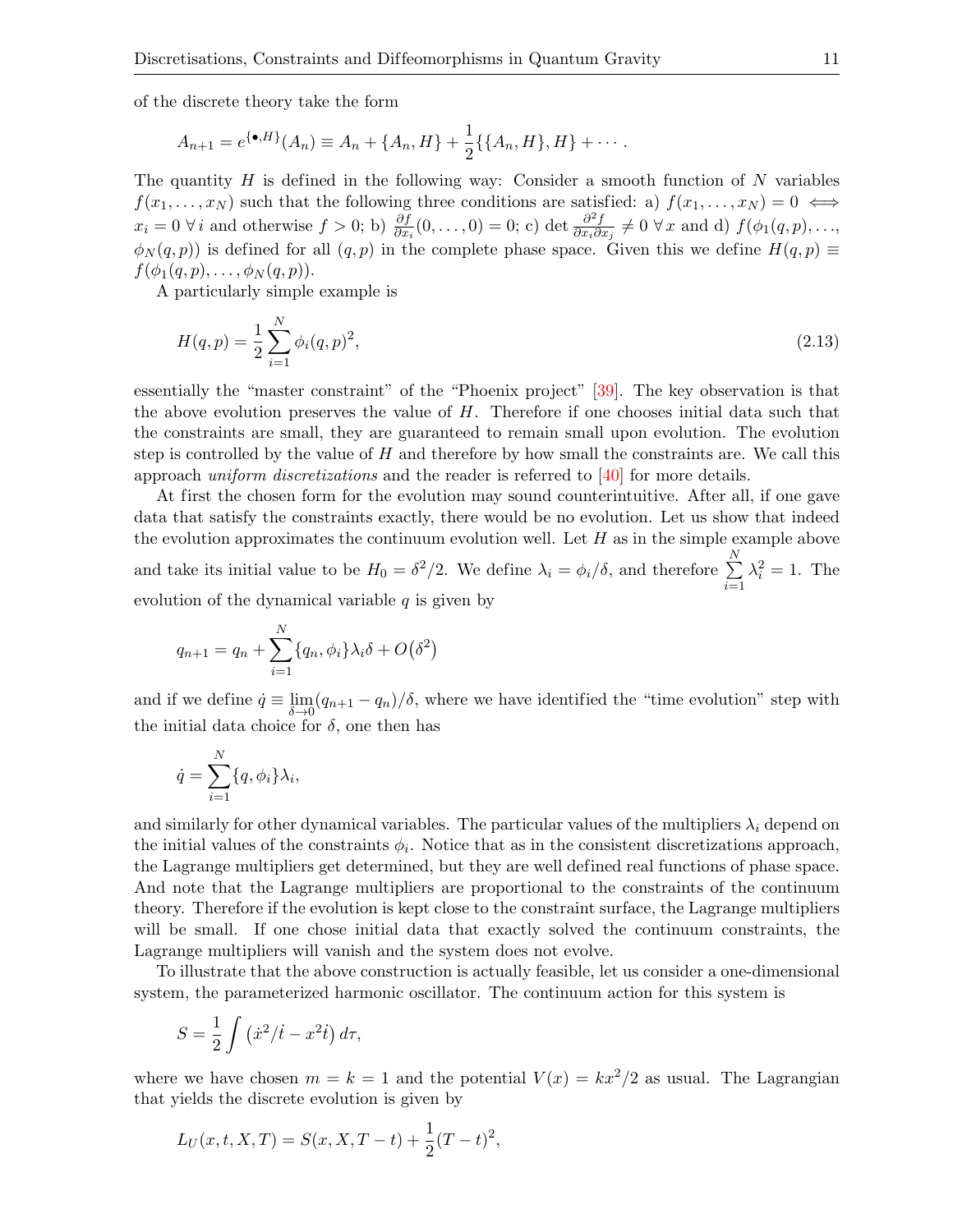where  $S$  is Hamilton's principal function of the continuous system and we introduced the shorthand  $t = t_n$ ,  $T = t_{n+1}$ ,  $x = x_n$  and  $X = x_{n+1}$ .

The equations for  $X$  and  $x$  give the equations of motion for a harmonic oscillator at a time  $(T - t)$ . When we work out the equations for T and t we have two terms

$$
P_t = p_t = \frac{\partial S(x, X, T - t)}{\partial T} + (T - t).
$$

Since S satisfies by the Hamilton–Jacobi equation, we have that

$$
\frac{\partial S(x, X, T - t)}{\partial T} = -H(x, p_x) = -\frac{1}{2} (p_x^2 + x^2),
$$

so the equation for  $T$  is

$$
T = t + p_t + H(x, p_x) = t + \phi(q, p).
$$

That is,  $\lambda_d(q, p) = \phi(q, p)$  as we expected. Note that this construction can be carried out for any parameterized system.

The constants of motion of the discrete theory are functions  $O^D$  such that  $\{O^D, H\} = 0$ . On the constraint surface, such functions coincide with the Dirac observables of the continuum theory,  $O^C$ . In order to see this, we note that

<span id="page-12-0"></span>
$$
\{O^D, H\} = \sum_k \phi_k \{O^D, \phi_k\} = 0.
$$
\n(2.14)

Let us take a point in phase space close to the constraint surface such that  $\phi_1 = \delta$  and  $\phi_k = 0$  $\forall k \neq 1$ . From [\(2.14\)](#page-12-0) we therefore see that  $\{O^D, \phi_1\} = 0$  at that point. Taking  $\delta \to 0$  we conclude that  $\{O^D, \phi_1\} = 0$  for points on the constraint surface. Repeating this for the other constraints completes the proof. Conversely, to every Dirac observable of the continuum theory corresponds one or several constants of the motion of the discrete theory.

Let us conclude the classical part noting that in the case in which the constraints are Abelian it is possible to give an expression for the type 1 generating function of the canonical transformation that gives the discrete evolution. If the constraints  $\phi_k$  are Abelian, then the discrete evolution be given by the Hamiltonian [\(2.13\)](#page-11-0) can be understood as: "evolve for a time  $\lambda_1$  with the field  $X_{\phi_1}$ ; then evolve for a time  $\lambda_2$  with the field  $X_{\phi_2}$ ; etc." Here  $\lambda_i(q,p) = \partial f/\partial x_i|_{x_k=\phi_k(q,p)}$  is the Lagrange multiplier of the discrete theory. This can be done because the fields commute and because  $\lambda_i(q, p)$  is constant throughout the evolution.

This construction corresponds to the evolution of the discrete Lagrangian

$$
L(q_n,q_{n+1},\lambda_1,\ldots,\lambda_r)=S(q_n,q_{n+1},\lambda_1,\ldots,\lambda_r)+g(\lambda_1,\ldots,\lambda_r),
$$

where  $\lambda_i$  are the discrete Lagrange multipliers at the time n, S is the Hamilton principal function of the system and g satisfies that: 1)  $g(0) = 0$  and 2) the map  $\lambda_i \to \frac{\partial g}{\partial \lambda_i}$  is the inverse of the map  $x_i \to \frac{\partial f}{\partial x_i}$ . In order to see this, note that the evolution equations of the q's yield the "exact" evolution with given Lagrange multipliers  $\lambda_k$ . The equations for the multipliers are

$$
0 = \frac{\partial L}{\partial \lambda_i} = \frac{\partial S}{\partial \lambda_i} + \frac{\partial g}{\partial \lambda_i}.
$$

From the Hamilton–Jacobi equation one has that  $\partial S/\partial \lambda_i = -\phi_i$  and we recover the values of the multipliers that we had before.

Let us now discuss the quantum theory. Given how the system was put together, there is a natural candidate for the evolution operator

$$
\hat{U} = e^{-i\hat{H}}.
$$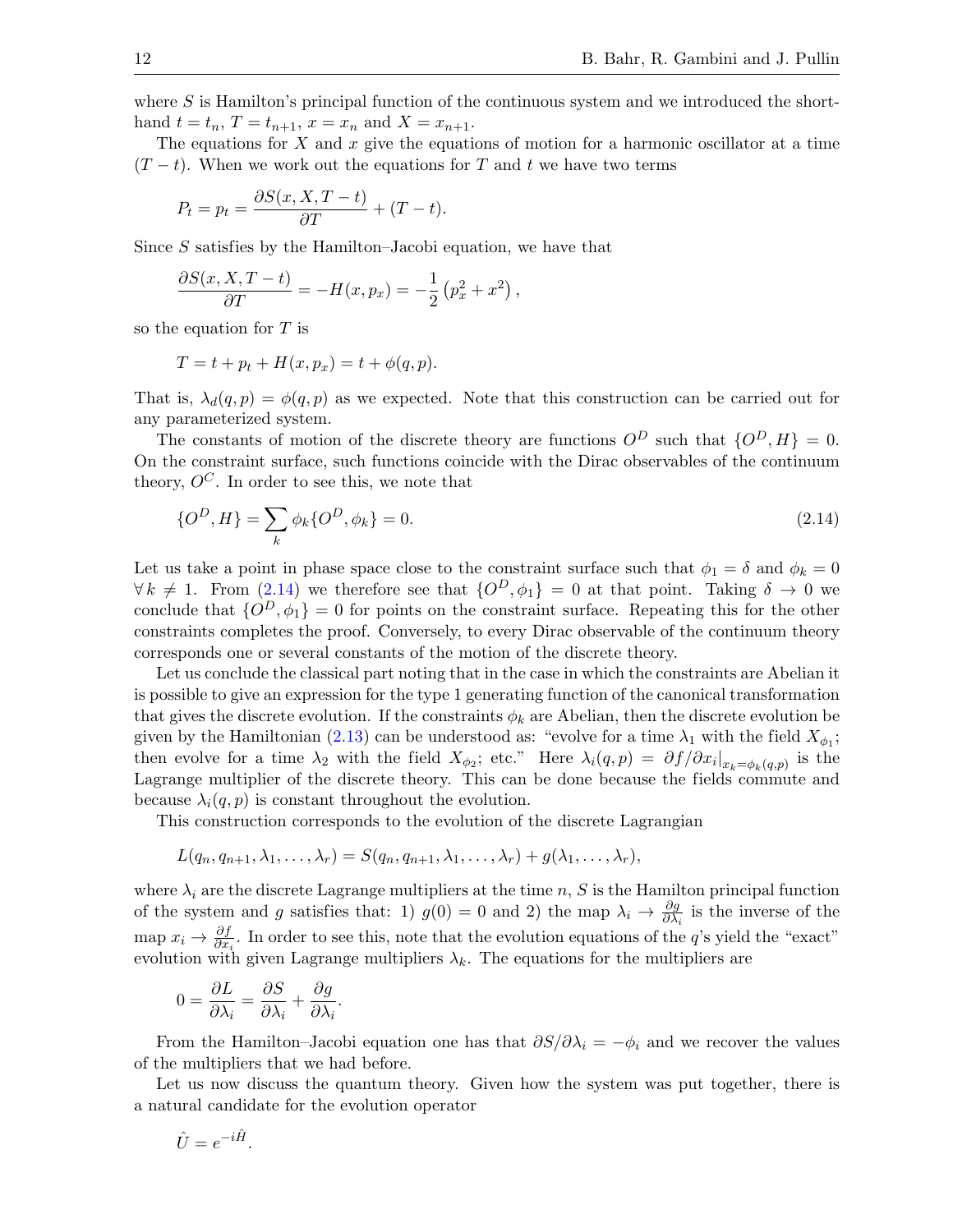The continuum limit is given by the quantum states  $|\psi\rangle$  that satisfy

$$
\hat{U}|\psi\rangle = |\psi\rangle,
$$

which is equivalent to

<span id="page-13-0"></span>
$$
\hat{H}|\psi\rangle = 0,\tag{2.15}
$$

which corresponds, at least classically, to the condition that the system satisfy the constraints. Condition  $(2.15)$  with H given by  $(2.13)$  is the same condition used by Thiemann in his "master constraint"  $[39]$  proposal. The latter consists in finding the solutions of  $(2.15)$  as a means to finding the physical space of the theory. In that context the operator  $H$  is not interpreted as a Hamiltonian but as a "master constraint" that includes all the constraints of the problem. The idea is that states  $|\psi\rangle$  that satisfy  $(2.15)$  will satisfy  $\hat{\phi_k}|\psi\rangle = 0 \,\forall k$ .

The existence of solutions to  $(2.15)$  depends on if zero is in the spectrum of H. If it is not it will not be possible to find solutions and we will say that the quantum theory does not have a continuum limit. If zero is in the spectrum there will be a solution and the states that satisfy [\(2.15\)](#page-13-0) are the physical space of states.

In order to define an inner product in the physical space of states one has to see if zero belongs in the discrete or continuous part of the spectrum of  $H$ . In the first case, the inner product is the same as in the kinematical Hilbert space. In the second, the states that satisfy  $(2.15)$ are not normalizable in the kinematical inner product and are generalized states. It is possible to introduce an inner product in this generalized space in the following way. One takes the projector  $\hat{P}$  from the kinematical to the physical Hilbert space. The internal product between two states  $|\psi_1\rangle_{\text{Ph}}$  and  $|\psi_2\rangle_{\text{Ph}}$  of the physical Hilbert space such that  $|\psi_i\rangle_{\text{Ph}} = \hat{P}|\psi_i\rangle$  with  $|\psi_i\rangle$ states of the kinematical Hilbert space is given by

$$
_{\rm Ph}\langle\psi_{1}|\psi_{2}\rangle_{\rm Ph}=\langle\psi_{1}|\hat{P}|\psi_{2}\rangle.
$$

Such a projector can be constructed from the evolution operator in the following manner

<span id="page-13-1"></span>
$$
\hat{P} \equiv \lim_{n \to \infty} C_n \hat{U}^n \tag{2.16}
$$

with appropriate constants (c-numbers)  $C_n$  such that  $\lim_{n\to\infty} (C_{n+1}/C_n) = 1$ . One then has that  $\hat{U}\hat{P}=\hat{P}$  and therefore  $\hat{U}\hat{P}|\psi\rangle=\hat{P}|\psi\rangle$  for all states  $|\psi\rangle$  of the kinematic Hilbert space.

The quantization of the resulting discrete theories have important conceptual simplifications with respect to the original continuum theory. First of all, the theories are free of constraints. The latter are approximately enforced by the evolution and can be made as small as one wishes by choosing initial data. But one does not need to be concerned with issues like constraint algebras anymore. One will be quantizing a classical theory that, although it approximates the theory of interest with arbitrary precision, is conceptually very different.

To quantize these theories we start by picking a kinematical Hilbert space that will be given by square integrable functions of the configuration variables  $\Psi(q)$ . On this space one defines operators  $\hat{Q}$  and  $\hat{P}$  as usual. To construct the operators at other time levels one introduces a unitary operator  $\hat{U}$  that we will define later, with the following properties

$$
\hat{Q}_n \equiv \hat{U}^{-1} \hat{Q}_{n-1} \hat{U} = \hat{U}^{-n} \hat{Q}_0 \hat{U}^n, \qquad \hat{P}_n \equiv \hat{U}^{-1} \hat{P}_{n-1} \hat{U} = \hat{U}^{-n} \hat{P}_0 \hat{U}^n.
$$

The evolution operator is given by  $\hat{U} = e^{-i\hat{H}/\hbar}$ . The operator  $\hat{U}$  may also be determined by requiring that the fundamental operators satisfy an operatorial version of the evolution equations

$$
\hat{Q}_n \hat{U} - \hat{U} Q_{n+1} (\hat{Q}_n, \hat{P}_n) = 0, \qquad \hat{P}_n \hat{U} - \hat{U} P_{n+1} (\hat{Q}_n, \hat{P}_n) = 0,
$$

and this provides a consistency condition that aids in the construction of  $\hat{U}$ .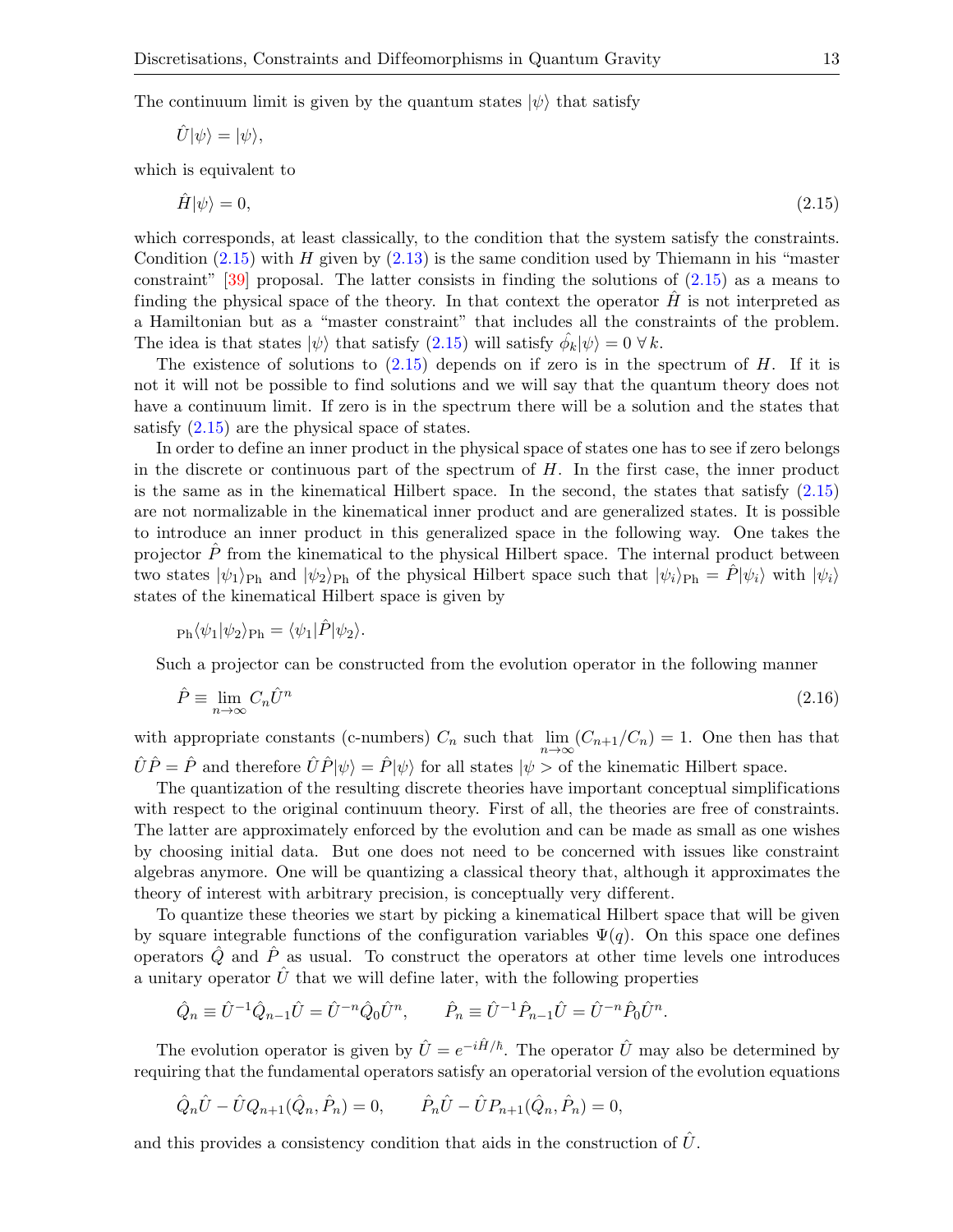We recall that classically  $H = 0$  if and only if the constraints  $\phi_i = 0$ . One can define naturally the physical space of the continuum theory in a way that does not require that we refer to the constraints directly. Since we know that  $U = \exp(-iH/\hbar)$ , a necessary condition satisfied by the states of the physical space of the continuum theory,  $\psi \in \mathcal{H}_{\text{phys}}$  is given by  $U\psi = \psi$ . More precisely the states  $\psi$  of  $\mathcal{H}_{\text{phys}}$  should belong to the dual of a space  $\Phi$  of functions sufficiently regular on  $\mathcal{H}_k$ . That is, the states  $\psi \in \mathcal{H}_{\text{phys}}$  satisfy

$$
\int \psi^* \hat{U}^\dagger \varphi dq = \int \psi^* \varphi dq,
$$

where  $\varphi \in \Phi$ . This condition characterizes the quantum physical space of a constrained continuum theory without needing to implement the constraints as quantum operators. This is an important advantage in situations where implementing the constraints as quantum operators could be problematic, as for instance when they do not form a Lie algebra. This is the case in general relativity where the constraint algebra has structure functions. For more details on the quantization see [\[40\]](#page-28-3).

#### 2.2.1 Examples

We discuss now two significant examples that will illustrate the main two possibilities when implementing the construction outlined here. In the first example, one finds that the quantum master constraint includes the zero eigenvalue in its kernel. There the technique reproduces the results of the ordinary Dirac quantization technique. In the second example the zero eigenvalue is not in the kernel. The resulting quantum theory has a fundamental level of discreteness and will only recover semiclassically the continuum theory in certain circumstances. In this example the Dirac quantization is also problematic. We believe this example illustrates the most likely situation one will face in gravity: the resulting quantum theory will have a fundamental level of discreteness and classical general relativity will only be recovered in long length scales compared to the Planck length. This is a point of view that many people have advocated for an ultimate theory of quantum gravity over the years.

The two examples are taken from [\[40\]](#page-28-3).

#### 2.2.2 Model with continuum limit

Here we will consider a model constrained system with non-Abelian constraints that form a Lie algebra. We consider a mechanical system with configuration manifold  $R^3$ , coordinatized by  $q^i$ ,  $i = 1, 2, 3$  and 3 non-commuting "angular momentum" constraints

$$
C^i = L^i \equiv \epsilon^{ijk} q^j p^k, \qquad i = 1, 2, 3,
$$

where the  $p^{i}$ 's are the momenta conjugate to the  $q^{i}$ 's and we assume Einstein's summation convention on repeated indices. The three constraints are not independent. Vanishing angular momentum is equivalent to requiring  $q^i = \lambda p^i$  with  $\lambda$  arbitrary, which implies two conditions to be satisfied by the phase space variables. The constraint surface is four dimensional and therefore the system has two independent observables. We can choose to construct the Hamiltonian starting from two independent constraints or one could choose to use a more symmetric, yet redundant, form of the constraints, which will be our choice. The Hamiltonian that will dictate evolution is

$$
H = \sum_{i=1}^{3} \frac{(L^i)^2}{2k},
$$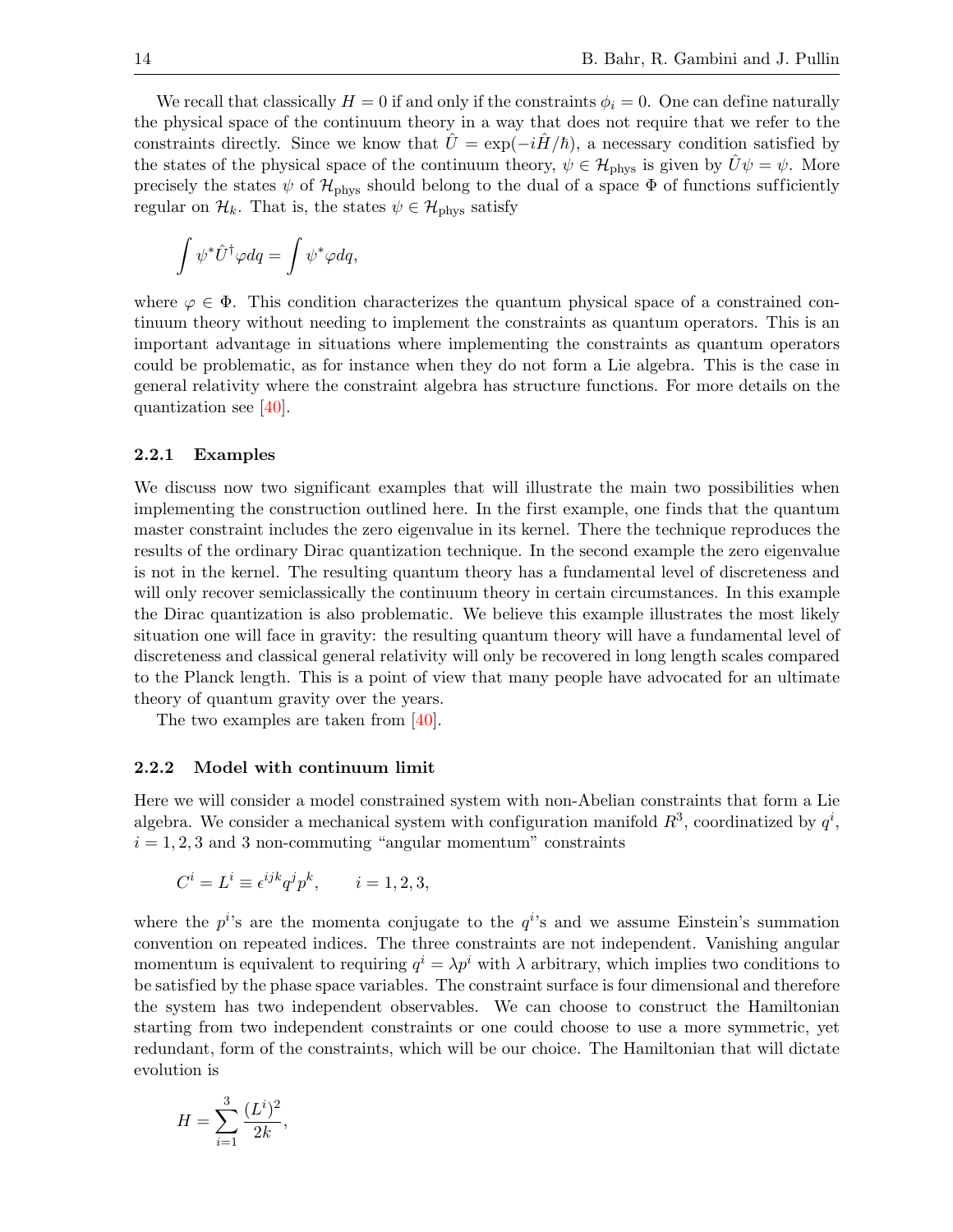where  $k$  is a constant with units of action. The resulting discrete evolution equations are

$$
q_{n+1}^i = q_n^i + \epsilon_{ijk} \frac{q^k L^j}{k} + \epsilon_{ijk} \epsilon_{jmn} q^m \frac{L^n L^k}{k^2} + \cdots,
$$
  

$$
p_{n+1}^i = p_n^i + \epsilon_{ijk} \frac{p^k L^j}{k} + \epsilon_{ijk} \epsilon_{jmn} p^m \frac{L^n L^k}{k^2} + \cdots.
$$

One obtains the continuum limit by setting  $H = \delta^2/2$  and defining  $\lambda^i = L^i/(\delta \sqrt{\frac{\delta^i}{n}})$  $k$ ). Taking the limit as explained before, one gets

$$
\dot{q}^i = \epsilon_{ijk} \frac{q^k \lambda^j}{\sqrt{k}}, \qquad \dot{p}^i = \epsilon_{ijk} \frac{p^k \lambda^j}{\sqrt{k}}.
$$

The components  $L^i$  are constants of the motion and therefore  $\lambda^i$  are constant. There exist three constants more:  $q \cdot q = q^i q^i$ ,  $p \cdot p = p^i p^i$ ,  $q \cdot p = q^i p^i$ . These are not independent since  $L^2-((q\cdot q)(p\cdot p)-(q\cdot p)^2)=0.$  One therefore has five independent constants of the motion of the discrete theory. In the continuum limit the  $L^{i}$ 's vanish and one has two independent constants of motion, for instance  $q \cdot q$  and  $q \cdot p$ . In the continuum, the trajectories are arbitrary trajectories on a sphere. In the discrete theory, when one takes the continuum limit one obtains trajectories that correspond to arbitrary circumferences on the sphere, since the  $\lambda^{i}$ 's are constant. The constraint surface is therefore completely covered, but not all orbits of the continuum theory are recovered. This however, is not problematic since we can recover all physical information with the trajectories obtained.

To quantize the system, we will start with an auxiliary Hilbert space  $L_2(R^N)$  on which the operators  $\hat{q}^i$  act as multiplication operators and the momenta as derivatives

$$
\hat{q}^i \psi(q) = q^i \psi(q), \qquad \hat{p}^i \psi(q) = -i\hbar \partial_i \psi(q),
$$

and immediately construct the unitary operator

$$
\hat{U} = \exp\left(-i\frac{\hat{L}^2}{2k\hbar}\right),\,
$$

which recovers (up to terms of order  $\hbar$ ) the classical discrete evolution equations as operatorial relations so the correspondence principle is satisfied.

To compute the projector we use the formula [\(2.16\)](#page-13-1) and, work with a basis labeled by the radial and angular momentum eigenvalues. The projector is given by

$$
\hat{P} |n,\ell,m\rangle = \delta_{\ell 0} |n,\ell,m\rangle = \delta_{\ell 0} |n,0,0\rangle,
$$

which can be rewritten as,

$$
\hat{P} = \sum_{n=0}^{\infty} |n, 0, 0\rangle\langle0, 0, n|.
$$

The continuum limit is therefore immediately achieved. The physical space is the space of vanishing angular momentum and on it the constraints of the continuum theory are automatically satisfied. We have therefore recovered the usual Dirac quantization. The physical space is given by the square integrable functions depending on the radial variable  $|q|$ . The physical inner product is therefore induced by the kinematical inner product on the physical space of states.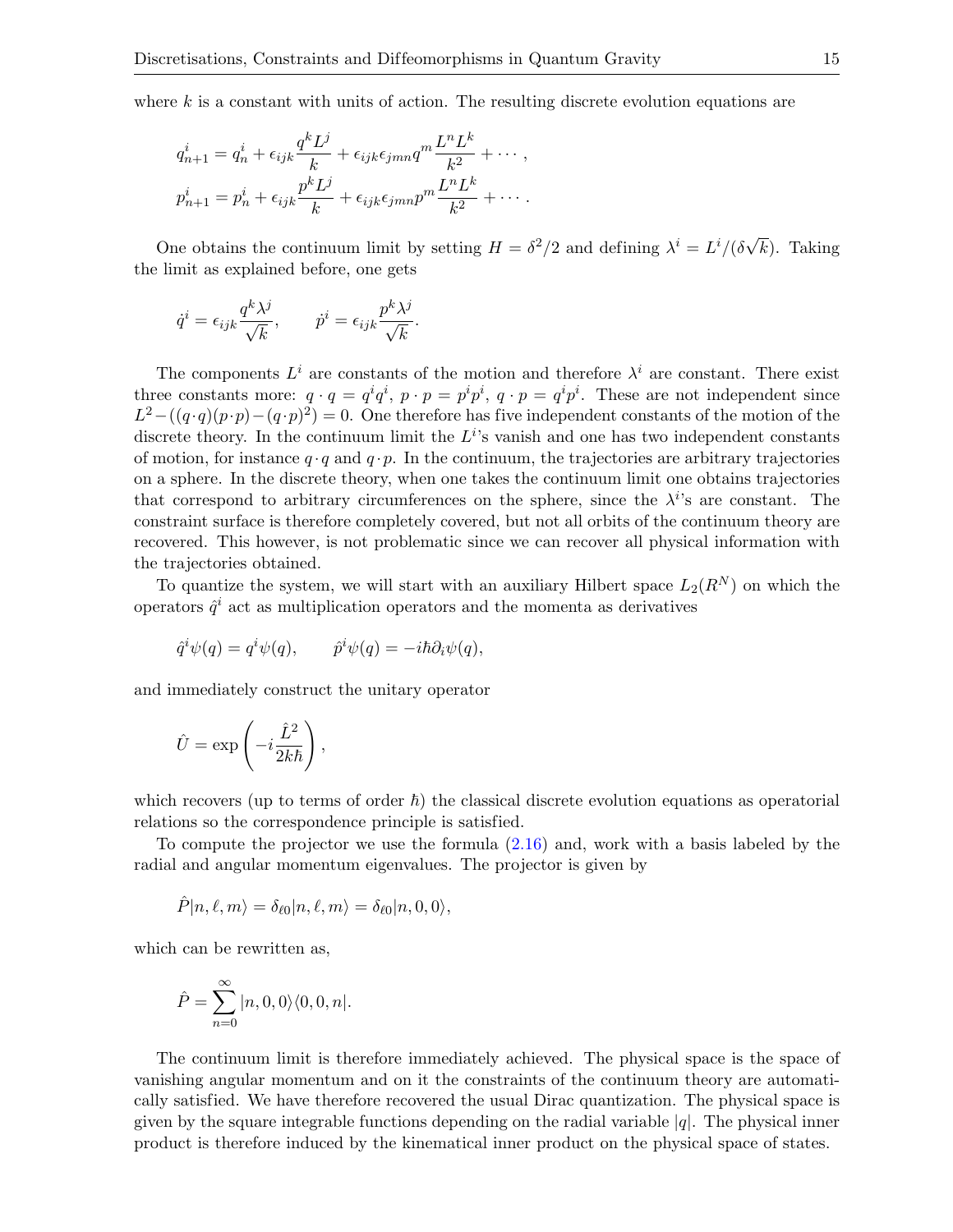#### 2.2.3 A model with non-compact gauge group

We will now consider a system with non-Abelian constraints that form a Lie algebra that is noncompact, associated with the  $SO(2,1)$  group. It has the same phase space as in the previous example, except that the metric will be given by  $diag(-1, 1, 1)$ . The constraints are

$$
C_i = L_i \equiv \epsilon_{ij}{}^k q^j p_k, \qquad i = 0, 1, 2.
$$

One has to be careful about upper and lower indices since the metric is non-trivial. Just like before, the three constraints are not independent and the constraint surface is four dimensional and the system has two independent observables. The canonical evolution is given through the master constraint

$$
H = \frac{L_i L^i + 2L_0^2}{2k},
$$

where  $k$  is a constant with units of action. The discrete evolution equations are

$$
q_{n+1}^i = q_n^i + \epsilon^i{}_{jk} \frac{q^k L^j}{k} - 2\epsilon^i{}_{0k} \frac{q^k L^0}{k} + \cdots ,
$$
  

$$
p_{n+1}^i = p_n^i + \epsilon^i{}_{jk} \frac{p^k L^j}{k} - 2\epsilon^i{}_{0k} \frac{p^k L^0}{k} + \cdots .
$$

The continuum limit is achieved setting  $H = \delta^2/2$ . Defining  $\lambda^i = L^i/(\delta \sqrt{\frac{\delta^2}{n}})$ nuum limit is achieved setting  $H = \delta^2/2$ . Defining  $\lambda^i = L^i/(\delta\sqrt{k})$  for  $i = 1, 2$  and  $\lambda^{0} = -L^{0}/(\delta\sqrt{k})$  we have, taking the limit as explained before

$$
\dot{q}^i = \epsilon^i{}_{jk} \frac{q^k \lambda^j}{\sqrt{k}}, \qquad \dot{p}^i = \epsilon^i{}_{jk} \frac{p^k \lambda^j}{\sqrt{k}}.
$$

We note that although  $L_0$  is a constant of the motion, the other components are not. However  $L_1^2 + L_2^2$  is a constant, so  $L_1$  and  $L_2$  rotate around  $L_0$  throughout the evolution. There exist three further constants  $q \cdot q = q^i q_i$ ,  $p \cdot p = p^i p_i$ ,  $q \cdot p = q^i p_i$ . These are not independent since  $L \cdot L - ((q \cdot q)(p \cdot p) - (q \cdot p)^2) = 0$ . One therefore has four independent constants of the motion of the discrete theory. In the continuum limit two vanish and one is left with two constants of motion, for instance  $q \cdot q$  and  $q \cdot p$ . The trajectories in the continuum are arbitrary trajectories on two hyperboloids, one space-like and one time-like. The continuum limit of the discrete theory yields trajectories that correspond to particular choices of the Lagrange multipliers, depending on the initial conditions chosen.

The quantization of this model (and similar ones) is known to have subtleties [\[39,](#page-28-2) [41,](#page-28-4) [42\]](#page-28-5). The central problem is that if one promotes the constraints to operators on the usual Hilbert space, they do not have a vanishing eigenvalue in their spectra. This can happen, but usually the resolution is to extend the Hilbert space by including an improper basis of eigenvectors. This can be done in this case, but one finds that the spectrum again does not contain zero. More specifically, the continuum spectrum has eigenvalues larger than  $\hbar^2/4$ . One can find eigenvectors with eigenvalues smaller than  $\hbar^2/4$ , but they do not arise as limit of functions of the Hilbert space, i.e. they cannot form part of an improper basis of the Hilbert space. One can adopt the point of view that nevertheless the eigenvectors with zero eigenvalue are the "physical space" of the theory, essentially abandoning the idea that the physical space arises as a suitable limit of the kinematical space. This was suggested in  $[41, 42]$  $[41, 42]$  $[41, 42]$ . From the point of view of our approach this does not suf fice, since we wish to construct the physical space of states starting from the quantum kinematical space, taking a limit. As we mentioned before, lacking the zero eigenvalue in the spectrum of the Hamiltonian yields our prescription for the projector on the physical space useless. With this in mind, the most satisfactory solution is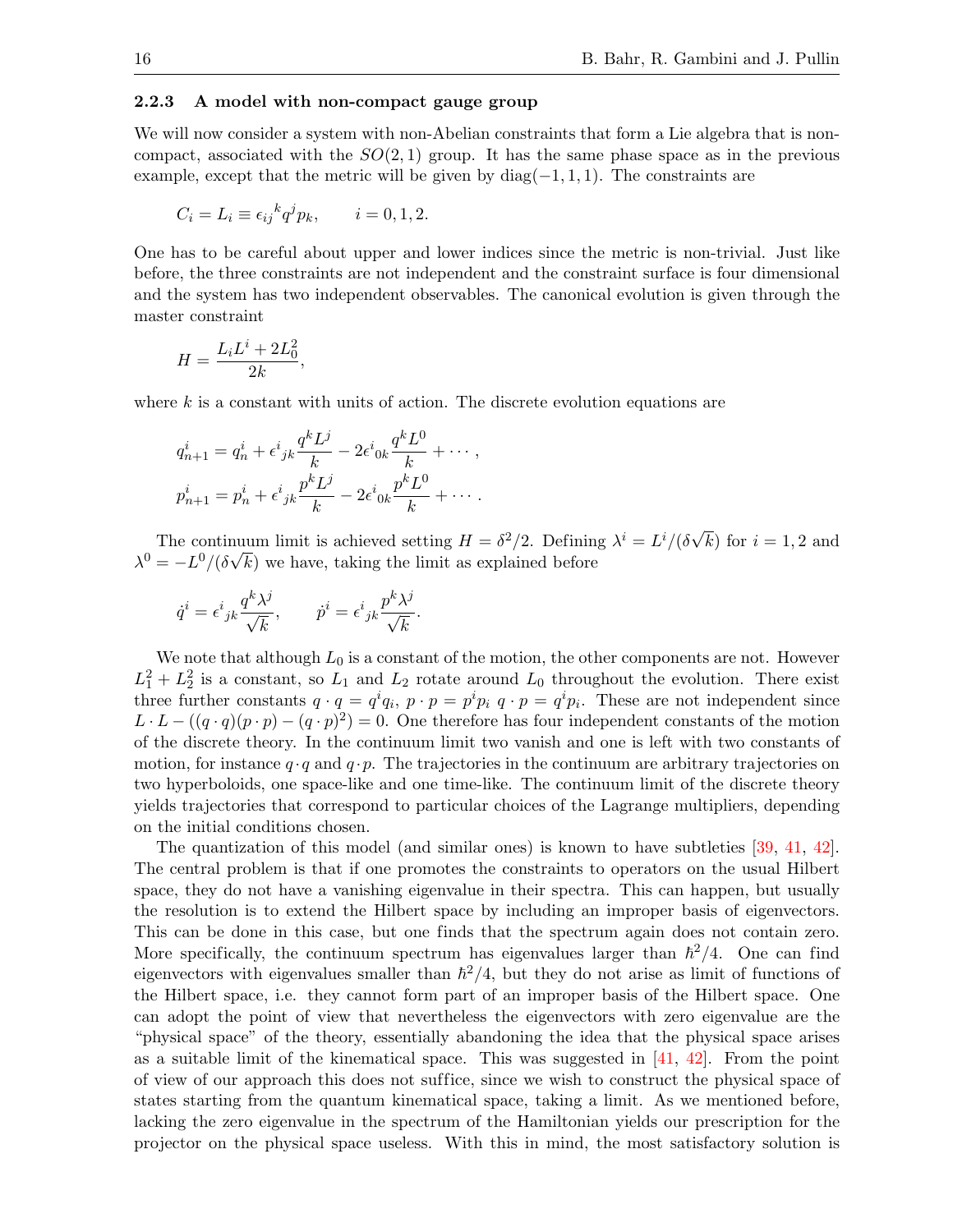the one chosen in [\[39\]](#page-28-2), where one chooses as physical space the eigenvectors that have  $\hbar^2/4$  as eigenvalue. Another attractive possibility in the discrete approach is not to take the continuum limit and retain a level of fundamental discreteness. This is very natural in a model where it is dif ficult to achieve a vanishing eigenvalue for the constraints, a natural minimum existing for their eigenvalues. As we argued before, such models can approximate the semiclassical physics of the theory of interest with some restrictions on the type of states considered. There can therefore be viewed as the best thing one can do in terms of having an underlying quantum theory for the model that approximates the classical physics of interest.

#### 2.2.4 Other examples

The above two examples capture the essence of the technique in which we see in one case that we recover the traditional Dirac quantization, whereas in the other case, where even the Dirac procedure faces issues, we obtain a satisfactory solution. The technique has also been applied in  $2 + 1$  gravity [\[40\]](#page-28-3) where one recovers the traditional quantization and more recently to the study of spherically symmetric gravity coupled to a spherically symmetric scalar field [\[43\]](#page-28-6). This is a challenging example with a rich and complex dynamical structure and infinite degrees of freedom. Up to now only low energy regimes close to flat space have been studied . One cannot achieve a continuum limit and one is left with a theory with a fundamental level of discreteness that nevertheless approaches semiclassically general relativity very well, as we had anticipated.

## <span id="page-17-0"></span>3 Improved and perfect actions

In this section we review the mechanism of symmetry breaking in the covariant language, i.e. within Regge Calculus. We also describe the perfect action approach in order to cope with the arising problems, and demonstrate the connections to the renormalization group.

#### 3.1 Dif feo breaking in Regge

We consider the discretization of General Relativity via Regge's method, and demonstrate in which sense the diffeomorphisms of the continuum are broken. In Regge calculus  $d$ -dimensional space-time is discretized by a triangulation  $\mathcal T$  consisting of simplices  $\sigma$ , and the metric infor-mation is encoded as edge lengths<sup>[3](#page-17-1)</sup>  $l_e$  of the simplices  $\sigma$ . By specifying the edge lengths the geometry of the simplex is uniquely determined, and the discrete analogue of the Einstein– Hilbert action  $(1.1)$ , called the Regge action, is given by

<span id="page-17-2"></span>
$$
S_{\rm R}[l_e] = \sum_{h \in \mathcal{T}^{\circ}} V_h \underbrace{\left(2\pi - \sum_{\sigma \supset h} \theta_h^{\sigma}\right)}_{=: \epsilon_h} + \sum_{h \in \partial \mathcal{T}} V_h \underbrace{\left(\pi - \sum_{\sigma \supset h} \theta_h^{\sigma}\right)}_{=: \psi_h} - \Lambda \sum_{\sigma} V_{\sigma}, \tag{3.1}
$$

where the first sum ranged over all  $d-2$ -simplices (called hinges) in the interior, and the second sum ranges over all hinges in the boundary of  $\mathcal T$ . The curvature is encoded in the excess of the sum of dihedral angles  $\theta_h^{\sigma}$  around a hinge h with respect to  $2\pi$  (see Fig. [1\)](#page-18-0), and denoted as deficit angle  $\epsilon_h$ . Similarly, for a hinge  $h \in \partial \mathcal{T}$  on the boundary,  $\psi_h$  encodes the extrinsic curvature of the boundary surface  $\partial \mathcal{T}$  in T. Also,  $V_h$  denotes the  $(d-2)$ -dimensional volume of the hinge h, and  $V_{\sigma}$  the d-dimensional volume of the simplex  $\sigma$ .

<span id="page-17-1"></span> ${}^{3}$ For simplicity we consider only Riemannian metrics in what follows, although Lorientzian metrics can equally well be treated by considering the edge length squares  $l_e^2$ , which can e.g. be negative if the edge is time-like. Special care has to be taken when considering the causal structure of the triangulation [\[44\]](#page-28-7).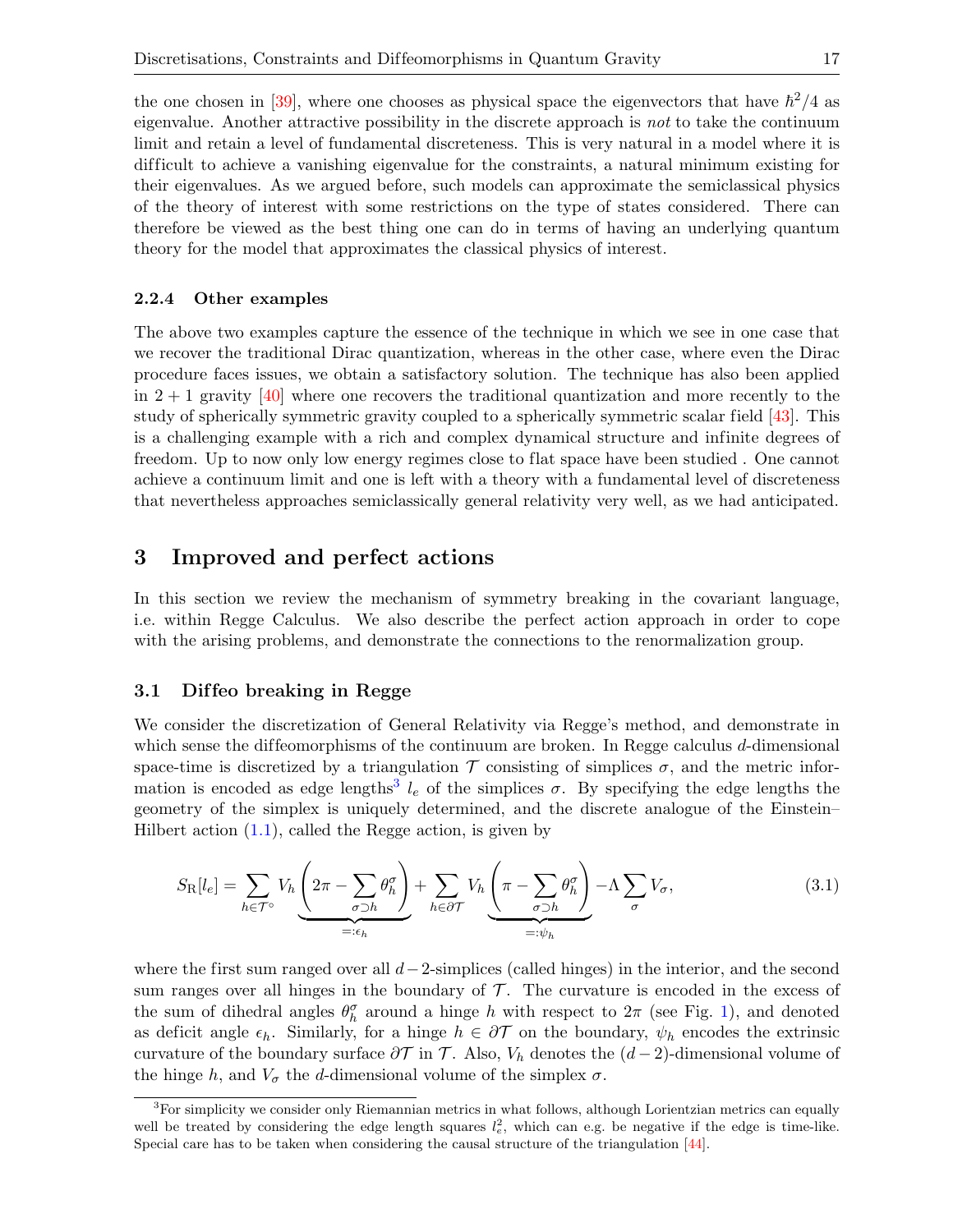

<span id="page-18-1"></span><span id="page-18-0"></span>**Figure 1.** Deficit angle  $\epsilon_h$  situated at a  $(d-2)$ -dimensional simplex (hinge) h.

The boundary terms and the Schlaefli-identity [\[45\]](#page-28-8) ensure that the equations of motion are given by

$$
\frac{\partial S_{\rm R}}{\partial l_e} = \sum_{h \supset e} \frac{\partial V_h}{\partial l_e} \epsilon_h - \Lambda \sum_{\sigma \supset e} \frac{\partial V_\sigma}{\partial l_e} = 0 \tag{3.2}
$$

for all interior edges  $e \in \mathcal{T}^{\circ}$ , which are conditions for the interior edge lengths  $l_e$  with fixed boundary edge lengths.

In the continuum theory, i.e. GR, the Einstein equations do not determine uniquely a solution for the interior metric, but only up to diffeomorphism. Also, the Einstein equations contain as subset consistency conditions for the boundary metric, which do not contain dynamical information, but constitute constraints. In the discrete setting the same situation appears in the special case of  $d = 3$  and  $\Lambda = 0$ : The hinges h and the edges e coincide, and therefore the Regge equations [\(3.2\)](#page-18-1) simply become

<span id="page-18-2"></span>
$$
\epsilon_e = 0. \tag{3.3}
$$

For given boundary lengths  $l_e$ , the equations  $(3.3)$  have in general infinitely many solutions for the interior lengths, since there are infinitely many ways of filling up a portion of flat 3-dimensional space with tetrahedra. Of a given solution for the  $l_e$ , another solution can be constructed by vertex translation, and it can be shown that this transformation between solutions is generated by the discrete Bianchi-identities [\[24,](#page-27-3) [25,](#page-27-4) [46\]](#page-28-9), which therefore corresponds exactly to a dif feomorphism in this case. Also, as part of the Regge equations, the boundary lengths have to satisfy a constraint, which demands that the 2d boundary triangulation can be immersed in flat 3d space [\[28\]](#page-27-7), which is again completely similar to the continuum case.

However, as soon as one leaves the case of  $d = 3$  or  $\Lambda = 0$ , the situation changes. This can be seen as follows: The non-uniqueness of the solutions to [\(3.3\)](#page-18-2) manifest themselves in zero Eigenvalues of the Hessian matrix  $H_{ee'} = \frac{\partial^2 S_{\rm R}}{\partial l_e \partial l_{e'}}$ . These zeros are precisely what makes the Legendre transformation singular, indicating the presence of gauge symmetries [\[29\]](#page-27-8). The same zeros appear in the Hessian for 4d,  $\Lambda = 0$ , whenever evaluated on a flat solution  $\epsilon_t = 0$ (where t denotes the triangles of  $\mathcal{T}$ ), and the zero modes correspond to the diffeomorphism gauge modes of linearized gravity [\[27\]](#page-27-6).

It was well-known for some time that for 4d and  $\Lambda = 0$  the vertex displacement symmetry, around the flat solution, is satisfied at least up to terms of order  $\epsilon^2$  [\[26,](#page-27-5) [27\]](#page-27-6). In [\[29\]](#page-27-8) this bound was made sharp by showing that the Hessian is non-degenerate, i.e. has no zero Eigenvalues, in the case of 3d,  $\Lambda \neq 0$ , and in 4d,  $\Lambda = 0$  whenever the boundary data is such that the solution has internal curvature. In fact, the smallest Eigenvalue scales with  $\epsilon^2 \sim \Lambda^2$  in the case of 3d, as well was with  $\epsilon^2$  (where  $\epsilon$  is a deficit angle at an internal edge) in 4d (see Fig. [2\)](#page-19-0). As soon as the solution to  $(3.2)$  exhibits curvature, there is no continuous symmetry relating different solutions anymore, and although in some cases there are different discrete solutions  $[47]$ , these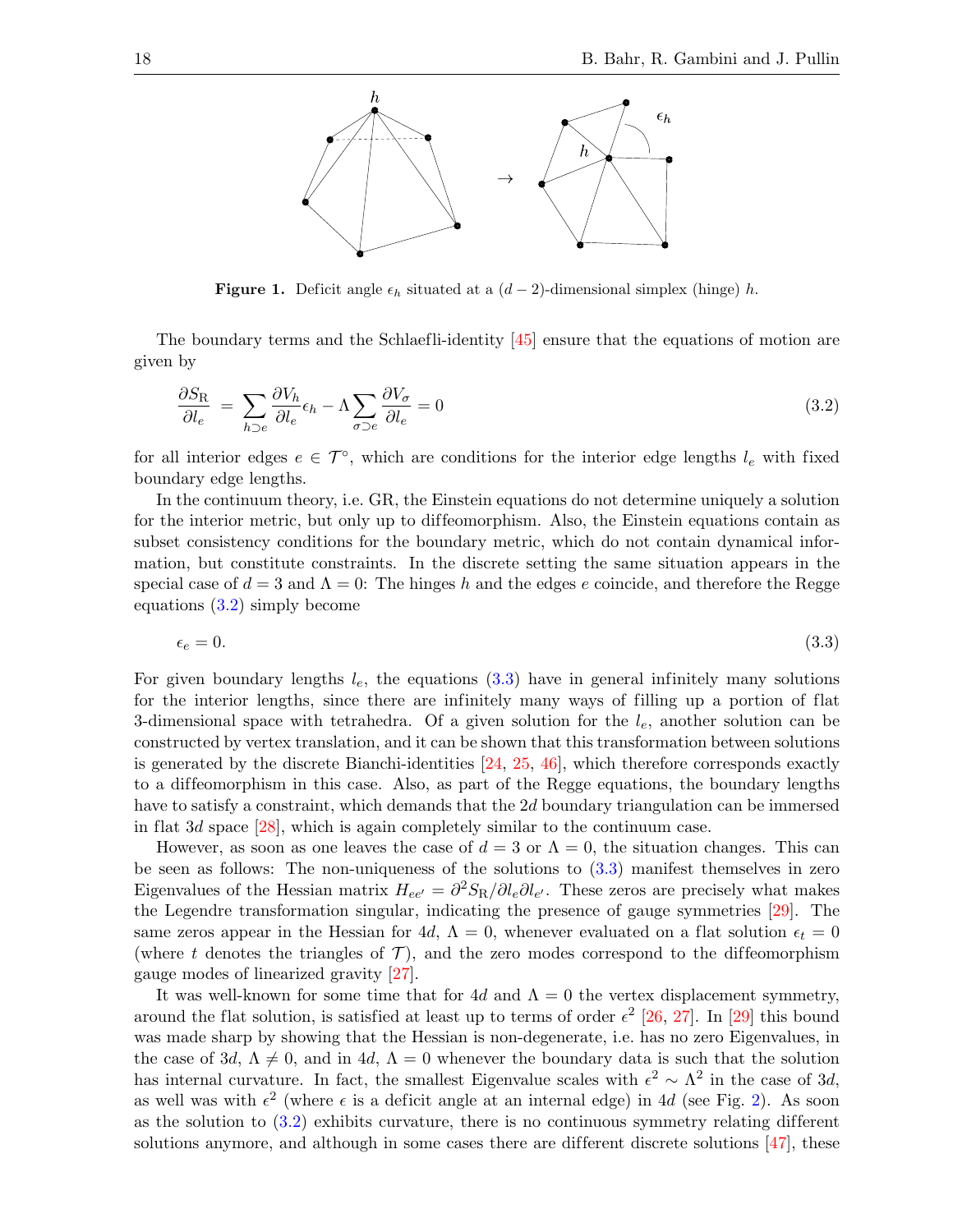

<span id="page-19-0"></span>Figure 2. The lowest eigenvalue of the Hessian as a function of deviation from flatness (proportional to  $\epsilon$ ), in a particular 4d-triangulation with one inner vertex, discussed in [\[29\]](#page-27-8).

are rather a discretization artifact. In most cases the solution for given boundary data is unique. Moreover, the part of the Regge equations which, in the flat case, constituted the constraints, i.e. which involved only the initial data on one time  $step<sup>4</sup>$  $step<sup>4</sup>$  $step<sup>4</sup>$ , acquired a weak coupling between data on subsequent time slices, i.e. turned from a constraint into a (weakly) dynamical equation. These equations are therefore called pseudo-constraints.

The uniqueness of solutions in cases with nonvanishing curvature (i.e. the breaking of the continuum gauge symmetry) leads to a vast overcounting of degrees of freedom. Consider e.g. the case of 3d Regge with  $\Lambda \neq 0$ . For a fixed triangulation, since there are no constraint equations for the boundary data, not only can one prescribe many more initial conditions, each of which lead to a unique solution of motion, since there are infinitely many different triangulations (even with the same boundary triangulation), each of which produce physically different solutions, the discrete theory has many more than just the finitely many (topological) degrees of freedom that the continuum theory has.

The breaking of symmetries in the discrete therefore leads to the emergence of pseudo-degrees of freedom, leading to several problems: The first is an interpretational one, which has also been realized in other discrete, in particular numerical, approaches to GR [\[52\]](#page-28-11): It is unclear how to distinguish the pseudo degrees of freedom from the actual physical ones. It is therefore difficult to extract the physical content from a numerical solution, e.g. disentangling actual oscillations of gravitational waves from oscillations of the chosen coordinate system.

Another problem arises within any attempt to build a quantum gravity theory based on Regge discretizations: Generically, breaking of gauge symmetries within the path integral measure leads to anomalies, in particular problematic in interacting theories [\[53\]](#page-28-12). In quantum theories based on Regge calculus, the path integral will, for a very fine triangulation, contain contributions of lots of *almost* gauge equivalent discrete metrics, each with nearly the same amplitude. Hence the amplitude will not only contain infinities of the usual field theoretic nature, but also coming from the effective integration over the diffeomorphism gauge orbit. This is in particular a problem for the vertex expansion of the spin foam path integral, as advocated in [\[54\]](#page-28-13). The triangulations with many vertices will contribute much more to the sum than the triangulations with few vertices, so that, at every order, the correction terms dominate, rendering the whole sum severely divergent. We will see this phenomenon occur in Section [3.4,](#page-22-0) in the case of a toy model.

In the following we describe an attempt to circumvent the above problems, by constructing a discrete action with the correct amount of symmetries. The main technical tool for this is coarse graining.

<span id="page-19-1"></span><sup>&</sup>lt;sup>4</sup>Here the different time steps were taken as a series of so-called tent moves [\[48\]](#page-28-14). For a canonical framework for simplicial theories which builds on Pachner moves, see also [\[32,](#page-27-11) [49,](#page-28-15) [50,](#page-28-16) [51\]](#page-28-17).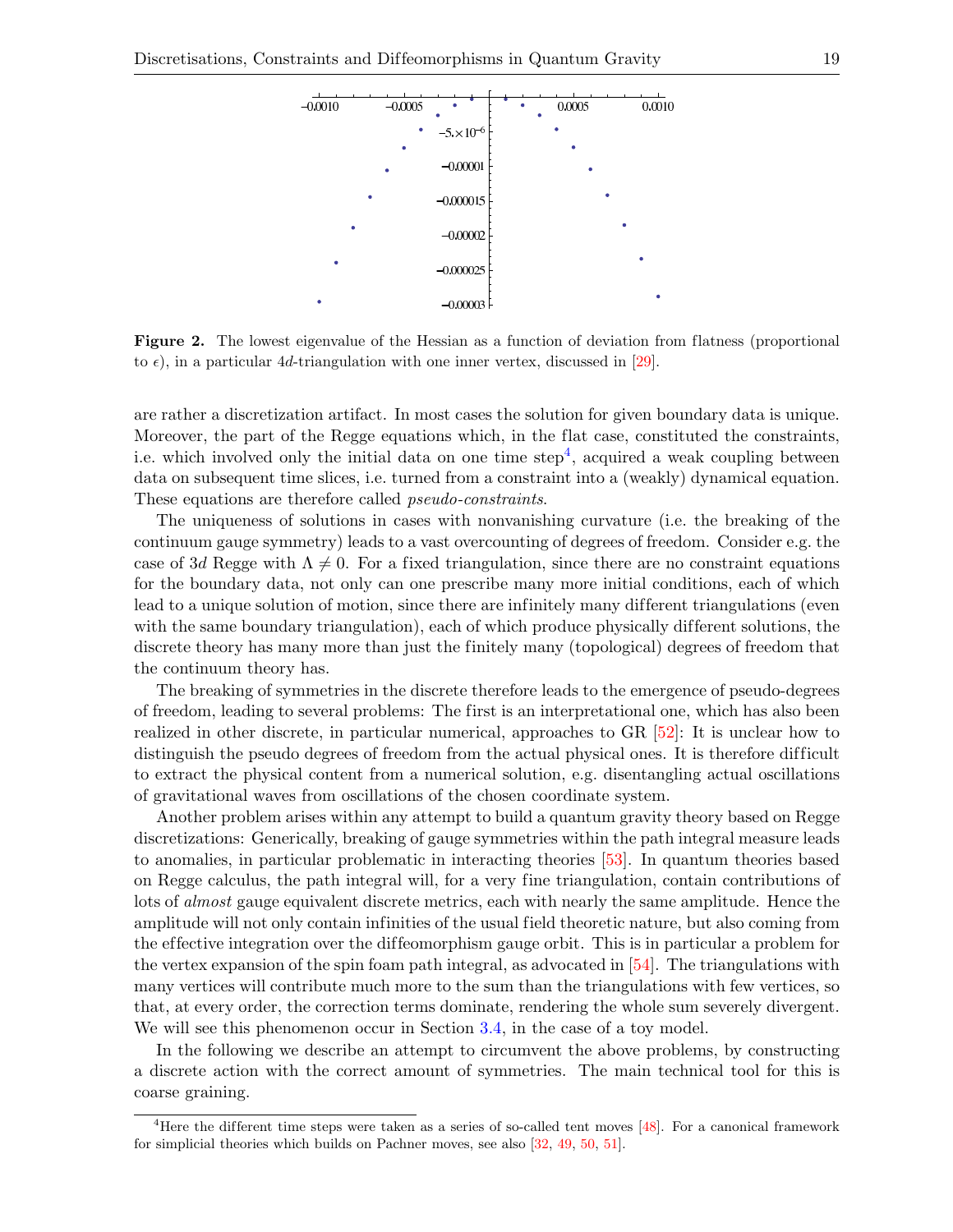

<span id="page-20-0"></span>**Figure 3.** A tetrahedron  $\Sigma$  subdivided into smaller tetrahedra  $\sigma$ . The length  $L_E$  of a coarse edge E is the sum of all the lengths  $l_e$  of edges  $e \subset E$  that constitute E.

#### 3.2 The coarse graining idea: classical

A toy model for the breaking of dif feomorphism symmetry in Regge calculus, which has been investigated in [\[23,](#page-27-2) [33,](#page-27-12) [55\]](#page-29-0) is parameterized mechanics, in which time t itself is treated as a configuration variable, which, together with  $q$ , evolves with respect to an auxiliary parameter  $s$ . The broken symmetry in the discrete case is invariance under reparametrization  $s \to s'(s)$ , which is effectively diffeomorphism symmetry in 1d. In this case, there is a way of constructing an action for the discrete theory (i.e. depending on  $(t_n, q_n)$ ), which nevertheless exhibits the exact symmetry from the continuum theory. Given a discretization of the continuum action  $S^{(0)}$ , this perfect action can be constructed iteratively by a coarse graining procedure, resulting in a sequence of discrete actions  $S^{(n)}$  converging to the perfect action  $S^{(\infty)}$  in the limit.

A similar construction can be employed in principle within the context of Regge calculus, and we show how this procedure, described in [\[23\]](#page-27-2), is able to cure the problems described above in the case of 3d Regge with  $\Lambda \neq 0$ . Consider a 3d triangulation  $\mathcal T$  (capturing the macroscopic degrees of freedom) and a refined triangulation  $\tau$ , such that each edge  $E \in \mathcal{T}$  can be composed of edges  $e \in \tau$  (see Fig. [3\)](#page-20-0), capturing the microscopic degrees of freedom. The effective (or *improved*) action  $S_{\mathcal{T},\tau}[L_E]$ , which lives on  $\mathcal{T}$ , is constructed by putting the Regge action on  $\tau$ and integrating out the microscopic degrees of freedom. To this behalf, one solves the Regge equations for the  $l_e, e \in \tau$ , with fixed edge lengths

<span id="page-20-1"></span>
$$
\sum_{e \subset E} l_e \stackrel{!}{=} L_E. \tag{3.4}
$$

One therefore adds the conditions [\(3.4\)](#page-20-1) to the Regge action [\(3.1\)](#page-17-2) via Lagrange multipliers  $\alpha_E$ , extremizing

<span id="page-20-2"></span>
$$
S[l_e] = \sum_e l_e \epsilon_e - \Lambda \sum_{\sigma \in \tau} V_{\sigma} + \sum_E \alpha_E \left( L_E - \sum_{e \subset E} l_e \right). \tag{3.5}
$$

Note that the action [\(3.5\)](#page-20-2) depends on the  $L_E$  as parameters. The effective action  $S_{\mathcal{T},\mathcal{T}'}[L_E]$  is then defined as the value of the action [\(3.5\)](#page-20-2) evaluated on a solution, i.e.

$$
S_{\mathcal{T},\tau}[L_E] := S[l_e] \big|_{\frac{\partial S}{\partial l_e} = \frac{\partial S}{\partial \alpha_E} = 0}.
$$

One can show straightforwardly that

$$
S_{\mathcal{T},\tau}[L_E] = \sum_E L_E \alpha_E + 2\Lambda \sum_{\Sigma \in \mathcal{T}} V_{\Sigma}
$$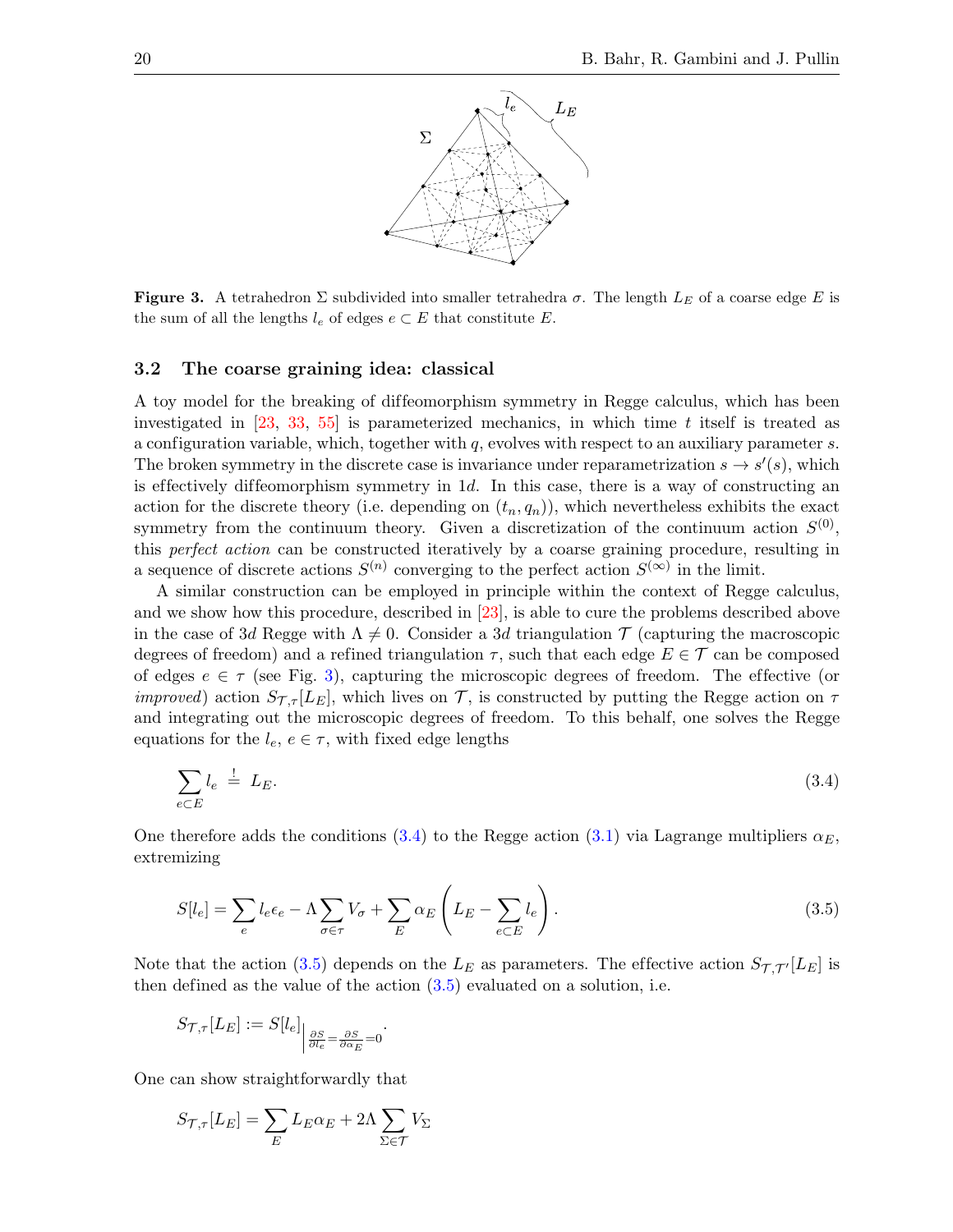with  $V_{\Sigma} := \sum$ σ⊂Σ  $V_{\sigma}$  for a simplex  $\Sigma \in \mathcal{T}$ . Note that both  $\alpha_E$  and  $V_{\Sigma}$  are a priori complicated functions of the  $L_E$ , which have to be determined by the equations of motion for S. Without knowing their form explicitly, setting

$$
\Theta_E^{\Sigma} := \sum_{\sigma \supset e, \sigma \subset \Sigma} \left( \theta_e^{\sigma} - \Lambda \frac{\partial V_{\sigma}}{\partial l_e} \right),
$$

which does not depend on the choice of  $e \subset E$  by the equations of motion, one can derive the identities

$$
\alpha_E = 2\pi - \sum_{\Sigma \supset E} \Theta_E^{\Sigma},\tag{3.6}
$$

<span id="page-21-0"></span>
$$
\sum_{E \subset \Sigma} L_E \frac{\partial \Theta_E^{\Sigma}}{\partial L_{E'}} = 2\Lambda \frac{\partial V_{\Sigma}}{\partial L_{E'}}.
$$
\n(3.7)

Note that  $(3.7)$  implies that the equations of motion for the  $L<sub>E</sub>$  as given by the effective action  $S_{\mathcal{T},\tau}$  are simply

$$
\frac{\partial S_{\mathcal{T},\tau}}{\partial L_E} = \alpha_E = 0.
$$

Not only is [\(3.7\)](#page-21-0) precisely of the form of the Schlaefli identity for simplices of constant curvature  $\Lambda$  [\[45\]](#page-28-8), but one can also show [\[23\]](#page-27-2) that in the limit of  $\tau$  becoming very fine with respect to  $\mathcal T$  in a controlled way, the functions  $\Theta_{E}^{\Sigma}$ ,  $V_{\Sigma}$  converge to the dihedral angle and the volume within a tetrahedron of constant curvature  $\Lambda$ , with edge lengths  $L<sub>E</sub>$ . So the perfect action, as the limit of infinite refinement  $\tau \to \infty$ , is given by the Regge action with simplices of constant curvature  $\Lambda$ 

<span id="page-21-1"></span>
$$
S_{\mathcal{T},\infty} = \sum_{E} L_E \epsilon_E + 2\Lambda \sum_{\Sigma} V_{\Sigma}.
$$
\n(3.8)

Indeed, the equations of motion for  $(3.8)$  are simply  $\epsilon_E = 0$ , so the solutions describe a metric of constant curvature everywhere. Just as in the case for  $\Lambda = 0$ , where  $\epsilon_E = 0$  allows for arbitrary subdivision of flat space into flat simplices, resulting in the vertex displacement symmetry, in the  $\Lambda \neq 0$  case  $\epsilon_E = 0$  allow for arbitrary subdivision of constantly curved space into constantly curved simplices, and the same vertex displacement symmetry appears. Hence, unlike the Regge action  $(3.1)$ , the perfect action  $(3.8)$  exhibits the correct symmetries of the continuum theory<sup>[5](#page-21-2)</sup>.

The same coarse graining procedure works for the  $\Lambda \neq 0$  sector in 4d, which is such that the solution to the equations of motion results in constant curvature [\[23\]](#page-27-2): also in this case the Regge action [\(3.1\)](#page-17-2) converges to its analogue with constantly curved 4-simplices by means of the procedure described above.

#### 3.3 Feasibility

The procedure for constructing the perfect action for a discrete system requires the solution of the equations of motion for a very fine discretization. Even for the case for 3d,  $\Lambda \neq 0$ described above there is no analytic formula for the solutions. The simplicity of the system, and in particular the structural equation  $(3.7)$  allowed to prove that the sequence of effective actions  $S_{\mathcal{T},\tau}$  converges to [\(3.8\)](#page-21-1) in the limit of infinitely fine  $\tau$ . For more complicated systems (in particular for discrete GR in 4d), it might not be feasible to try and compute the perfect action

<span id="page-21-2"></span><sup>&</sup>lt;sup>5</sup>In fact, [\(3.1\)](#page-17-2) for 3d consists of the first two terms in the  $\Lambda$ -expansion of [\(3.8\)](#page-21-1), i.e. up to  $O(\Lambda^2)$ .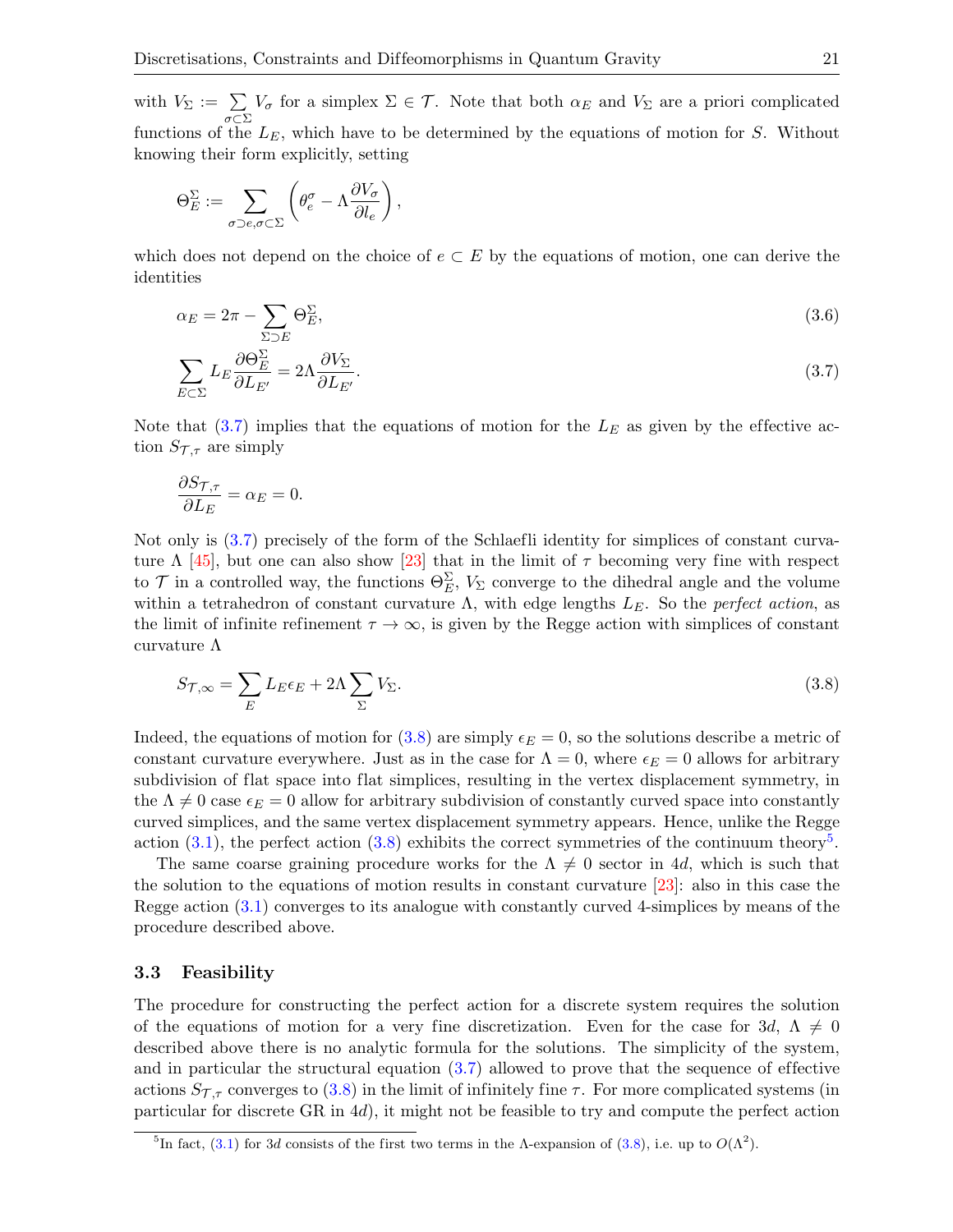explicitly. In particular, in the known cases the perfect actions are always closely related to the Hamilton's principal function of the continuous system [\[23\]](#page-27-2), the explicit knowledge of which is equivalent to having control over the solution space of the continuum theory, which is definitely not the case for 4d GR.

Still, the concept of a perfect action is a very powerful tool in numerical studies of lattice QCD [\[56,](#page-29-1) [57\]](#page-29-2), where it is used to minimize discretization artifacts. Here, the perfect action is not known explicitly, but there exist very good numerical and analytical approximations to it. In [\[58\]](#page-29-3), a procedure was described for how to compute the perfect action approximately within a vicinity of a point in configuration space. Here it was found that, if one concentrates on the perfect action around a solution  $\{l_e^{(0)}\}$  which exhibits the exact symmetry of the continuum (as e.g. the case for flat space in 4d Regge for  $\Lambda = 0$ ), the gauge symmetries are satisfied to linear order in the perturbative expansion. However, the breaking of the gauge symmetries to higher order imposes consistency conditions on the actual state around which one perturbs. Within the gauge equivalence class  $\{l_e^{(0)}\}$  of solutions which all solve the equations of motion, there is only one particular solution around which the perturbative expansion is consistent. In fact, this solution is singled out by the condition that the Hamilton's principal function to second order depends minimally on the gauge parameters [\[32\]](#page-27-11).

Computing the perfect action to lowest non-trivial order for linear systems has been performed in [\[58\]](#page-29-3), where it could be shown that, for linearized gravity the perfect action (to linear order) is invariant under coarse graining, and displays the correct amount of symmetries in 3d. In 4d, there appear non-localities, which make the results more complicated, and which could in principle be dealt with by Migdal–Kadanoff-type approximation schemes  $[59, 60]$  $[59, 60]$  $[59, 60]$ .

#### <span id="page-22-0"></span>3.4 Coarse graining: quantum

The broken diffeomorphism symmetry of discretized theories can lead to interpretational problems in the classical realm, as we have argued in the last section. Here one cannot easily distinguish the physical degrees of freedom from the ones that arise by breaking the gauge symmetry. The finer the discretization, the better the approximate symmetries (i.e. the closer the minimal Eigenvalues in the Hessian are to actually vanish), and the closer the pseudoconstraints are to the actual constraints of the continuum theory.

Within the corresponding quantum theory, the problem becomes even more severe. For finite discretization, the additional degrees of freedom, which become gauge in the continuum limit, are being treated as physical and are summed over in the path integral, which lead to unphysical singularities<sup>[6](#page-22-1)</sup>.

Consider for instance the example of parametrized 1d mechanics, with continuum variables  $q(s)$  and  $t(s)$ , s being an auxiliary gauge parameter. Due to the gauge symmetry (i.e. reparametrization-invariance) only the dependence  $q(t)$  is physical, rather than q and t itself, and one indeed gets the correct answer for the propagator if one drops the integration over  $t$  within the path integral, and only integrates over q.

The discrete configuration variables are  $(t_n, q_n)$  and  $n = 1, \ldots, N$ . In the path integral

<span id="page-22-2"></span>
$$
K^{(0)}(t_0, q_0, t_n, q_n) = \int_{\mathbb{R}^{2N}} dt_n dq_n \ e^{\frac{i}{\hbar} S_{\text{discrete}}(t_n, q_n)} \tag{3.9}
$$

the summation over both  $t_n$  and  $q_n$  have to be performed, since there is no gauge symmetry between the variables, if one uses a generic discretized approximation to the continuum action. In the limit of finer and finer discretization (i.e. letting  $N$  go to infinity), the contribution coming from the integration over the  $t_n$  approaches the integral over the gauge group (which

<span id="page-22-1"></span> $6$ As opposed to e.g. UV or IR divergencies in QFT, which carry information about the physical properties of the system.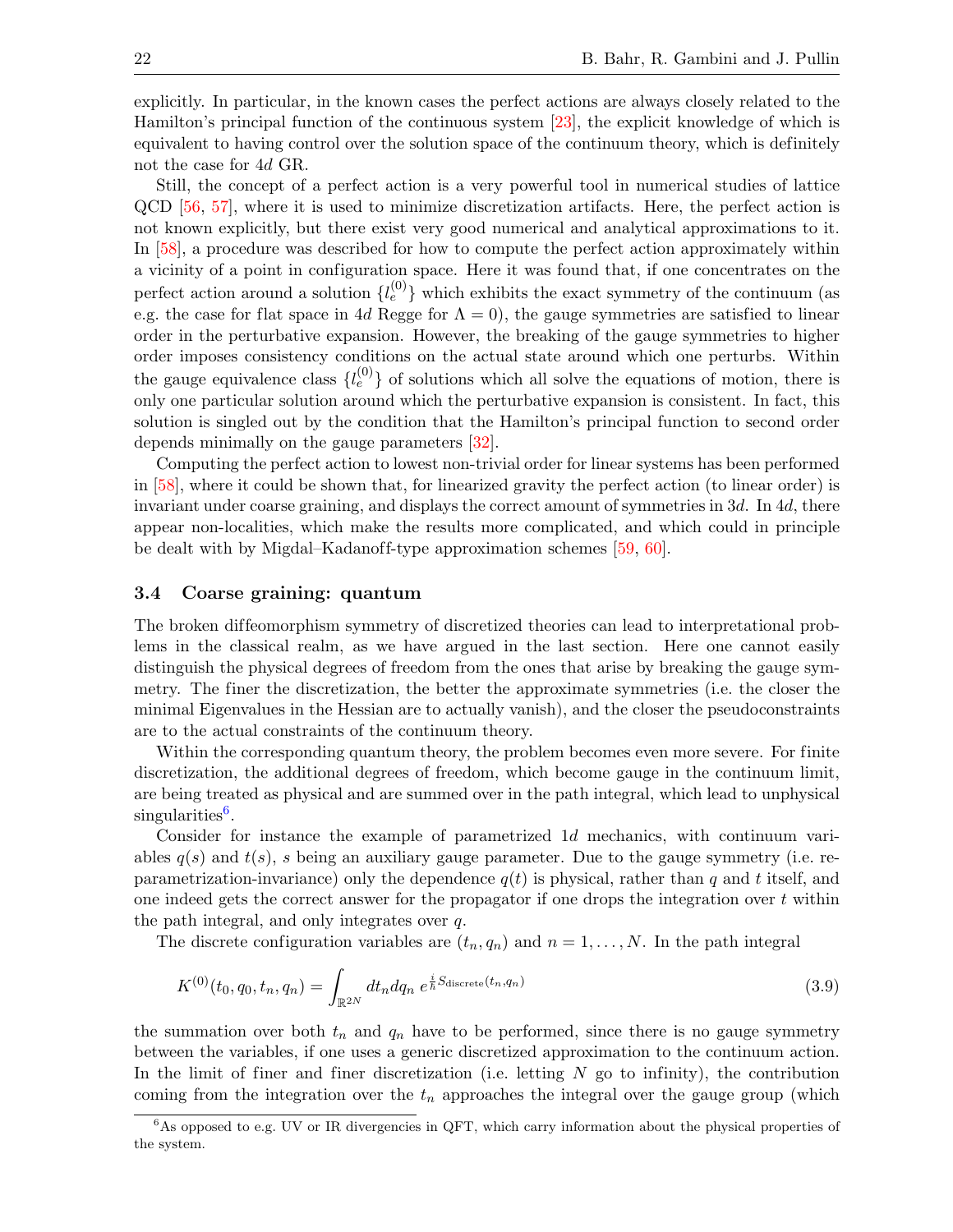is infinite<sup>[7](#page-23-0)</sup>). While in this particular case the problem can be solved by just neglecting the  $t_n$ -integration by hand, this relies on an apriori knowledge of which variables remain physical and which become gauge within the continuum, i.e. a separation of the configuration variables into t and q. For more complicated systems (in particular within  $GR$ ), this separation is not possible.

However, given the propagator  $K^{(0)}$  as by  $(3.9)$ , it is possible to construct a series of propagators  $K^{(n)}$ , which converge to a propagator  $K^{(\infty)}$  which avoids the problems above and which is the quantum analogue of the perfect action. This is done by performing the quantum analogue of the coarse graining procedure described in the last section, and closely resembles the construction of a Wilsonian renormalization group flow:

For a given discretization 2N one sets up the propagator  $(3.9)$ , and performs the integration over every odd  $t_{2k+1}$ ,  $q_{2k+1}$ , keeping the even  $t_{2k}$ ,  $q_{2k}$  fixed. For  $N = 1$  this simply reads

<span id="page-23-2"></span>
$$
K^{(n+1)}(t_0, q_0, t_2, q_2) := \int_{\mathbb{R}^2} dt_1, dq_1 K^{(n)}(t_0, q_0, t_1, q_1) K^{(n)}(t_1, q_1, t_2, q_2).
$$
 (3.10)

This procedure has been tested for the harmonic oscillator<sup>[8](#page-23-1)</sup> and for the quartic anharmonic oscillator (to linear order in the interaction parameter  $\lambda$ ) in [\[58\]](#page-29-3). It could be shown that in the limit  $n \to \infty$  the  $K^{(n)}$  converge to an infinite contribution coming from the  $t_n$  integration, times a propagator  $K^{(\infty)}$ .

The perfect propagator  $K^{(\infty)}$  satisfies some crucial properties:

•  $K^{(\infty)}$  exhibits the correct gauge symmetry, i.e. it is invariant under a simultaneous transformation of e.g.  $t_0$  and  $q_0$  via

<span id="page-23-3"></span>
$$
t_0 \to \tilde{t}_0 = t_0 + \Delta t_0, \qquad q_0 \to \tilde{q}_0 = q_0 + \Delta q(t_0, q_0, \Delta t_0), \tag{3.11}
$$

which are such that  $(\tilde{t}_0, \tilde{q}_0)$  lie on a solution to the continuum equations of motion connecting  $(t_0, q_0)$  and  $(t_1, q_1)$ .

• Equivalently,  $K^{(\infty)}$  satisfies the correct constraint equation, i.e.

$$
\left(i\hbar\frac{\partial}{\partial t_0} - H\left(q_0, \frac{\partial}{\partial q_0}\right)\right) K^{(\infty)}(t_0, q_0, t_1, q_1) = 0,
$$

where  $H(q, p)$  is the Hamiltonian of the system.

- $K^{(\infty)}$  is a fixed point of the recursion relation [\(3.10\)](#page-23-2), if one neglects the  $t_1$ -integration. Due to the symmetry  $(3.11)$  it is clear that the integral over  $t_1$  leads to a divergent result, and this is exactly the volume of the orbit of the discrete gauge symmetry.
- Parametrizing the propagator by  $K^{(n)} = \eta^{(n)} e^{\frac{i}{\hbar}S^{(n)}}$ , i.e. an action and a measure factor, the relation [\(3.10\)](#page-23-2) leads to renormalization group equations for  $\eta^{(n)}$  and  $S^{(n)}$ . One can show that in each case at the fixed point  $S^{(\infty)}$  agrees with the perfect action for the system, and  $\eta^{(\infty)}$  can be regarded as the perfect path integral measure, which contains the quantum corrections to the perfect action, leading to the correct symmetries of  $K^{(\infty)}$ reflected in [\(3.11\)](#page-23-3).
- The quantum theory defined by  $K^{(\infty)}$  is discretization-independent, in the sense that it does not depend on  $N$ , i.e. performing the same calculation for any other  $N$  leads back to the same propagator  $K^{(\infty)}$ .

<span id="page-23-0"></span><sup>&</sup>lt;sup>7</sup>This system has also bee investigated in [\[55\]](#page-29-0), where the monotonicity of the  $t_n$  was enforced, i.e. it was only integrated over  $t_0 < \cdots < t_k < t_{k+1} < \cdots < t_N$ , which improves convergence properties. In [\[33\]](#page-27-12) the integration range for each  $t_k$  was the whole real line however, since this resembles more closely what happens in e.g. the Ponzano–Regge model [\[61,](#page-29-6) [62\]](#page-29-7) where a similar restriction would be very difficult to implement.

<span id="page-23-1"></span><sup>&</sup>lt;sup>8</sup>Note that due to the discretization, this system is not trivial, since the action is non-polynomial in the  $t_n$ .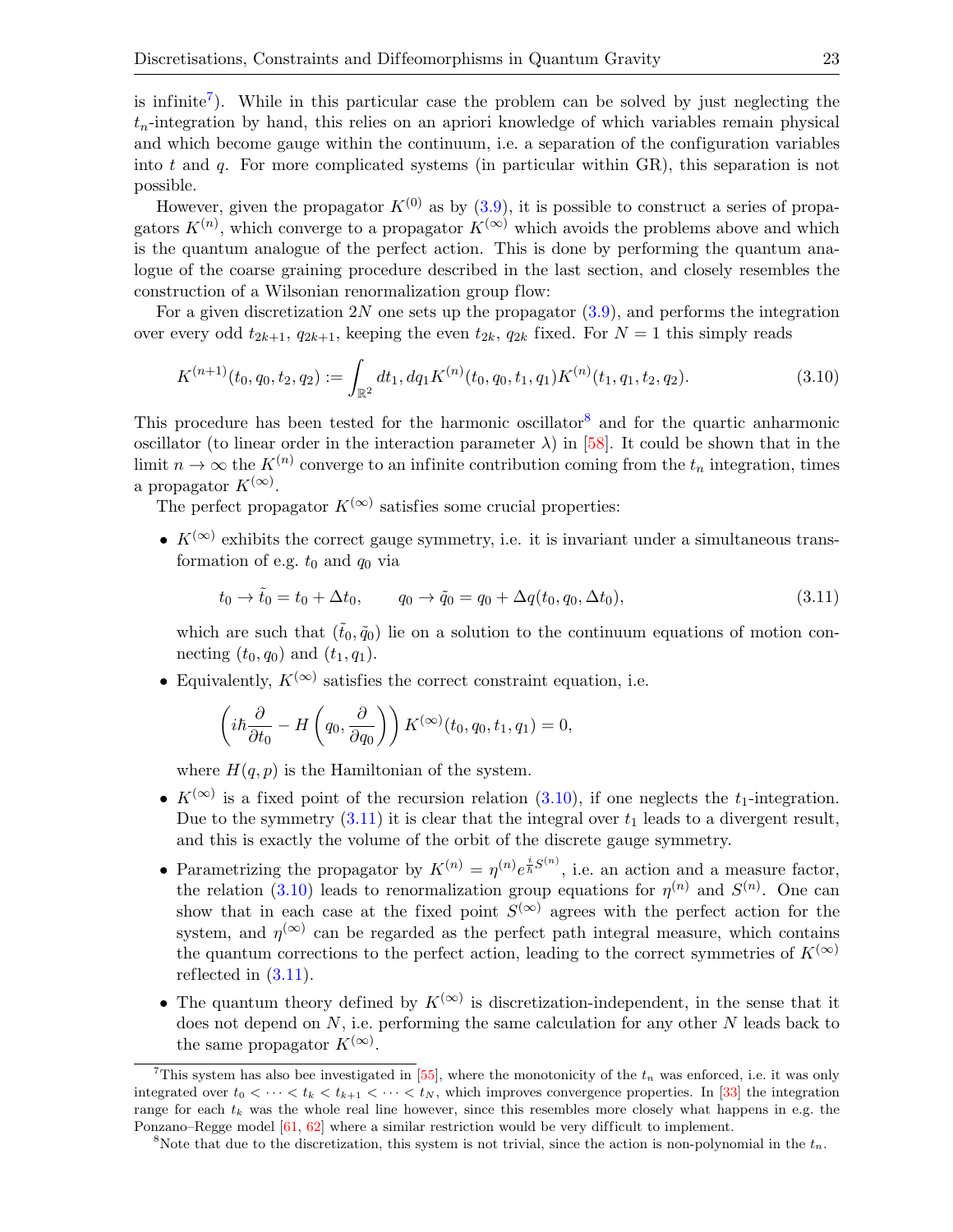It is not hard to see that the last property is a necessary result of the invariance under gauge symmetries [\(3.11\)](#page-23-3): Assume there is a propagator  $K_N(t_i, q_i, t_f, q_f)$ , which for  $N = 1$  time steps satisfies an invariance property such as  $(3.11)$  for both  $(t_i, q_i)$  and  $(t_f, q_f)$ . Then the propagator for  $N = 2$  time steps is given by

<span id="page-24-0"></span>
$$
K_2(t_i, q_i, t_f, q_f) = \int_{\mathbb{R}} dq K_1(t_i, q_i, t, q) K_1(t, q, t_f, q_f),
$$
\n(3.12)

where the integration over  $t$  has been dropped since it is effectively the integration over the gauge orbit. By the property  $(3.11)$  for  $K_1$ , the right hand side of  $(3.12)$  does not depend in t. Therefore we can let it go to one boundary value, i.e.  $t \to t_i$ . But if the dynamics is to be consistent, the propagator  $K_N$  has to satisfy

$$
K_N(t, q_i, t, q_f) = \delta(q_i - q_f),
$$

which, together with [\(3.12\)](#page-24-0), results in  $K_1 \equiv K_2$ . By induction one can easily show that the propagators for any number N of time step  $K_N$  is equal to  $K_1$ . In this sense,  $K_N$  is discretizationindependent, and one can always set  $N = 1$ .

#### 3.5 Renormalization

The analysis of systems in which the discretization breaks the continuum diffeomorphism symmetry suggests that renormalization methods play a crucial role in any attempt of regaining it. In particular, in the examples observed above, it is only at the RG fixed point where dif feomorphism symmetry is restored in the discrete system, such that the correct number of degrees of freedom is quantized.

This is different from the situation encountered in usual lattice gauge theories, and is due to the fact that the way in which the gauge symmetry and the dynamics interact differently in this case. In lattice gauge theories, one has discretized the system in a way that preserves the gauge symmetries, and there is a good control over the gauge invariant observables (i.e. Wilson loops). Real space renormalization is being carried out in order to find the UV completion of the theory, i.e. incorporate all degrees of freedom by performing the continuum limit. The method of perfect actions is also applied here, but is usually performed to minimize lattice artifacts, and in order to restore the space-time symmetries which have been broken by the lattice, e.g. rotations. Also, they are a tool in order to improve the convergence to the continuum limit when taking the lattice spacing  $a \to 0$  [\[56\]](#page-29-1).

In the case of GR however, the gauge symmetry and the dynamics are intimately interwined. Being on the gauge-invariant sector of the theory implies being on the solution space of GR as well. Hence a discrete approximation will only have exact gauge symmetry if it contains all the information of the continuum theory, and therefore sits at the RG fixed point.

This adds another point of view to the issue of renormalization in lattice theories to the case of discrete gravity. On the one hand, the RG flow can just be seen as a method of investigating the behavior of a theory described by a (fundamental) lattice model, on different scales. In particular, one can ask under which circumstances the UV limit of the theory describes GR, i.e. in which sense diffeomorphism symmetry emerges. In this case, one does not necessarily have to demand diffeomorphism invariance of the discrete theory. As a result, the discrete theory will contain information about more degrees of freedom than just pure GR. These pseudodegrees of freedom arise in the same way in which e.g. in electromagnetism breaking of the gauge symmetries would result in the emergence of longitudinal photons. In this framework, the main contribution of the path integral would come from triangulations with a large number of vertices, which would render the expansion into vertex numbers problematic [\[54\]](#page-28-13).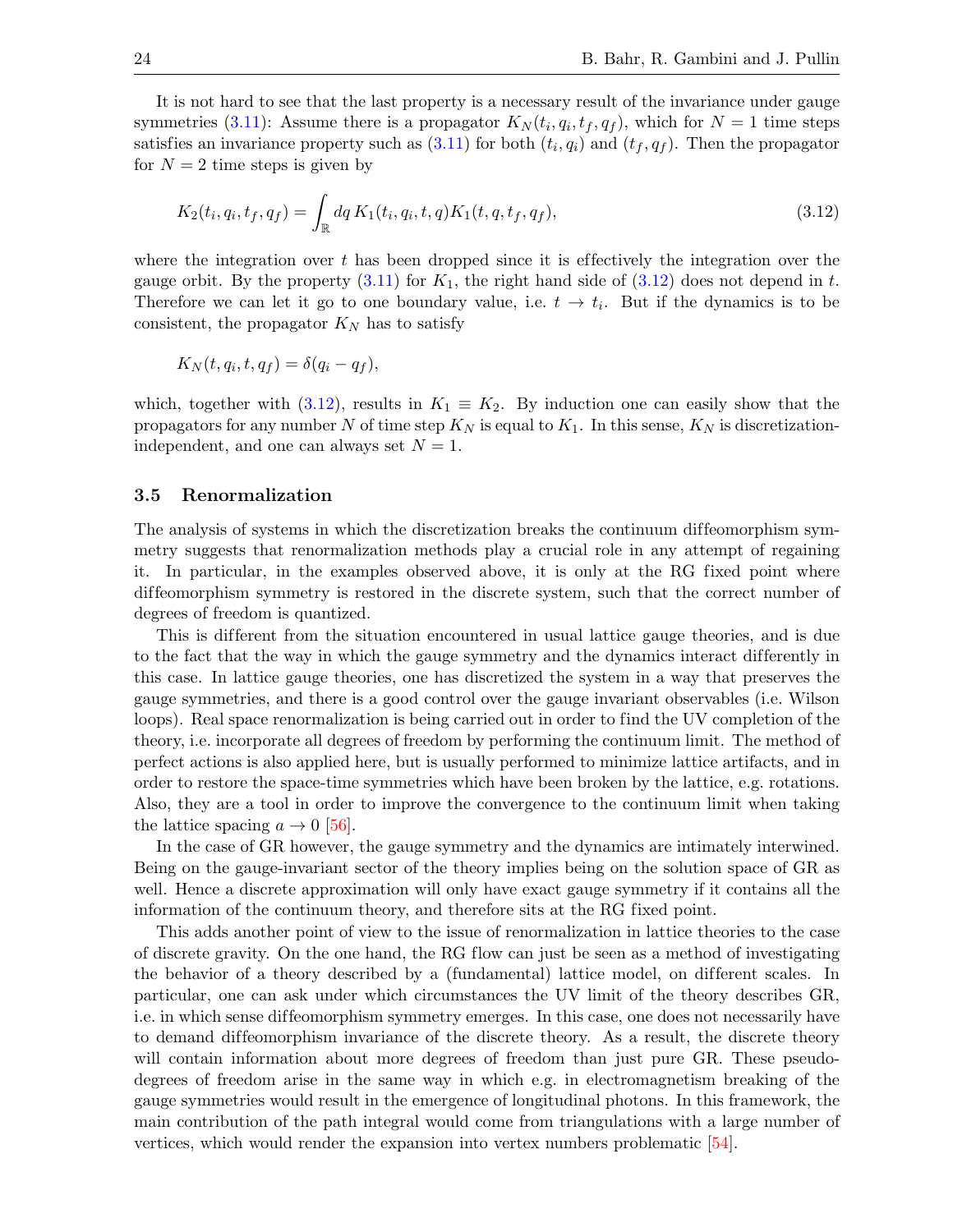From this point of view, the investigation of Spin Foam renormalization deals with the question of how the pseudo degrees of freedom decouple in the thermodynamic  $\text{limit}^{9}$  $\text{limit}^{9}$  $\text{limit}^{9}$ .

On the other hand, if one were to strictly demand the correct implementation of diffeomorphism symmetry at all scales, then one would have to demand the gauge symmetry to be present on the discrete level (i.e. on a triangulation). One would then have to construct the path integral measures with the correct symmetries, and the analysis of the last sections suggest that renormalization techniques are a helpful tool to achieve this. Only in this case would the corresponding canonical theory support the constraints satisfying the Dirac algebra, exactly also for coarse triangulations. In particular, the theory would most likely be independent under Pachner moves, as has been argued in [\[65,](#page-29-8) [66\]](#page-29-9).

Both points of view are physically quite dif ferent, and the resulting theories for either case would only agree for large triangulations. The investigation of both, however, require the use of renormalization group techniques, albeit for different purposes.

To investigate these issues, a collection of toy models has been introduced in [\[67\]](#page-29-10), where the gauge groups within spin foam models are replaced by finite groups, making them more accessible to numerical studies and avoiding many issues with divergencies. In [\[60\]](#page-29-5) the coarse graining methods described above have been applied to a class of so-called cut-of f models based on the Abelian group  $\mathbb{Z}_p$ . In order to deal with the non-local terms which are prevalent in real space renormalization approaches, a Migdal–Kadanoff-type approximation scheme has been employed  $[59]$ . Already in 3D one can see that it is a highly nontrivial issue whether the discrete model flows to a fixed point at which diffeomorphism symmetry is realized. The behavior of RG trajectories depends highly on the starting point, leading to a structured phase diagram with several different fixed points.

### 4 Summary

In this article, we have reviewed various angles of the problems that arise in discretizing theories with diffeomorphism symmetry, with (quantum) general relativity in mind.

On the one side, we have discussed in Section [2](#page-4-0) how the constraint algebra can be deformed, and how this can lead to all sorts of undesirable problems, such as Lagrange multipliers becoming complex, and one essentially losing control over the quality of the approximation that the discrete theory provides for the continuum theory. To remedy this problem, the uniform discretization approach was presented, which can be seen as a concrete implementation of the master constraint programme. Although the symmetries are not restored on the discrete level, one has good control over the value of the constraints, which can be made arbitrarily small, and constant over time. We have treated two examples, one with a good continuum limit, and another one with a fundamental level of discreteness, in which the continuum theory is only approximated well in some sense. It is widely believed that this should be a characteristic of a quantum theory of gravity.

On the other side, in Section [3](#page-17-0) we have demonstrated in which sense the diffeomorphism symmetry is broken in the covariant setting, in particular in Regge Calculus. We have described how one might hope to restore diffeo symmetry on the discrete level, by replacing the Regge action with a so-called perfect action, which can be defined by an iterative coarse-graining process. On the quantum side, this process resembles a Wilsonian renormalization group flow, and it has been shown how, with this method, one can construct both the classical discrete action, as well was the quantum mechanical propagator, with the correct implementation of

<span id="page-25-0"></span><sup>&</sup>lt;sup>9</sup>Note that this is also connected to the question of whether in this limit the path integral is dominated by states which resemble smooth manifolds. This is a long-standing question also in other approaches to discrete gravity such as causal dynamical triangulations [\[63\]](#page-29-11), and is also under intensive investigation in the GFT approach to spin foams [\[64\]](#page-29-12).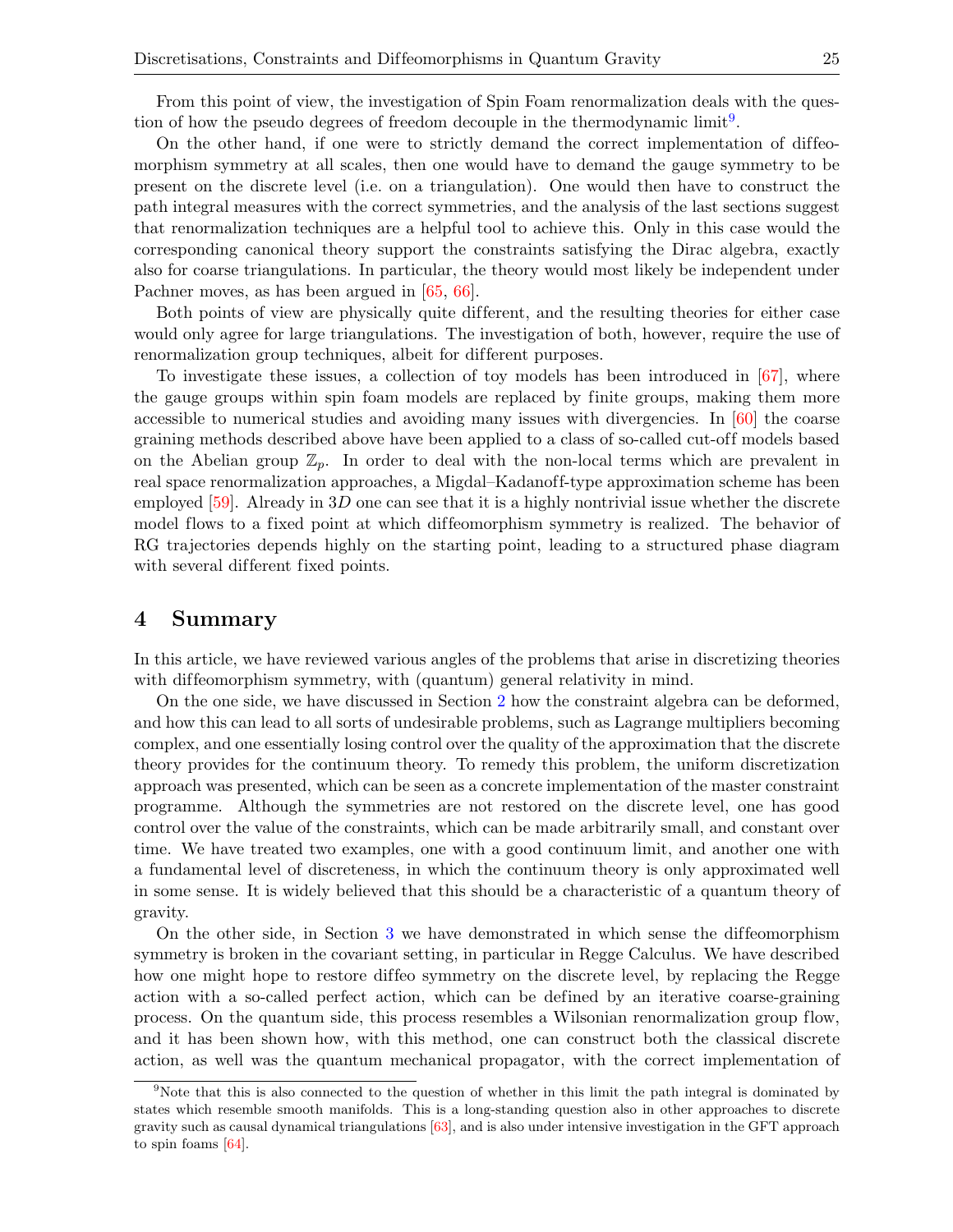dif feomorphism symmetry, in certain mechanical toy models, as well as for 3d GR. Whether a similar construction works in 4d general relativity is still an open question, being related to issues of locality and renormalizability, which are still largely open in this context.

## References

- <span id="page-26-0"></span>[1] Wald R.M., General relativity, University of Chicago Press, Chicago, IL, 1984.
- <span id="page-26-1"></span>[2] Hojman S.A., Kuchar K., Teitelboim C., Geometrodynamics regained, [Ann. Physics](http://dx.doi.org/10.1016/0003-4916(76)90112-3) 96 (1976), 88–135.
- <span id="page-26-2"></span>[3] Bergmann P.G., Komar A., The coordinate group symmetries of general relativity, [Internat. J. Theoret.](http://dx.doi.org/10.1007/BF00671650) [Phys.](http://dx.doi.org/10.1007/BF00671650) 5 (1972), 15–28.
- <span id="page-26-14"></span>[4] Hartle J.B., Hawking S.W., Wave function of the universe, *[Phys. Rev. D](http://dx.doi.org/10.1103/PhysRevD.28.2960)* 28 (1983), 2960–2975.
- <span id="page-26-3"></span>[5] Dirac P.A.M., The Theory of gravitation in Hamiltonian form, *[Proc. Roy. Soc. London. Ser. A](http://dx.doi.org/10.1098/rspa.1958.0142)* 246 (1958), 333–343.
- <span id="page-26-4"></span>[6] DeWitt B.S., Quantum theory of gravity. I. The canonical theory, [Phys. Rev.](http://dx.doi.org/10.1103/PhysRev.160.1113) 160 (1967), 1113–1148.
- <span id="page-26-15"></span>[7] Loll R., Discrete approaches to quantum gravity in four dimensions, Living Rev. Relativity 1 (1998), 13, 53 pages, [gr-qc/9805049.](http://arxiv.org/abs/gr-qc/9805049)
- <span id="page-26-16"></span>[8] Ambjørn J., Jurkiewicz J., Loll R., Causal dynamical triangulations and the quest for quantum gravity, in Foundations of Space and Time: Reflections on Quantum Gravity, Cambridge University Press, Cambridge, 2011, 1–19, [arXiv:1004.0352.](http://arxiv.org/abs/1004.0352)
- <span id="page-26-17"></span>[9] Dowker F., Causal sets as discrete spacetime, [Contemp. Phys.](http://dx.doi.org/10.1080/17445760500356833) 47 (2006), 1–9. Dowker F., Causal sets and discrete spacetime, [AIP Conf. Proc.](http://dx.doi.org/10.1063/1.2399569) 861 (2006), 79–88.
- <span id="page-26-18"></span>[10] Konopka T., Markopoulou F., Smolin L., Quantum graphity, [hep-th/0611197.](http://arxiv.org/abs/hep-th/0611197)
- <span id="page-26-5"></span>[11] Ashtekar A., Lewandowski J., Marolf D., Mourao J., Thiemann T., Quantization of diffeomorphism invariant theories of connections with local degrees of freedom, [J. Math. Phys.](http://dx.doi.org/10.1063/1.531252) 36 (1995), 6456–6493, [gr-qc/9504018.](http://arxiv.org/abs/gr-qc/9504018) Thiemann T., Modern canonical quantum general relativity, [gr-qc/0110034.](http://arxiv.org/abs/gr-qc/0110034) Rovelli C., Quantum gravity, [Cambridge Monographs on Mathematical Physics](http://dx.doi.org/10.1017/CBO9780511755804), Cambridge University Press, Cambridge, 2004.
- <span id="page-26-6"></span>[12] Perez A., Spin foam models for quantum gravity, [Classical Quantum Gravity](http://dx.doi.org/10.1088/0264-9381/20/6/202) 20 (2003), R43–R104,  $gr-qc/0301113$ .

Perez A., Topological QFT and spin foams, Living Rev., to appear.

- <span id="page-26-7"></span>[13] Rovelli C., A new look at loop quantum gravity, [Classical Quantum Gravity](http://dx.doi.org/10.1088/0264-9381/28/11/114005) 28 (2011), 114005, 24 pages, [arXiv:1004.1780.](http://arxiv.org/abs/1004.1780)
- <span id="page-26-8"></span>[14] Rovelli C., Smolin L., Spin networks and quantum gravity, [Phys. Rev. D](http://dx.doi.org/10.1103/PhysRevD.52.5743) 52 (1995), 5743–5759. [gr-qc/9505006.](http://arxiv.org/abs/gr-qc/9505006)
- <span id="page-26-9"></span>[15] Piran T., Williams R.M., Three-plus-one formulation of Regge calculus, [Phys. Rev. D](http://dx.doi.org/10.1103/PhysRevD.33.1622) 33 (1986), 1622–1633. Friedman J.L., Jack I.,  $(3 + 1)$  Regge calculus with conserved momentum and Hamiltonian constraints, [J. Math. Phys.](http://dx.doi.org/10.1063/1.527224) 27 (1986), 2973–2986. Loll R., On the diffeomorphism commutators of lattice quantum gravity, *[Classical Quantum Gravity](http://dx.doi.org/10.1088/0264-9381/15/4/008)* 15 (1998), 799–809, [gr-qc/9708025.](http://arxiv.org/abs/gr-qc/9708025)
- <span id="page-26-10"></span>[16] Thiemann T., Quantum spin dynamics (QSD), [Classical Quantum Gravity](http://dx.doi.org/10.1088/0264-9381/15/4/011) 15 (1998), 839–873, [gr-qc/9606089.](http://arxiv.org/abs/gr-qc/9606089) Thiemann T., Quantum spin dynamics (QSD). II. The kernel of the Wheeler–DeWitt constraint operator, [Classical Quantum Gravity](http://dx.doi.org/10.1088/0264-9381/15/4/012) 15 (1998), 875–905, [gr-qc/9606090.](http://arxiv.org/abs/gr-qc/9606090)
- <span id="page-26-11"></span>[17] Lewandowski J., Marolf D., Loop constraints: A habitat and their algebra, [Internat. J. Modern Phys. D](http://dx.doi.org/10.1142/S0218271898000231) 7 (1998), 299–330, [gr-qc/9710016.](http://arxiv.org/abs/gr-qc/9710016) Gambini R., Lewandowski J., Marolf D., Pullin J., On the consistency of the constraint algebra in spin network quantum gravity, [Internat. J. Modern Phys. D](http://dx.doi.org/10.1142/S0218271898000103) 7 (1998), 97–109, [gr-qc/9710018.](http://arxiv.org/abs/gr-qc/9710018)
- <span id="page-26-12"></span>[18] Thiemann T., Quantum spin dynamics (QSD). III. Quantum constraint algebra and physical scalar product in quantum general relativity, [Classical Quantum Gravity](http://dx.doi.org/10.1088/0264-9381/15/5/010) 15 (1998), 1207–1247, [gr-qc/9705017.](http://arxiv.org/abs/gr-qc/9705017)
- <span id="page-26-13"></span>[19] Perez A., On the regularization ambiguities in loop quantum gravity, [Phys. Rev. D](http://dx.doi.org/10.1103/PhysRevD.73.044007) 73 (2006), 044007, 18 pages, [gr-qc/0509118.](http://arxiv.org/abs/gr-qc/0509118)
- <span id="page-26-19"></span>[20] Yee K., Numerical solution of initial boundary value problems involving Maxwell's equations in isotropic media, [IEEE Trans. Antennas and Propagation](http://dx.doi.org/10.1109/TAP.1966.1138693) 14 (1966), 302–307.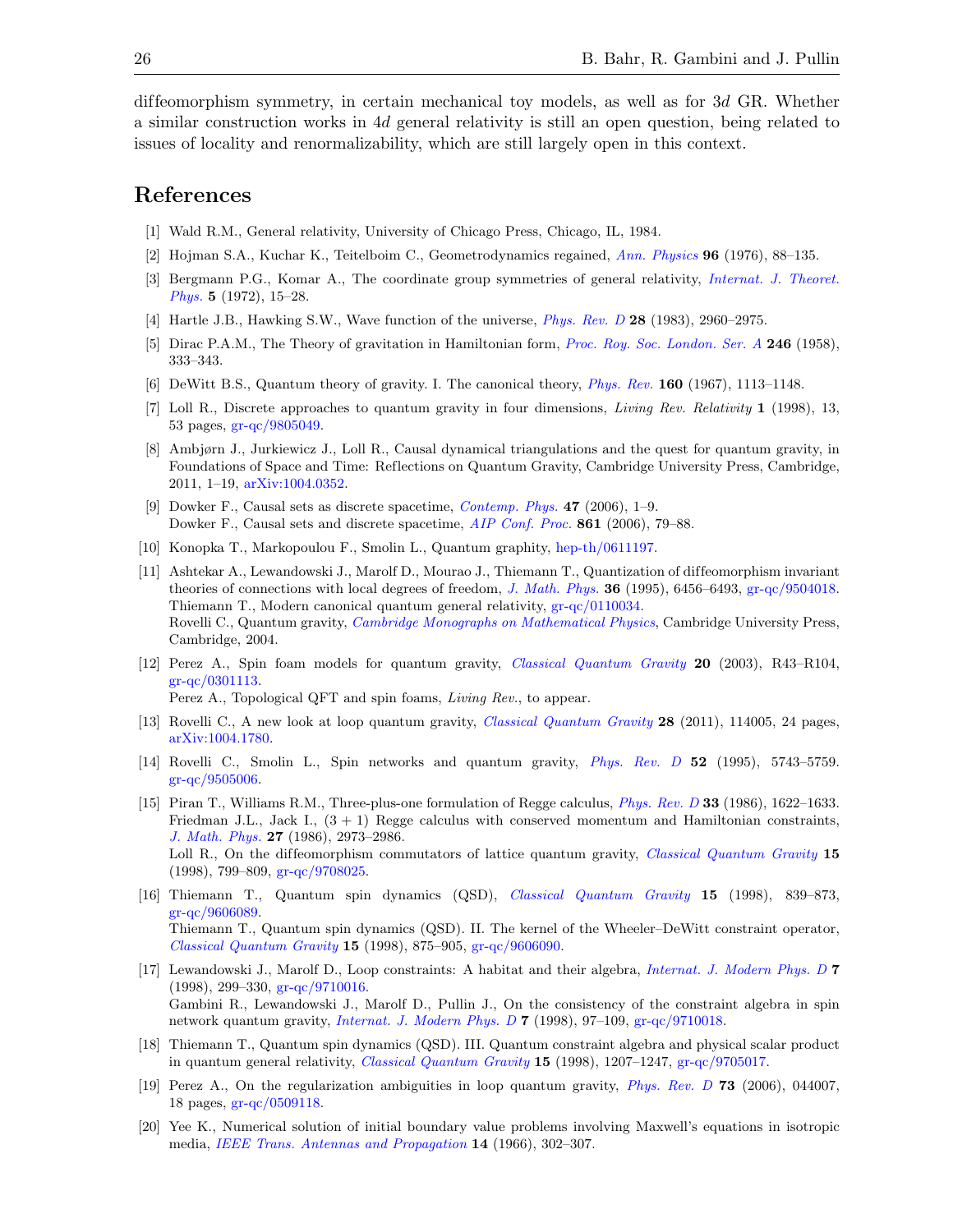- <span id="page-27-0"></span>[21] Regge T., General relativity without coordinates, [Nuovo Cimento](http://dx.doi.org/10.1007/BF02733251) 19 (1961), 558–571.
- <span id="page-27-1"></span>[22] Marsden J.E., West M., Discrete mechanics and variational integrators, [Acta Numer.](http://dx.doi.org/10.1017/S096249290100006X) 10 (2001), 357–514.
- <span id="page-27-2"></span>[23] Bahr B., Dittrich B., Improved and perfect actions in discrete gravity, [Phys. Rev. D](http://dx.doi.org/10.1103/PhysRevD.80.124030) 80 (2009), 124030, 15 pages, [arXiv:0907.4323.](http://arxiv.org/abs/0907.4323)
- <span id="page-27-3"></span>[24] Miller W.A., The geometrodynamic content of the Regge equations as illuminated by the boundary of a boundary principle, [Found. Phys.](http://dx.doi.org/10.1007/BF01889378)  $16$  (1986), 143–169. Hamber H.W., Williams R.M., Gauge invariance in simplicial gravity, [Nuclear Phys. B](http://dx.doi.org/10.1016/S0550-3213(97)87467-6) 487 (1997), 345–408, [hep-th/9607153.](http://arxiv.org/abs/hep-th/9607153) Morse P.A., Approximate diffeomorphism invariance in near-flat simplicial geometries, *[Classical Quantum](http://stacks.iop.org/0264-9381/9/2489)* [Gravity](http://stacks.iop.org/0264-9381/9/2489) 9 (1992), 2489–2504. Gentle A.P., Kheyfets A., McDonald J.R., Miller W.A., A Kirchoff-like conservation law in Regge calculus, [Classical Quantum Gravity](http://dx.doi.org/10.1088/0264-9381/26/1/015005) 26 (2009), 015005, 11 pages, [arXiv:0807.3041.](http://arxiv.org/abs/0807.3041)
- <span id="page-27-4"></span>[25] Dittrich B., Diffeomorphism symmetry in quantum gravity models, [Adv. Sci. Lett.](http://dx.doi.org/10.1166/asl.2009.1022) 2 (2009), 151–163, [arXiv:0810.3594.](http://arxiv.org/abs/0810.3594)
- <span id="page-27-5"></span>[26] Hamber H.W., Williams R.M., Simplicial quantum gravity in three-dimensions: analytical and numerical results, [Phys. Rev. D](http://dx.doi.org/10.1103/PhysRevD.47.510) 47 (1993), 510–532.
- <span id="page-27-6"></span>[27] Rocek M., Williams R.M., Quantum Regge calculus,  $Phys. Let. B$  104 (1981), 31–37. Rocek M., Williams R.M., The quantization of Regge calculus, [Z. Phys. C](http://dx.doi.org/10.1007/BF01581603) 21 (1984), 371–381.
- <span id="page-27-7"></span>[28] Dittrich B., Freidel L., Speziale S., Linearized dynamics from the 4-simplex Regge action, [Phys. Rev. D](http://dx.doi.org/10.1103/PhysRevD.76.104020) 76 (2007), 104020, 15 pages, [arXiv:0707.4513.](http://arxiv.org/abs/0707.4513)
- <span id="page-27-8"></span>[29] Bahr B., Dittrich B., (Broken) gauge symmetries and constraints in Regge calculus, [Classical Quantum](http://dx.doi.org/10.1088/0264-9381/26/22/225011) [Gravity](http://dx.doi.org/10.1088/0264-9381/26/22/225011) 26 (2009), 225011, 34 pages, [arXiv:0905.1670.](http://arxiv.org/abs/0905.1670) Bahr B., Dittrich B., Breaking and restoring of diffeomorphism symmetry in discrete gravity, [AIP Conf.](http://dx.doi.org/10.1063/1.3284371) [Proc.](http://dx.doi.org/10.1063/1.3284371) 1196 (2009), 10–17, [arXiv:0909.5688.](http://arxiv.org/abs/0909.5688)
- <span id="page-27-9"></span>[30] Conrady F., Freidel L., Semiclassical limit of 4-dimensional spin foam models, [Phys. Rev. D](http://dx.doi.org/10.1103/PhysRevD.78.104023) 78 (2008), 104023, 18 pages, [arXiv:0809.2280.](http://arxiv.org/abs/0809.2280) Barrett J.W., Dowdall R.J., Fairbairn W.J., Gomes H., Hellmann F., Asymptotic analysis of the Engle– Pereira–Rovelli–Livine four-simplex amplitude, [J. Math. Phys.](http://dx.doi.org/10.1063/1.3244218) 50 (2009), 112504, 30 pages, [arXiv:0902.1170.](http://arxiv.org/abs/0902.1170) Barrett J.W., Dowdall R.J., Fairbairn W.J., Gomes H., Hellmann F., Pereira R., Asymptotics of 4d spin foam models, [arXiv:1003.1886.](http://arxiv.org/abs/1003.1886)
- <span id="page-27-10"></span>[31] Alexandrov S., Roche P., Critical overview of loops and foams, [Phys. Rep.](http://dx.doi.org/10.1016/j.physrep.2011.05.002) 506 (2011), 41–86, [arXiv:1009.4475.](http://arxiv.org/abs/1009.4475) Dittrich B., Ryan J.P., Simplicity in simplicial phase space, *[Phys. Rev. D](http://dx.doi.org/10.1103/PhysRevD.82.064026)* 82 (2010), 064026, 19 pages, [arXiv:1006.4295.](http://arxiv.org/abs/1006.4295)
- <span id="page-27-11"></span>[32] Dittrich B., Höhn P.A., From covariant to canonical formulations of discrete gravity, [Classical Quantum](http://dx.doi.org/10.1088/0264-9381/27/15/155001) [Gravity](http://dx.doi.org/10.1088/0264-9381/27/15/155001) 27 (2010), 155001, 37 pages, [arXiv:0912.1817.](http://arxiv.org/abs/0912.1817)
- <span id="page-27-12"></span>[33] Bahr B., Dittrich B., Steinhaus S., Perfect discretization of reparametrization invariant path integrals, [Phys.](http://dx.doi.org/10.1103/PhysRevD.83.105026) [Rev. D](http://dx.doi.org/10.1103/PhysRevD.83.105026) 83 (2011), 105026, 19 pages, [arXiv:1101.4775.](http://arxiv.org/abs/1101.4775)
- <span id="page-27-13"></span>[34] Rovelli C., Speziale S., Reconcile Planck-scale discreteness and the Lorentz–Fitzgerald contraction, [Phys.](http://dx.doi.org/10.1103/PhysRevD.67.064019) [Rev. D](http://dx.doi.org/10.1103/PhysRevD.67.064019) 67 (2003), 064019, 11 pages,  $gr-qc/0205108$ .
- <span id="page-27-14"></span>[35] Di Bartolo C., Gambini R., Pullin J., Canonical quantization of constrained theories on discrete space-time lattices, [Classical Quantum Gravity](http://dx.doi.org/10.1088/0264-9381/19/21/301) 19 (2002), 5275–5296, [gr-qc/0205123.](http://arxiv.org/abs/gr-qc/0205123) Di Bartolo C., Gambini R., Porto R., Pullin J., Dirac-like approach for consistent discretizations of classical constrained theories, [J. Math. Phys.](http://dx.doi.org/10.1063/1.1823030) 46 (2005), 012901, 14 pages, [gr-qc/0405131.](http://arxiv.org/abs/gr-qc/0405131) Di Bartolo C., Gambini R., Pullin J., Consistent and mimetic discretizations in general relativity, [J. Math.](http://dx.doi.org/10.1063/1.1841483) [Phys.](http://dx.doi.org/10.1063/1.1841483) 46 (2005), 032501, 18 pages, [gr-qc/0404052.](http://arxiv.org/abs/gr-qc/0404052) Gambini R., Pullin J., Classical and quantum general relativity: a new paradigm, [Gen. Relativity Gravitation](http://dx.doi.org/10.1007/s10714-005-0151-7) 37 (2005), 1689–1694, [gr-qc/0505052.](http://arxiv.org/abs/gr-qc/0505052) Gambini R., Pullin J., Classical and quantum general relativity: a new paradigm, [Internat. J. Modern](http://dx.doi.org/10.1142/S0218271805007917) [Phys. D](http://dx.doi.org/10.1142/S0218271805007917) 14 (2005), 2355–2360. Gambini R., Pullin J., Consistent discretizations as a road to quantum gravity, in Approaches to Quantum Gravity, Editor D. Oriti, Cambridge University Press, Cambridge, 2009, 400–414, [gr-qc/0512065.](http://arxiv.org/abs/gr-qc/0512065) Gambini R., Pullin J., Discrete space-time, in 100 Years of Relativity – Space-Time Structure: Einstein and Beyond, Editor A. Ashtekar, World Scientific, Singapore, 2006, 415–444, [gr-qc/0505023.](http://arxiv.org/abs/gr-qc/0505023)
- <span id="page-27-15"></span>[36] Jaroszkiewicz G., Norton K., Principles of discrete time mechanics. I. Particle systems, [J. Phys. A: Math.](http://dx.doi.org/10.1088/0305-4470/30/9/022) [Gen.](http://dx.doi.org/10.1088/0305-4470/30/9/022) 30 (1997), 3115–3144, [hep-th/9703079.](http://arxiv.org/abs/hep-th/9703079)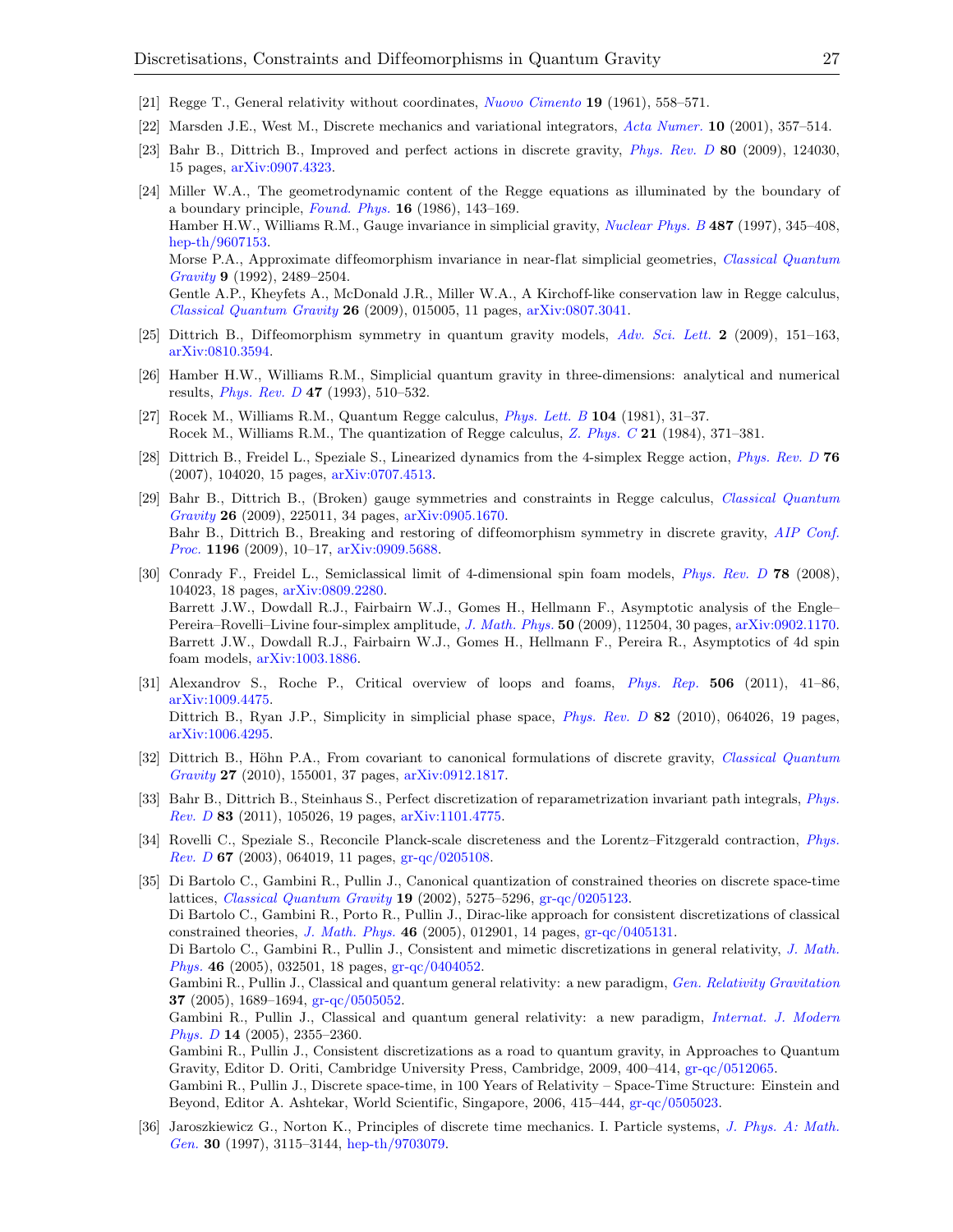- <span id="page-28-0"></span>[37] Gambini R., Pullin J., Discrete quantum gravity: cosmological examples, [Classical Quantum Gravity](http://dx.doi.org/10.1088/0264-9381/20/15/305) 20 (2003), 3341–3364, [gr-qc/0212033.](http://arxiv.org/abs/gr-qc/0212033)
- <span id="page-28-1"></span>[38] Gambini R., Ponce M., Pullin J., Consistent discretizations: the Gowdy spacetimes, [Phys. Rev. D](http://dx.doi.org/10.1103/PhysRevD.72.024031) 72 (2005), 024031, 9 pages, [gr-qc/0505043.](http://arxiv.org/abs/gr-qc/0505043)
- <span id="page-28-2"></span>[39] Thiemann T., The Phoenix Project: master constraint programme for loop quantum gravity, [Classical](http://dx.doi.org/10.1088/0264-9381/23/7/002) [Quantum Gravity](http://dx.doi.org/10.1088/0264-9381/23/7/002) 23 (2006), 2211–2247, [gr-qc/0305080.](http://arxiv.org/abs/gr-qc/0305080) Thiemann T., Quantum spin dynamics. VIII. The master constraint, *[Classical Quantum Gravity](http://dx.doi.org/10.1088/0264-9381/23/7/003)* 23 (2006),  $2249 - 2265$ , [gr-qc/0510011.](http://arxiv.org/abs/gr-qc/0510011) Dittrich B., Thiemann T., Testing the master constraint programme for loop quantum gravity. I. General framework, [Classical Quantum Gravity](http://dx.doi.org/10.1088/0264-9381/23/4/001) 23 (2006), 1025–1065, [gr-qc/0411138.](http://arxiv.org/abs/gr-qc/0411138) Dittrich B., Thiemann T., Testing the master constraint programme for loop quantum gravity. II. Finitedimensional systems, [Classical Quantum Gravity](http://dx.doi.org/10.1088/0264-9381/23/4/002) 23 (2006), 1067–1088, [gr-qc/0411139.](http://arxiv.org/abs/gr-qc/0411139) Dittrich B., Thiemann T., Testing the master constraint programme for loop quantum gravity. III.  $SL(2,\mathbb{R})$ models, [Classical Quantum Gravity](http://dx.doi.org/10.1088/0264-9381/23/4/003) 23 (2006), 1089–1120, [gr-qc/0411140.](http://arxiv.org/abs/gr-qc/0411140) Dittrich B., Thiemann T., Testing the master constraint programme for loop quantum gravity. IV. Free field theories, *[Classical Quantum Gravity](http://dx.doi.org/10.1088/0264-9381/23/4/004)* 23 (2006),  $1121-1142$ ,  $gr-qc/0411141$ . Dittrich B., Thiemann T., Testing the master constraint programme for loop quantum gravity. V. Interacting field theories, *[Classical Quantum Gravity](http://dx.doi.org/10.1088/0264-9381/23/4/005)* 23 (2006), 1143-1162,  $gr-qc/0411142$ .
- <span id="page-28-3"></span>[40] Campiglia M., Di Bartolo C., Gambini R., Pullin J., Uniform discretizations: a quantization procedure for totally constrained systems including gravity, *[J. Phys. Conf. Ser.](http://dx.doi.org/10.1088/1742-6596/67/1/012020)* 67 (2007), 012020, 6 pages, [gr-qc/0606121.](http://arxiv.org/abs/gr-qc/0606121) Campiglia M., Di Bartolo C., Gambini R., Pullin J., Uniform discretizations: a new approach for the quantization of totally constrained systems, [Phys. Rev. D](http://dx.doi.org/10.1103/PhysRevD.74.124012) 74 (2006), 124012, 15 pages, [gr-qc/0610023.](http://arxiv.org/abs/gr-qc/0610023)
- <span id="page-28-4"></span>[41] Gomberoff A., Marolf D., On group averaging for  $SO(n,1)$ , [Internat. J. Modern Phys. D](http://dx.doi.org/10.1142/S0218271899000365) 8 (1999), 519–535, [gr-qc/9902069.](http://arxiv.org/abs/gr-qc/9902069)
- <span id="page-28-5"></span>[42] Louko J., Rovelli C., Refined algebraic quantization in the oscillator representation of  $SL(2, \mathbf{R})$ , [J. Math.](http://dx.doi.org/10.1063/1.533126) [Phys.](http://dx.doi.org/10.1063/1.533126) 41 (2000), 132–155, [gr-qc/9907004.](http://arxiv.org/abs/gr-qc/9907004)
- <span id="page-28-6"></span>[43] Gambini R., Pullin J., Rastgoo S., Quantum scalar field in quantum gravity: the vacuum in the spherically symmetric case, *[Classical Quantum Gravity](http://dx.doi.org/10.1088/0264-9381/26/21/215011)* 26 (2009), 215011, 15 pages, [arXiv:0906.1774.](http://arxiv.org/abs/0906.1774) Gambini R., Pullin J., Rastgoo S., Quantum scalar field in quantum gravity: the propagator and Lorentz invariance in the spherically symmetric case, [Gen. Relativity Gravitation](http://dx.doi.org/10.1007/s10714-011-1252-0) 43 (2011), 3569–3592, [arXiv:1105.0667.](http://arxiv.org/abs/1105.0667)
- <span id="page-28-7"></span>[44] Porter J., A new approach to the Regge calculus. I. Formalism, *[Classical Quantum Gravity](http://stacks.iop.org/0264-9381/4/375)* 4 (1987), 375– 389. Kheyfets A., LaFave N.J., Miller W.A., Null-strut calculus. I. Kinematics, [Phys. Rev. D](http://dx.doi.org/10.1103/PhysRevD.41.3628) 41 (1990), 3628– 3636.
- <span id="page-28-8"></span>[45] Rivin I., Schlenker J.-M., On the Schlaefli differential formula, [math.DG/0001176.](http://arxiv.org/abs/math.DG/0001176)
- <span id="page-28-9"></span>[46] Freidel L., Louapre D., Diffeomorphisms and spin foam models, [Nuclear Phys. B](http://dx.doi.org/10.1016/S0550-3213(03)00306-7) 662 (2003), 279–298, [gr-qc/0212001.](http://arxiv.org/abs/gr-qc/0212001)
- <span id="page-28-10"></span>[47] Piran T., Strominger A., Solutions of the Regge equations, [Classical Quantum Gravity](http://stacks.iop.org/0264-9381/3/97) 3 (1986), 97–102.
- <span id="page-28-14"></span>[48] Barrett J.W., Galassi M., Miller W.A., Sorkin R.D., Tuckey P.A., Williams R.M., Paralellizable implicit evolution scheme for Regge calculus, *[Internat. J. Theoret. Phys.](http://dx.doi.org/10.1007/BF02435787)* **36** (1997), 815–839, [gr-qc/9411008.](http://arxiv.org/abs/gr-qc/9411008)
- <span id="page-28-15"></span>[49] Dittrich B., Ryan J.P., Phase space descriptions for simplicial 4D geometries, [Classical Quantum Gravity](http://dx.doi.org/10.1088/0264-9381/28/6/065006) 28 (2011), 065006, 34 pages, [arXiv:0807.2806.](http://arxiv.org/abs/0807.2806)
- <span id="page-28-16"></span>[50] Bahr B., Dittrich B., Regge calculus from a new angle, [New J. Phys.](http://dx.doi.org/10.1088/1367-2630/12/3/033010) 12 (2010), 033010, 10 pages, [arXiv:0907.4325.](http://arxiv.org/abs/0907.4325)
- <span id="page-28-17"></span>[51] Dittrich B., Höhn P.A., Canonical simplicial gravity,  $arXiv:1108.1974$ .
- <span id="page-28-11"></span>[52] Lehner L., Numerical relativity: a review, [Classical Quantum Gravity](http://dx.doi.org/10.1088/0264-9381/18/17/202) 18 (2001), R25–R86, [gr-qc/0106072.](http://arxiv.org/abs/gr-qc/0106072)
- <span id="page-28-12"></span>[53] 't Hooft G., Veltman M.J.G., Regularization and renormalization of gauge fields, [Nuclear Phys. B](http://dx.doi.org/10.1016/0550-3213(72)90279-9) 44 (1972), 189–213.
- <span id="page-28-13"></span>[54] Ashtekar A., Campiglia M., Henderson A., Loop quantum cosmology and spin foams, [Phys. Lett. B](http://dx.doi.org/10.1016/j.physletb.2009.10.042) 681 (2009), 347–352, [arXiv:0909.4221.](http://arxiv.org/abs/0909.4221) Rovelli C., Vidotto F., On the spinfoam expansion in cosmology, *[Classical Quantum Gravity](http://dx.doi.org/10.1088/0264-9381/27/14/145005)* 27 (2010), 145005, 10 pages, [arXiv:0911.3097.](http://arxiv.org/abs/0911.3097) Henderson A., Rovelli C., Vidotto F., Wilson-Ewing E., Local spinfoam expansion in loop quantum cosmology, [Classical Quantum Gravity](http://dx.doi.org/10.1088/0264-9381/28/2/025003) 28 (2011), 025003, 10 pages. [arXiv:1010.0502.](http://arxiv.org/abs/1010.0502)